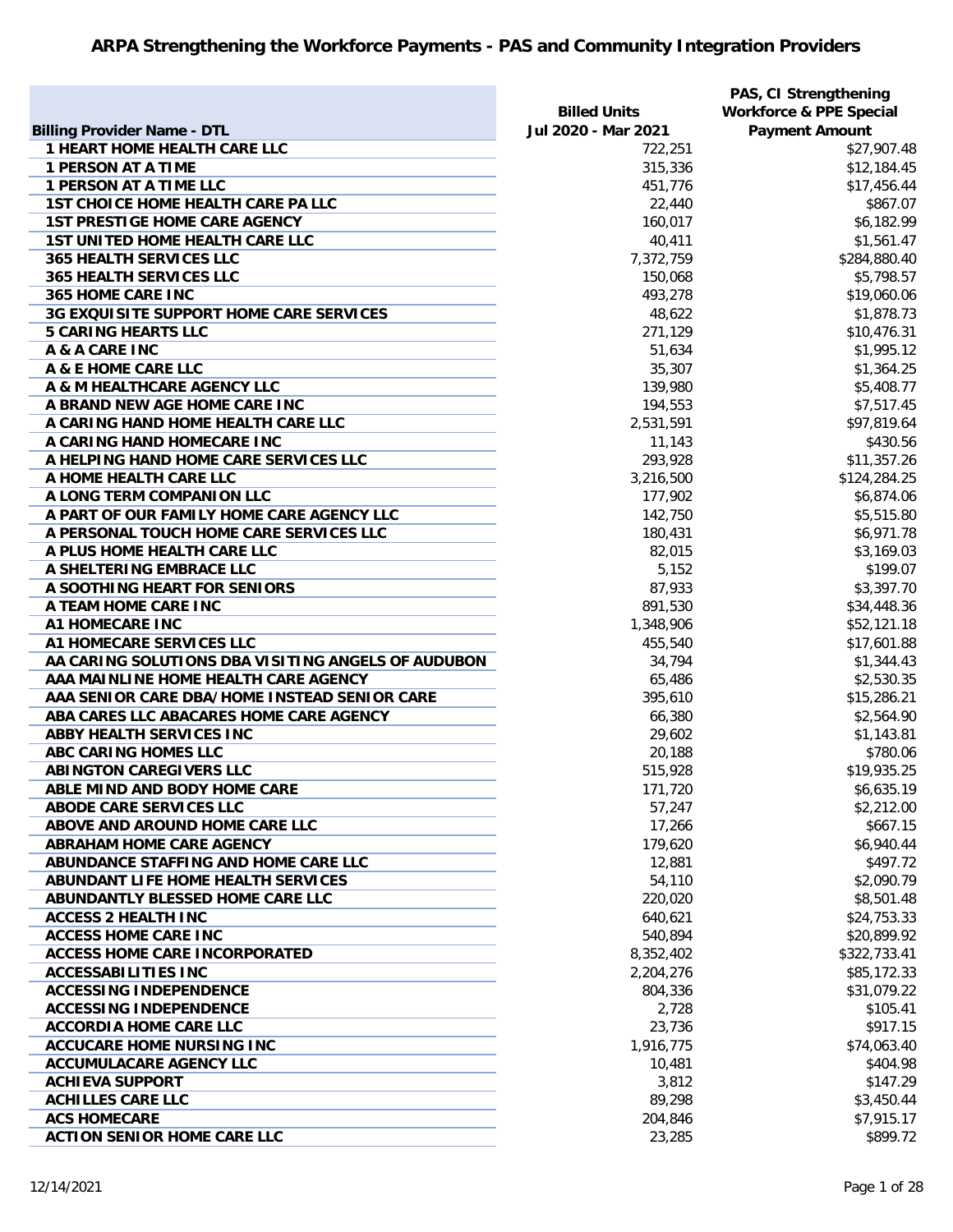|                                                    | <b>Billed Units</b> | PAS, CI Strengthening<br><b>Workforce &amp; PPE Special</b> |
|----------------------------------------------------|---------------------|-------------------------------------------------------------|
| <b>Billing Provider Name - DTL</b>                 | Jul 2020 - Mar 2021 | <b>Payment Amount</b>                                       |
| <b>ACTIVE HOME CARE SERVICES LLC</b>               | 6,023               | \$232.73                                                    |
| <b>ACTIVE LIFE</b>                                 | 334,682             | \$12,931.98                                                 |
| ACTS OF KINDNESS HOME CARE AGENCY LLC              | 4,476               | \$172.95                                                    |
| ADDUS HEALTHCARE INC PHILADELPHIA                  | 347,594             | \$13,430.89                                                 |
| ADELPHIA ANGELS HOME CARE LLC                      | 84,028              | \$3,246.81                                                  |
| ADF INC DBA INTERIM HEALTHCARE                     | 271,839             | \$10,503.75                                                 |
| <b>ADKS CARE LLC</b>                               | 7,165               | \$276.85                                                    |
| ADL SENIOR CARE LLC                                | 228,851             | \$8,842.71                                                  |
| <b>ADMIRE CARE COMPANY</b>                         | 105,347             | \$4,070.57                                                  |
| ADVANCE HOME HEALTHCARE INC                        | 387,171             | \$14,960.13                                                 |
| ADVANCED LIVING HOME SERVICES INC                  | 109,322             | \$4,224.16                                                  |
| ADVANCED NURSING CARE INC                          | 1,180,879           | \$45,628.68                                                 |
| <b>ADWA HOME CARE INC</b>                          | 4,509,291           | \$174,237.17                                                |
| AFFECTIONATE HOME HEALTH CARE SERVICES LLC         | 1,688,483           | \$65,242.30                                                 |
| <b>AFFECTIONATE RELIABLE CARE</b>                  | 1,186,563           | \$45,848.31                                                 |
| AFFINITY HEALTHCARE SOLUTIONS                      | 422,086             | \$16,309.23                                                 |
| AFFORDABLE HOME CARE LLC                           | 3,041,077           | \$117,505.98                                                |
| AG HOME CARE SERVICES LLC                          | 95,590              | \$3,693.56                                                  |
| <b>AGAPAO HOME CARE AGENCY LLC</b>                 | 41,795              | \$1,614.94                                                  |
| <b>AGAPES LOVE HOME CARE LLC</b>                   | 254,142             | \$9,819.94                                                  |
| AGE IN PLACE HOME CARE                             | 2,573,873           | \$99,453.40                                                 |
| AGE IN PLACE HOME CARE                             | 4,639,569           | \$179,271.05                                                |
| <b>AGELESS SENIOR CARE</b>                         | 187,294             | \$7,236.96                                                  |
| <b>AGEWELL HOME HELPERS INC</b>                    | 306,210             | \$11,831.83                                                 |
| <b>AGGIE HOME CARE INC</b>                         | 226,642             | \$8,757.35                                                  |
| AGING AND DISABLE SOCIAL SUPPORT NETWORK INC       | 1,272               | \$49.15                                                     |
| AGING AND DIVERSE HOME HEALTHCARE SERVICES LLC     | 5,278               | \$203.94                                                    |
| <b>AGING WITH CARE INC</b>                         | 1,824,567           | \$70,500.53                                                 |
| <b>AGING WITH CARE INC</b>                         | 6,534               | \$252.47                                                    |
| <b>AGING WITH COMFORT</b>                          | 3,443,407           | \$133,051.84                                                |
| AHAVA HOME HEALTHCARE LLC                          | 3,571               | \$137.98                                                    |
| AIDEWELL HOME CARE LLC                             | 61,721              | \$2,384.87                                                  |
| AIDING HAND HOME CARE INC                          | 821,586             | \$31,745.75                                                 |
| <b>ALB CARE INC</b>                                | 666,235             | \$25,743.05                                                 |
| ALBERT HOME HEALTH CARE AGENCY LLC                 | 1,371,309           | \$52,986.82                                                 |
| <b>ALIF HOME HEALTH CARE INC</b>                   | 74,145              | \$2,864.93                                                  |
| ALL ABOUT YOU HOME CARE AGENCY INC                 | 1,785               | \$68.97                                                     |
| ALL AMERICAN HOME CARE                             | 9,135,495           | \$352,991.80                                                |
| ALL AMERICAN HOME CARE LLC                         | 5,796               | \$223.96                                                    |
| ALL AMERICAN HOME CARE LLC                         | 1,322               | \$51.08                                                     |
| ALL IN YOUR HOME HOME CARE LLC                     | 206,314             | \$7,971.89                                                  |
| ALL PROS HEALTHCARE LLC                            | 92,088              | \$3,558.24                                                  |
| ALLBOROGH PERSONAL CARE INC                        | 1,075               | \$41.54                                                     |
| ALLCARE & ALLIED HEALTH SERVICES LLC               | 207,768             | \$8,028.07                                                  |
| ALLEGHENIES UNLIMITED CARE PROVIDERS               | 1,417,244           | \$54,761.73                                                 |
| <b>ALLEGHENY COUNTY HOMEMAKERS</b>                 | 2,113               | \$81.65                                                     |
| ALLEGHENY LUTHERAN SOCIAL MINISTRIES INC           | 5,644               | \$218.08                                                    |
| ALLIANCE HOME CARE AGENCY LLC                      | 111,051             | \$4,290.97                                                  |
| ALLIED HEALTH CARE SERVICES/DBA ALLIED IN-HOME SE  | 2,599,762           | \$100,453.74                                                |
| ALLIED HEALTHCARE SERVICES D/B/A ALLIED IN HOME SE | 31,075              | \$1,200.73                                                  |
| <b>ALMA CARE LLC</b>                               |                     | \$682.07                                                    |
|                                                    | 17,652              |                                                             |
| <b>ALMA CONWAY HOME CARE</b>                       | 257,819             | \$9,962.02                                                  |
| <b>ALMA HEALTH DBA MEDSTAFFERS</b>                 | 5,341,909           | \$206,409.19                                                |
| <b>ALMAS CARE LLC</b>                              | 19,476              | \$752.55                                                    |
| ALMOND TREE SENIOR SOLUTIONS LLC                   | 215,043             | \$8,309.17                                                  |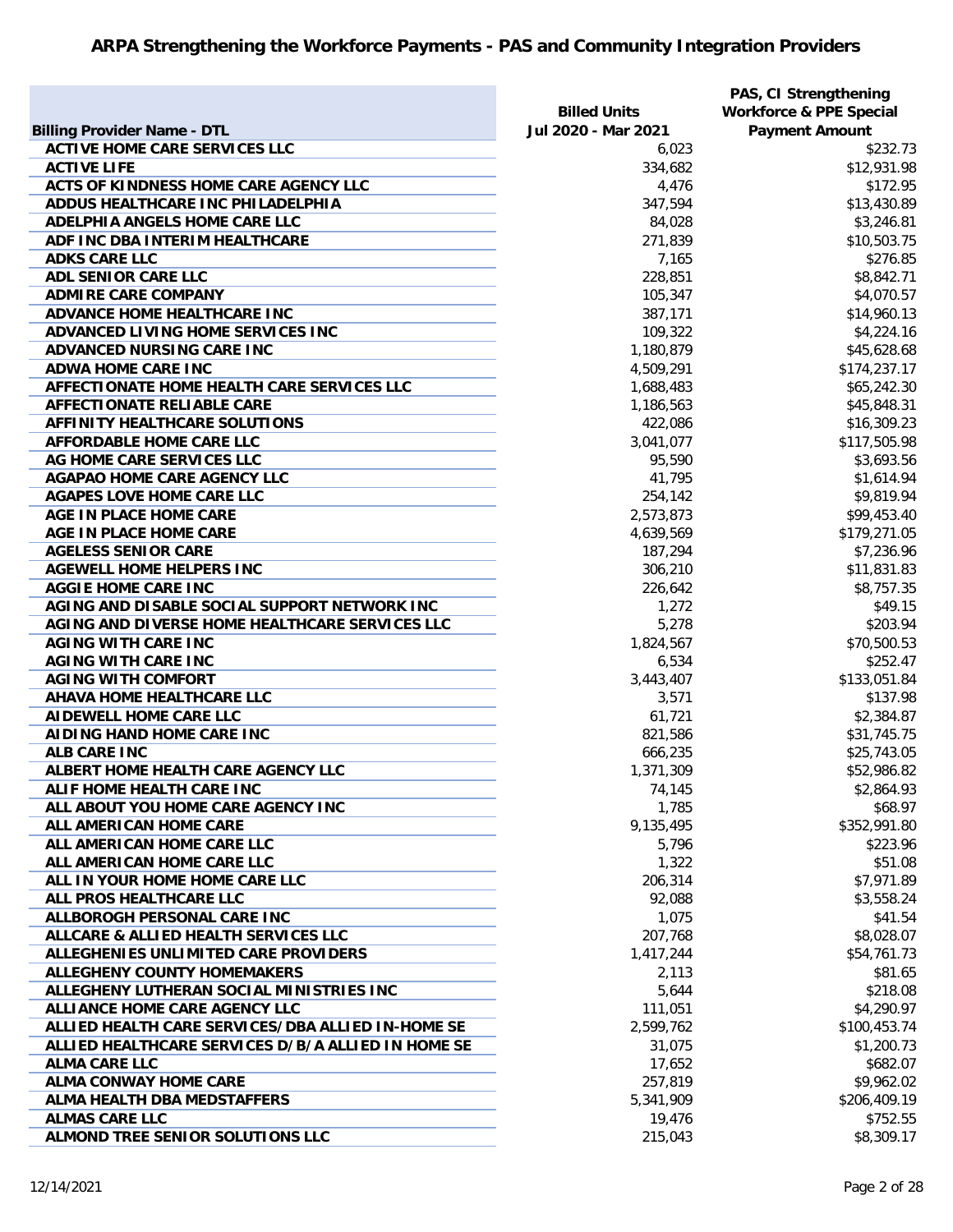|                                                    |                     | PAS, CI Strengthening              |
|----------------------------------------------------|---------------------|------------------------------------|
|                                                    | <b>Billed Units</b> | <b>Workforce &amp; PPE Special</b> |
| <b>Billing Provider Name - DTL</b>                 | Jul 2020 - Mar 2021 | <b>Payment Amount</b>              |
| <b>ALPHA HOME CARE CORP</b>                        | 212,186             | \$8,198.78                         |
| ALPHA HOME HEALTH CARE LLC                         | 51,938              | \$2,006.86                         |
| ALTOGETHER HOME HEALTH SERVICES INC                | 288,056             | \$11,130.37                        |
| <b>ALTRUISTIC HOME CARE AGENCY</b>                 | 2,266,034           | \$87,558.63                        |
| ALWAYS BEST CARE OF GREATER BETHLEHEM              | 4,864               | \$187.94                           |
| ALWAYS BEST CARE SENIOR SERVICES                   | 399,122             | \$15,421.91                        |
| ALWAYS BEST CARE SENIOR SERVICES OF UPPER BUXMONT  | 376,116             | \$14,532.97                        |
| <b>ALWAYS COMPASSIONATE HOMECARE</b>               | 33,272              | \$1,285.62                         |
| <b>ALYSIAS HOME CARE SERVICE</b>                   | 359,450             | \$13,889.00                        |
| AMADA SENIOR CARE CENTRAL PA                       | 141,652             | \$5,473.38                         |
| AMADA SENIOR CARE CHESTER COUNTY                   | 17,703              | \$684.04                           |
| AMADA SENIOR CARE PHILADELPHIA WEST SUBURBS        | 39,499              | \$1,526.23                         |
| <b>AMAZING ANGELS LLC</b>                          |                     | \$3,274.55                         |
|                                                    | 84,746              |                                    |
| AMBASSADOR HOME CARE SERVICES LLC                  | 89,230              | \$3,447.81                         |
| AMD SENIOR PURECARE LLC                            | 6,608               | \$255.33                           |
| <b>AMERIBEST HOME CARE INC</b>                     | 19,304,464          | \$745,916.62                       |
| AMERICAN HEARTS HOME HEALTHCARE LLC                | 345,323             | \$13,343.14                        |
| AMERICAN SAFETY OPTIONS DBA ASO-HOME HEALTH AGENCY | 1,267,720           | \$48,984.18                        |
| <b>AMERICANS HOME CARE LLC</b>                     | 273,785             | \$10,578.94                        |
| <b>AMERICARE HOME SOLUTIONS</b>                    | 442,193             | \$17,086.16                        |
| AMERICARE STAFFING OF WESTERN PA                   | 374,658             | \$14,476.63                        |
| <b>AMERICAS HOME CARE</b>                          | 1,169,422           | \$45,185.99                        |
| AMERICAS HOME HEALTH SERVICES LLC                  | 2,278,340           | \$88,034.13                        |
| <b>AMERICAS HOME HEATH LLC</b>                     | 2,272,817           | \$87,820.72                        |
| AMERIGROUP HOME HEALTH CARE LLC                    | 41,288              | \$1,595.35                         |
| AMERISTAR HEALTHCARE SERVICES                      | 23,028              | \$889.79                           |
| <b>AMPLIFIED HOME HEALTH LLC</b>                   | 41,438              | \$1,601.15                         |
| AMUDIPES BEHAVIORAL HEALTH                         | 327,303             | \$12,646.85                        |
| AN ANSWERED PRAYER LLC                             | 1,429,326           | \$55,228.57                        |
| <b>ANASTASIA CARE SERVICES LLC</b>                 | 372,776             | \$14,403.91                        |
| <b>ANDVENTURE LLC</b>                              | 1,015,780           | \$39,249.33                        |
| <b>ANDVENTURE LLC</b>                              | 6,585               | \$254.44                           |
| <b>ANDVENTURE LLC</b>                              | 4,719               | \$182.34                           |
| <b>ANEISHA HOME CARE LLC</b>                       | 2,745               | \$106.07                           |
| <b>ANGEL ARMY LLC</b>                              | 70,453              | \$2,722.28                         |
| <b>ANGEL CARING HOUSE LLC</b>                      | 13,131              | \$507.38                           |
| ANGEL COMPANIONS OF CENTRAL BUCKS COUNTY           | 54,153              | \$2,092.45                         |
| ANGEL COMPANIONS OF DELAWARE COUNTY LLC            | 91,667              | \$3,541.98                         |
| ANGEL COMPANIONS OF PHILADELPHIA                   | 486,664             | \$18,804.50                        |
| ANGEL HANDS HOME CARE INC                          | 259,139             | \$10,013.03                        |
| ANGEL HEARTS HOME CARE LLC                         | 127,700             | \$4,934.28                         |
| ANGEL HEARTS HOME CARE LLC                         | 14,208              | \$548.99                           |
| <b>ANGEL HELPERS HOMECARE</b>                      | 8,129               | \$314.10                           |
| ANGELA K HOME CARE LLC                             | 356,149             |                                    |
|                                                    |                     | \$13,761.45                        |
| ANGELIC COMPASSION HOME CARE LLC                   | 8,312               | \$321.17                           |
| ANGELIC HEROS HOMECARE LLC                         | 75,963              | \$2,935.18                         |
| ANGELIC HOME CARE AGENCY INC                       | 585,406             | \$22,619.85                        |
| ANGELS ARE REAL HOMECARE AGENCY LLC                | 211,668             | \$8,178.77                         |
| ANGELS ARE US HOME HEALTH AGENCY LLC               | 457,212             | \$17,666.49                        |
| ANGELS FOR AGING HOME CARE SOLUTIONS LLC           | 172,908             | \$6,681.10                         |
| <b>ANGELS HOME CARE INC</b>                        | 53,329              | \$2,060.61                         |
| ANGELS OF CARE BY TLM LLC                          | 85,604              | \$3,307.70                         |
| ANGELS OF CARE LLC                                 | 1,441,565           | \$55,701.48                        |
| <b>ANGELS ON CALL</b>                              | 2,656,469           | \$102,644.88                       |
| <b>ANGELS ON CALL</b>                              | 2,013,013           | \$77,782.00                        |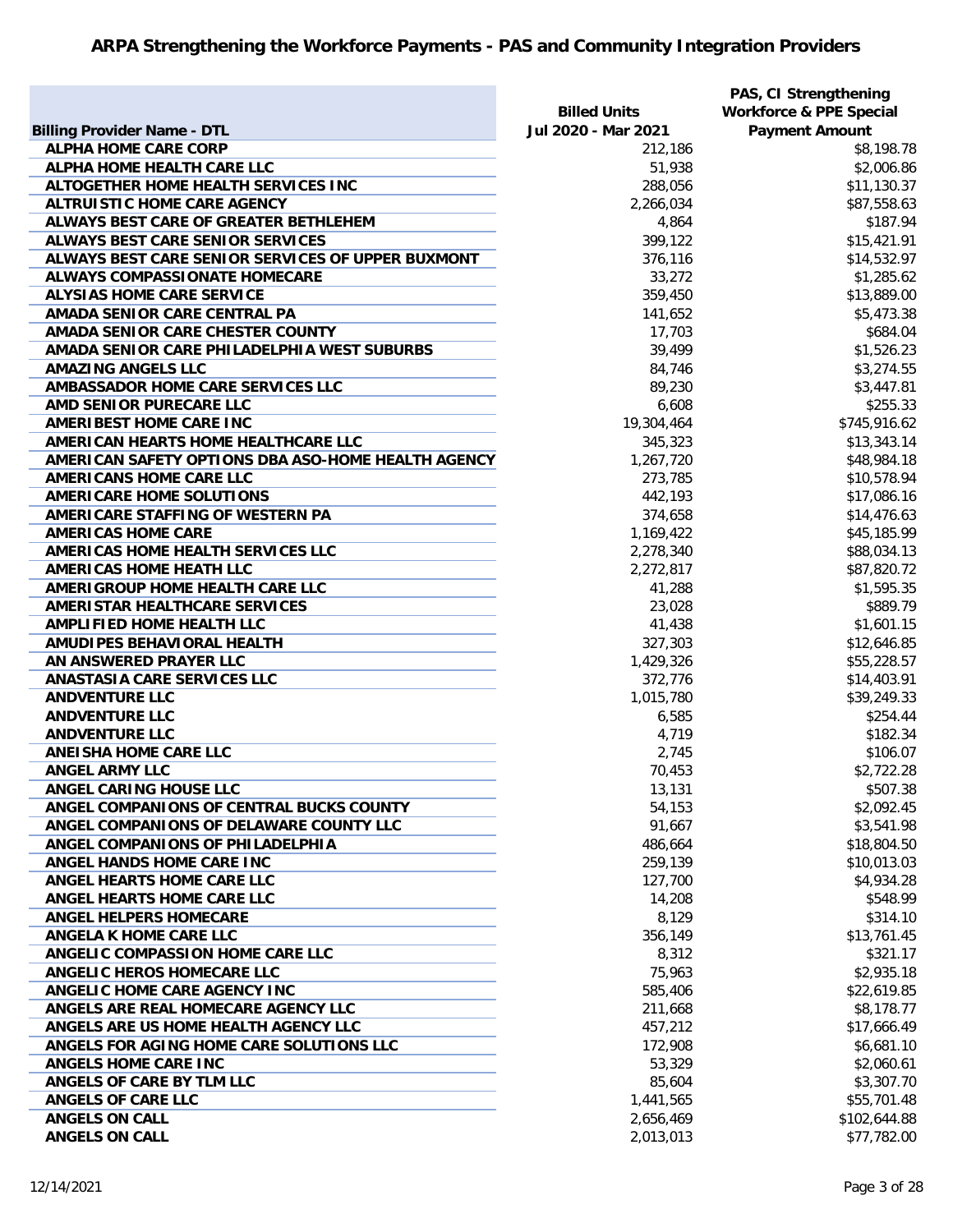|                                                  |                     | PAS, CI Strengthening              |
|--------------------------------------------------|---------------------|------------------------------------|
|                                                  | <b>Billed Units</b> | <b>Workforce &amp; PPE Special</b> |
| <b>Billing Provider Name - DTL</b>               | Jul 2020 - Mar 2021 | <b>Payment Amount</b>              |
| <b>ANGELS ON CALL</b>                            | 3,886,949           | \$150,190.12                       |
| <b>ANGELS ON CALL</b>                            | 47,644              | \$1,840.95                         |
| <b>ANGELS ON CALL</b>                            | 8,499,920           | \$328,433.44                       |
| ANGELS ON CALL HEALTH                            | 3,928,460           | \$151,794.09                       |
| ANNAS GUARDIAN ANGEL HOMECRAE AGENCY LLC         | 13,736              | \$530.75                           |
| ANNIES PERSONAL CARE HOME CARE LLC               | 47,925              | \$1,851.80                         |
| ANNS PROFESSIONAL HOME CARE LLC                  | 120,349             | \$4,650.24                         |
| ANOINTED WINGS HEALTHCARE AGENCY LLC             | 161,432             | \$6,237.67                         |
| ANOVA HEALTH CARE SERVICES INC                   | 921,888             | \$35,621.38                        |
| ANOVA HEALTH CARE SERVICES INC                   | 156                 | \$6.03                             |
| ANOVA HEALTHCARE SERVICES INC                    | 11,544              | \$446.06                           |
| APEX HEALTHCARE SERVICES LLC                     | 1,065,814           | \$41,182.62                        |
| <b>APEX HOME CARE INC</b>                        | 207,357             | \$8,012.19                         |
| APEX HUMAN SERVICES LLC                          | 116,724             | \$4,510.17                         |
| APLUS UNITED HOME CARE LLC                       | 3,385,126           | \$130,799.89                       |
| <b>APOYO SUPREMO CARE</b>                        | 210,360             | \$8,128.23                         |
| <b>APPLE HOME CARE LLC</b>                       | 18,252              | \$705.25                           |
| APPLE TREE HOME HEALTH CARE LLC                  | 775,348             | \$29,959.13                        |
| <b>APTHCS LP</b>                                 | 7,279               | \$281.26                           |
| <b>ARCADIA HOME CARE &amp; STAFFING</b>          | 185,787             | \$7,178.73                         |
| <b>ARCADIA HOME CARE &amp; STAFFING</b>          | 85,876              | \$3,318.21                         |
| <b>ARCTURUS HOME CARE LLC</b>                    |                     |                                    |
|                                                  | 42,876              | \$1,656.71                         |
| ARGO HOME HEALTH CARE INC                        | 484,000             | \$18,701.56                        |
| ARK OF LIFE HOME HEALTH LLC                      | 120,894             | \$4,671.30                         |
| <b>ARN INC</b>                                   | 123,870             | \$4,786.29                         |
| AROUND THE CLOCK HOME HEALTH CARE SERVICES       | 230,760             | \$8,916.47                         |
| AROUND THE CLOCK NURSING INC                     | 4,971               | \$192.08                           |
| ARSENS HOME CARE INC DBA CAREGIVERS AMERICA SE   | 36,638,799          | \$1,415,708.25                     |
| ARUM HEALTHCARE SERVICES INC                     | 1,168,757           | \$45,160.29                        |
| ASHA KO KIRAN HOMECARE LLC                       | 1,628,578           | \$62,927.59                        |
| <b>ASHE HOME CARE LLC</b>                        | 1,004               | \$38.79                            |
| <b>ASHLEYS HOME HEALTH CARE</b>                  | 1,396               | \$53.94                            |
| <b>ASHTONS ANGELS</b>                            | 18,985              | \$733.57                           |
| ASPIRE HOME HEALTH SERVICES LLC                  | 144,842             | \$5,596.64                         |
| <b>ASSISTING ANGELS HOME CARE LLC</b>            | 10,423              | \$402.74                           |
| <b>ASSOCIATED SERVICES LLC</b>                   | 97,997              | \$3,786.56                         |
| <b>ASSOCIATES HOME CARE INC</b>                  | 8,948               | \$345.75                           |
| ASSURANCE HOME HEALTH CARE LLC/DBA ASSURANCE HEA | 5,901               | \$228.01                           |
| <b>ASSURE HOME CARE LLC</b>                      | 82,857              | \$3,201.56                         |
| <b>ASSURED LOVE HOME CARE LLC</b>                | 125,674             | \$4,855.99                         |
| AT HOME PERSONAL CARE LLC                        | 18,435              | \$712.32                           |
| AT HOME QUALITY CARE LLC                         | 3,683,406           | \$142,325.31                       |
| AT PEACE HEALTH CARE AGENCY                      | 424,074             | \$16,386.05                        |
| ATLANTES HOME HEALTHCARE AGENCY                  | 397,336             | \$15,352.90                        |
| <b>ATLANTIC HOME CARE INC</b>                    | 299,867             | \$11,586.74                        |
| ATTENTIVE CARE SERVICE AGENCY INC                | 177,362             | \$6,853.20                         |
| <b>ATTENTIVE HOME CARE</b>                       | 143,970             | \$5,562.94                         |
| <b>AURORA HOME CARE INC</b>                      | 7,578,776           | \$292,840.81                       |
| AUSOME KIDS AND FAMILY HOMECARE LLC              | 62,404              | \$2,411.27                         |
| <b>AUTONOMY HOME CARE AGENCY LLC</b>             | 793,029             | \$30,642.32                        |
| AVAIL PERSONAL IN HOME CARE SERVICES LLC         | 232,466             | \$8,982.39                         |
| <b>AVALON AT HOME LLC</b>                        | 290,262             | \$11,215.61                        |
| <b>AVALON HOME CARE LLC</b>                      | 49,273              | \$1,903.89                         |
| <b>AVEANNA HEALTHCARE</b>                        | 3,127,428           | \$120,842.54                       |
| <b>AVEANNA HEALTHCARE</b>                        | 6,924,940           | \$267,576.86                       |
|                                                  |                     |                                    |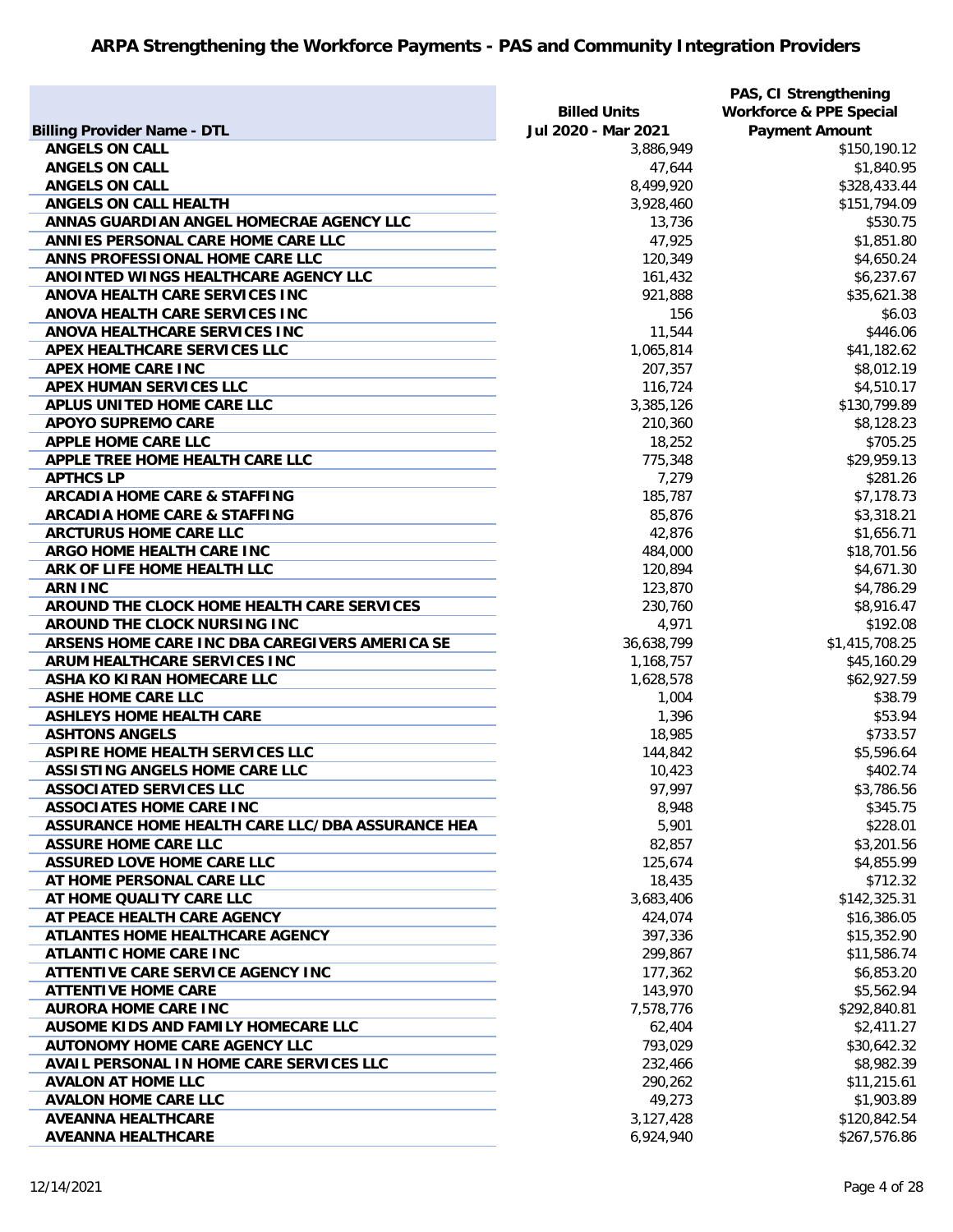|                                                |                     | PAS, CI Strengthening              |
|------------------------------------------------|---------------------|------------------------------------|
|                                                | <b>Billed Units</b> | <b>Workforce &amp; PPE Special</b> |
| <b>Billing Provider Name - DTL</b>             | Jul 2020 - Mar 2021 | <b>Payment Amount</b>              |
| <b>AVON HOME CARE AGENCY LLC</b>               | 40,132              | \$1,550.68                         |
| AVONDALE CARE GROUP OF PENNSYLVANIA LLC        | 229,206             | \$8,856.43                         |
| <b>B &amp; S HOMECARE LLC</b>                  | 1,036,104           | \$40,034.64                        |
| <b>BALANCE HOME HEALTH CARE</b>                | 37,972              | \$1,467.22                         |
| <b>BAYADA HOME HEALTH CARE INC</b>             | 6,155,100           | \$237,830.55                       |
| <b>BAYADA HOME HEALTH CARE INC</b>             | 4,988               | \$192.73                           |
| <b>BAYADA HOME HEALTH CARE INC</b>             | 715,678             | \$27,653.51                        |
| <b>BAYADA HOME HEALTH CARE INC</b>             | 2,476,360           | \$95,685.54                        |
| <b>BAYADA HOME HEALTH CARE INC</b>             | 1,112,622           | \$42,991.26                        |
| <b>BAYADA HOME HEALTH CARE INC</b>             | 1,983,576           | \$76,644.57                        |
| <b>BAYADA HOME HEALTH CARE INC</b>             | 3,299               | \$127.47                           |
| <b>BAYADA HOME HEALTH CARE INC</b>             | 77,776              | \$3,005.23                         |
| <b>BAYADA HOME HEALTH CARE INC</b>             | 1,502,637           | \$58,061.28                        |
| <b>BAYADA HOME HEALTH CARE INC</b>             | 4,384               | \$169.40                           |
| <b>BAYADA HOME HEALTH CARE INC</b>             | 396                 | \$15.30                            |
| <b>BAYADA HOME HEALTH CARE INC</b>             | 275,534             | \$10,646.52                        |
| <b>BAYADA HOME HEALTH CARE INC</b>             | 181,459             | \$7,011.50                         |
| <b>BAYADA HOME HEALTH CARE INC</b>             | 518,774             | \$20,045.22                        |
| <b>BAYADA HOME HEALTH CARE INC</b>             | 11,366              | \$439.18                           |
| <b>BAYADA HOME HEALTH CARE INC</b>             | 27,186              | \$1,050.46                         |
| <b>BAYADA HOME HEALTH CARE INC</b>             | 10,636              | \$410.97                           |
| <b>BAYADA HOME HEALTH CARE INC</b>             | 18,816              | \$727.04                           |
| <b>BAYADA HOME HEALTH CARE INC</b>             | 608                 | \$23.49                            |
| <b>BAYADA HOME HEALTH CARE INC</b>             | 70,260              | \$2,714.82                         |
| <b>BAYADA HOME HEALTH CARE INC</b>             | 869,210             | \$33,585.92                        |
| <b>BAYADA HOME HEALTH CARE INC</b>             | 7,450               | \$287.87                           |
| <b>BAYADA HOME HEALTH CARE INC</b>             | 3,092               | \$119.47                           |
| <b>BAYADA HOME HEALTH CARE INC</b>             | 66,627              | \$2,574.44                         |
| <b>BAYADA HOME HEALTH CARE INC</b>             | 11,688              | \$451.62                           |
| <b>BAYADA HOME HEALTH CARE INC</b>             | 702                 | \$27.13                            |
| <b>BAYADA HOME HEALTH CARE INC</b>             | 84                  | \$3.25                             |
| <b>BAYADA HOME HEALTH CARE INC</b>             | 308,263             | \$11,911.16                        |
| BE WELL HOME HEALTH AGENCY LLC                 | 4,228               | \$163.37                           |
| BEATTITUDES HOME HEALTH CARE INC               | 136,196             | \$5,262.56                         |
| <b>BECK N CALL INC</b>                         | 137,411             | \$5,309.51                         |
| <b>BEHOME PARTNERS</b>                         | 8,076               | \$312.05                           |
| BELL ELITE STAFFING SOLUTIONS LLC              | 49,766              | \$1,922.94                         |
| <b>BELLO NURSES LLC</b>                        | 140,957             | \$5,446.52                         |
| BELOVED HOME CARE AGENCY LLC                   | 254,783             | \$9,844.71                         |
| <b>BELOVED HOME CARE AND DAY CARE SERVICES</b> | 362,709             | \$14,014.93                        |
| <b>BENEVOLENT BOND LLC</b>                     | 4,304               | \$166.31                           |
| BENEVOLENT HOME CARE LLC                       | 61,747              | \$2,385.88                         |
| BENEVOLENT HOME HEALTH CARE LLC                | 95,512              | \$3,690.55                         |
| <b>BENIE HOME CARE LLC</b>                     | 238,443             | \$9,213.34                         |
| <b>BENSALEM HOME CARE INC</b>                  | 36,774              | \$1,420.93                         |
| <b>BEST CARE HOME AGENCY-0001</b>              | 297,924             | \$11,511.66                        |
| BETHLEN COMMUNITIES COMPANION CARE             | 88,965              | \$3,437.57                         |
| BETTER CARE HOME HEALTH SERVICES LLC           | 246,217             | \$9,513.72                         |
| BETTER HOME CARE AGENCY LLC                    | 2,291,946           | \$88,559.86                        |
| BETTER HOME CARE LLC                           | 21,477              | \$829.86                           |
| BETTER IN HOME CARE LLC                        | 96,106              | \$3,713.50                         |
| BETTER IS BETTER LLC                           | 41,492              | \$1,603.23                         |
| BETTER LIFE HOME CARE AGENCY LLC               | 85,696              | \$3,311.26                         |
| BETTER LIVING HOME CARE LLC                    | 84,386              | \$3,260.64                         |
| BETTER LIVING HOME HEALTH CARE SERVICES LLC    | 96                  | \$3.71                             |
|                                                |                     |                                    |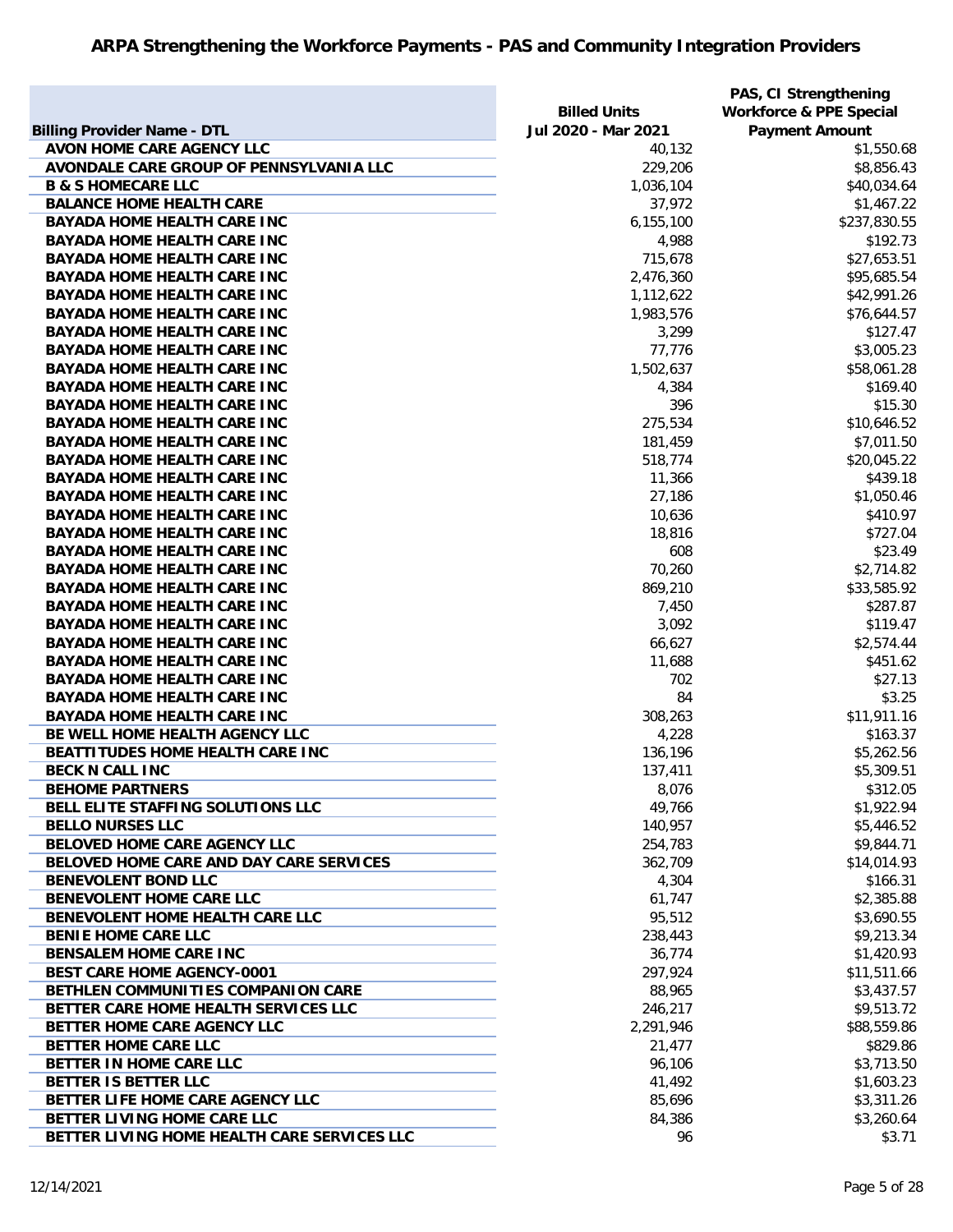|                                                    |                     | PAS, CI Strengthening              |
|----------------------------------------------------|---------------------|------------------------------------|
|                                                    | <b>Billed Units</b> | <b>Workforce &amp; PPE Special</b> |
| <b>Billing Provider Name - DTL</b>                 | Jul 2020 - Mar 2021 | <b>Payment Amount</b>              |
| BEVERLEYS HOME HEALTH CARE OF YORK LLC             | 753                 | \$29.10                            |
| BEVERLEYS HOME HEALTHCARE LLC                      | 258,354             | \$9,982.69                         |
| <b>BIG HEARTS TO HEARTS HOMECARE</b>               | 41,526              | \$1,604.55                         |
| BLESSED HANDS CATERING TO THE AGING AND DISABLED   | 52,189              | \$2,016.56                         |
| BLESSED HANDS HOME CARE AGENCY LLC                 | 50,812              | \$1,963.36                         |
| <b>BLESSINGS4EVER HOME CARE AGENCY</b>             | 12,059,694          | \$465,981.66                       |
| <b>BLUE DIAMOND HOMECARE LLC</b>                   | 388,852             | \$15,025.08                        |
| BLUE MOUNTAIN HOME HEALTH CARE INC                 | 449,688             | \$17,375.76                        |
| <b>BLUE RIDGE HOME CARE INC</b>                    | 377,520             | \$14,587.22                        |
| BMG CIRCLE OF LIFE LLC DBA ALWAYS BEST CARE        | 9,430,871           | \$364,405.01                       |
| <b>BOARD OF DIRECTORS OF THE ROUSE ESTATE</b>      | 165,576             | \$6,397.79                         |
| <b>BORA HOME CARE SERVICES LLC</b>                 | 303,190             | \$11,715.14                        |
| <b>BOUNTIFUL LOVE HOME HEALTH CARE</b>             | 86,025              | \$3,323.97                         |
| BREATHE EASY INDEPENDENT LIVING SERVICES LLC       | 126,141             | \$4,874.04                         |
| <b>BRIGHT SPOT HOME CARE</b>                       | 17,193              | \$664.33                           |
| <b>BRIGHTSIDE HOME CARE LLC</b>                    | 328,764             | \$12,703.31                        |
| <b>BRIGHTSTAR CARE OF HAPPY VALLEY</b>             | 177,998             | \$6,877.77                         |
| BRIGHTSTAR CARE OF SOUTH BUCKS AND SOUTHEAST MONTG | 62,911              | \$2,430.86                         |
| <b>BRIGHTSTAR CARE OF STROUDSBURG</b>              | 110,026             | \$4,251.36                         |
| <b>BRIGHTSTAR CARE OF THE MAIN LINE</b>            | 41,924              | \$1,619.93                         |
| <b>BRIGHTSTAR OF NORTH HILLS PITTSBURGH</b>        | 361,132             | \$13,953.99                        |
| <b>BRIGHTSTAR OF SW PITTSBURGH</b>                 | 830,158             | \$32,076.97                        |
| <b>BRIGHTSTAR OF THE LEHIGH VALLEY</b>             | 424,140             | \$16,388.60                        |
| <b>BUENA SALUD CARE LLC</b>                        | 52,016              | \$2,009.88                         |
| <b>BUNNY HOME CARE LLC</b>                         | 159,099             | \$6,147.52                         |
| BY YOUR SIDE HOME CARE LLC                         | 38,870              | \$1,501.92                         |
| <b>CADEN CARE NETWORK</b>                          | 207,787             | \$8,028.81                         |
| <b>CALM SPRINGS HOME HEALTH CARE LLC</b>           | 140,580             | \$5,431.95                         |
| <b>CAMBRIDGE HOME HEALTH CARE</b>                  | 59,863              | \$2,313.08                         |
| <b>CANDID HOMECARE INC</b>                         | 438,073             | \$16,926.96                        |
| <b>CANEHHAS INC</b>                                | 4,144               | \$160.12                           |
| <b>CARE 4 U HOMECARE AGENCY</b>                    | 132,893             | \$5,134.93                         |
| <b>CARE 4 U HOMECARE AGENCY</b>                    | 12,130              | \$468.70                           |
| <b>CARE AND HELP HOME CARE LLC</b>                 | 6,903,362           | \$266,743.09                       |
| <b>CARE ASSISTANCE INC</b>                         | 2,912               | \$112.52                           |
| <b>CARE ASSURED HOME HEALTH</b>                    | 8,861               | \$342.39                           |
| <b>CARE CRAFTER HOME CARE LLC</b>                  | 198,040             | \$7,652.19                         |
| <b>CARE EFFECT LLC</b>                             | 2,591               | \$100.12                           |
| <b>CARE FIRST HOME HEALTH INC</b>                  | 3,951,283           | \$152,675.96                       |
| <b>CARE FIRST NURSING INC</b>                      | 3,220,768           | \$124,449.16                       |
| CARE FOR ME HOME HEALTH SERVICES LLC               | 17,914              | \$692.19                           |
| <b>CARE NEST HOME CARE AGENCY LLC</b>              | 321,558             | \$12,424.87                        |
| <b>CARE ON DEMAND HOME CARE LLC</b>                | 4,710               | \$181.99                           |
| <b>CARE R US</b>                                   | 58,031              | \$2,242.29                         |
| <b>CARE RIGHT COMPANIONSHIP LLC</b>                | 67                  | \$2.59                             |
| <b>CARE UNLIMITED INC</b>                          | 22,352              | \$863.67                           |
| CARE WITH LOVE HOME HEALTH AGENCY LLC              | 31,946              | \$1,234.38                         |
| <b>CARE ZONE HOME CARE LLC</b>                     | 218,822             | \$8,455.19                         |
| <b>CAREBUILDERS AT HOME INC</b>                    | 1,392,628           | \$53,810.58                        |
| <b>CAREBUILDERS AT HOME INC</b>                    | 17,981              | \$694.78                           |
| <b>CARECORE HOME HEALTH LLC</b>                    | 1,078,786           | \$41,683.85                        |
| <b>CARECRUIZ HOMECARE AGENCY LLC</b>               | 25,414              | \$981.99                           |
| <b>CAREGIVERS AMERICA LLC</b>                      | 6,820,105           | \$263,526.08                       |
| <b>CAREGIVERS AMERICA LLC</b>                      | 12,046              | \$465.45                           |
| <b>CAREGIVERS AMERICA LLC</b>                      | 5,364               | \$207.26                           |
|                                                    |                     |                                    |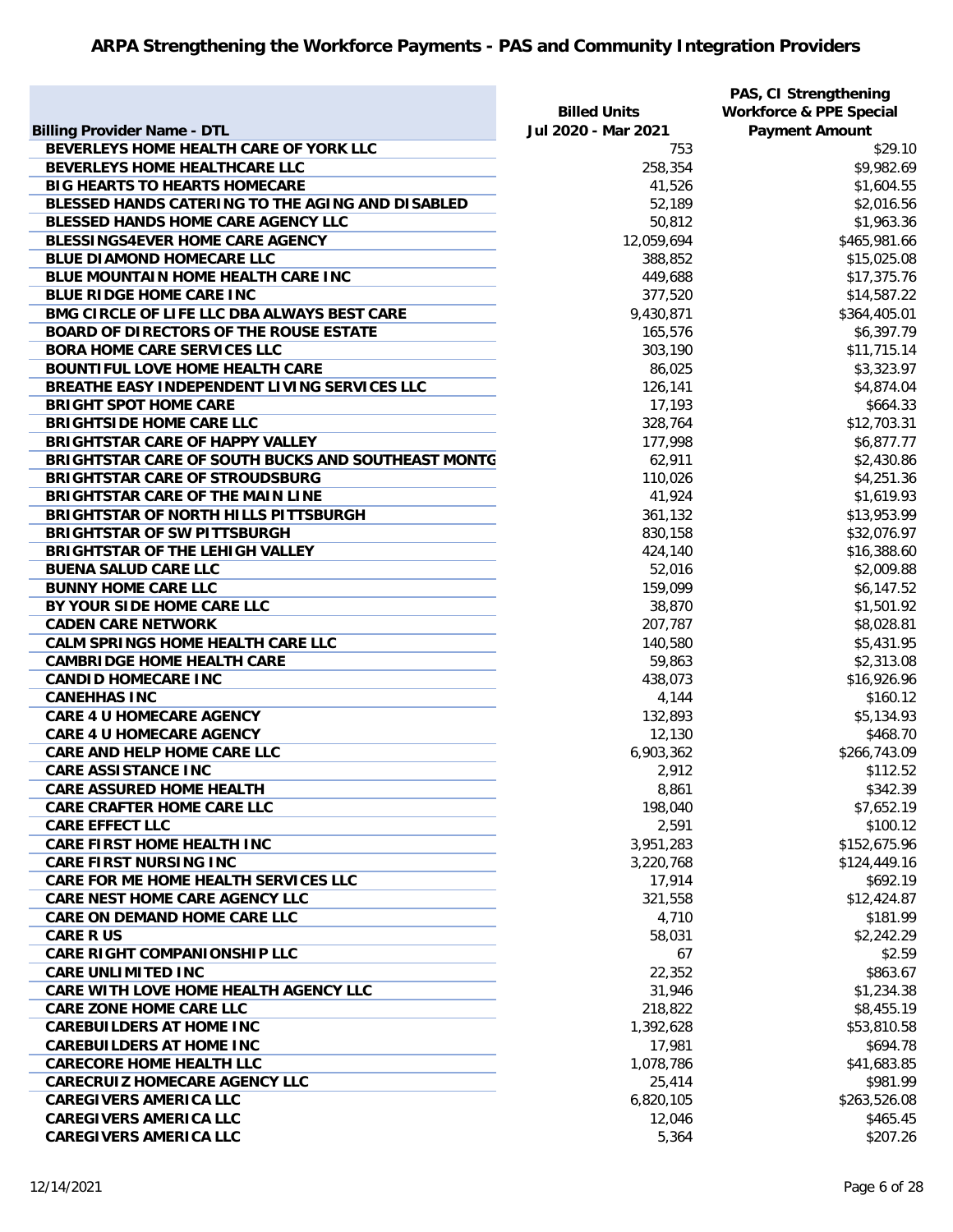|                                                    |                     | PAS, CI Strengthening              |
|----------------------------------------------------|---------------------|------------------------------------|
|                                                    | <b>Billed Units</b> | <b>Workforce &amp; PPE Special</b> |
| <b>Billing Provider Name - DTL</b>                 | Jul 2020 - Mar 2021 | <b>Payment Amount</b>              |
| <b>CAREGIVERS AMERICA LLC</b>                      | 12,937              | \$499.88                           |
| <b>CAREGIVERS AMERICA LLC</b>                      | 9,213               | \$355.99                           |
| <b>CAREGIVERS AMERICA LLC</b>                      | 819                 | \$31.65                            |
| <b>CAREGIVERS AMERICA LLC</b>                      | 2,628               | \$101.55                           |
| <b>CAREGIVERS AMERICA LLC</b>                      | 7,947               | \$307.07                           |
| <b>CAREGIVERS AMERICA LLC</b>                      | 1,513               | \$58.46                            |
| <b>CAREGIVERS AMERICA LLC</b>                      | 8,522               | \$329.29                           |
| <b>CAREGIVERS AMERICA LLC</b>                      | 9,463               | \$365.65                           |
| <b>CAREGIVERS AMERICA LLC</b>                      | 2,837               | \$109.62                           |
| <b>CAREGIVERS AMERICA LLC</b>                      | 3,574               | \$138.10                           |
| <b>CAREGIVERS AMERICA LLC</b>                      | 198                 | \$7.65                             |
| <b>CAREGIVERS AMERICA SE</b>                       | 2,812,057           | \$108,656.74                       |
| <b>CAREGIVERS HOME CARE AGENCY LLC</b>             | 208,496             | \$8,056.20                         |
| <b>CAREGIVERS ON DEMAND LLC</b>                    | 199,397             | \$7,704.62                         |
| <b>CAREGIVERS PLUS HOME HEALTH CARE</b>            | 253,848             | \$9,808.58                         |
| <b>CAREMAXX LLC</b>                                | 127,511             | \$4,926.97                         |
| <b>CAREMORE HOUSE HOME CARE SERVICES LLC</b>       | 109,378             | \$4,226.32                         |
| <b>CAREPINE HOME HEALTH LLC</b>                    | 71,692              | \$2,770.15                         |
| <b>CAREPINE HOME HEALTH LLC</b>                    | 6,004               | \$231.99                           |
| <b>CARESENSE HEALTH LLC</b>                        | 2,503,178           | \$96,721.78                        |
| <b>CARESENSE HOME CARE</b>                         | 1,204,473           | \$46,540.35                        |
| <b>CARESENSE HOME CARE</b>                         | 495,138             | \$19,131.93                        |
| <b>CARESENSE HOME CARE</b>                         | 2,228               | \$86.09                            |
| <b>CARESIFY</b>                                    | 945,139             | \$36,519.79                        |
| <b>CARESIFY LLC</b>                                | 1,842,384           | \$71,188.97                        |
| <b>CARESIFY LLC</b>                                | 4,308               | \$166.46                           |
| <b>CARING ANGELS HOME CARE LLC</b>                 | 38,432              | \$1,485.00                         |
| <b>CARING AT HOME LLC</b>                          | 24,730              | \$955.56                           |
| <b>CARING BASED HEALTHCARE SERVICES</b>            | 426,547             | \$16,481.60                        |
| <b>CARING FAMILY HOME CARE LLC</b>                 | 585,505             | \$22,623.67                        |
| <b>CARING FAMILY HOME CARE SERVICES LLC</b>        | 21,738              | \$839.95                           |
| <b>CARING FOR MY ANGELS HOME CARE LLC</b>          | 3,481               | \$134.50                           |
| <b>CARING FOR YOU INC</b>                          | 204,879             | \$7,916.44                         |
| <b>CARING GRACE HOME CARE AGENCY LLC</b>           | 75,834              | \$2,930.20                         |
| <b>CARING HANDS HEALTH CARE</b>                    | 19,112              | \$738.48                           |
| <b>CARING HANDS PERSONAL HOMES AGENCY INC</b>      | 309,472             | \$11,957.87                        |
| <b>CARING HEART COMPANIONS INC</b>                 | 93,991              | \$3,631.77                         |
| <b>CARING HEARTS HEALTH SERVICES LLC</b>           | 1,883,008           | \$72,758.66                        |
| <b>CARING LIFE SERVICES INC</b>                    | 347,950             | \$13,444.65                        |
| <b>CARING MATTERS HOME CARE</b>                    | 520,275             | \$20,103.21                        |
| <b>CARING MATTERS HOME CARE 010</b>                | 448,315             | \$17,322.71                        |
| <b>CARING MATTERS HOME CARE 028</b>                | 680,001             | \$26,274.96                        |
| <b>CARING MATTERS HOME CARE 029</b>                | 492,346             | \$19,024.05                        |
| <b>CARING MISSION HOME CARE LP</b>                 | 835,236             | \$32,273.18                        |
| <b>CARING PARTNERS HOME CARE</b>                   | 153,088             | \$5,915.26                         |
| CARING SENIOR SERVICE OF EASTERN MONTGOMERY COUNTY | 84,754              | \$3,274.86                         |
| <b>CARING WAY HOME CARE LLC</b>                    | 8,289               | \$320.28                           |
| <b>CARING-SENIOR SERVICES OF STROUDSBURG</b>       | 59,758              | \$2,309.03                         |
| <b>CARVELL HEALTH SERVICES INC</b>                 |                     | \$106,462.97                       |
| <b>CAS HOME HEALTH</b>                             | 2,755,282           | \$24,257.40                        |
| CASE COMMUNITY ANCHORED SERVICE EXCHANGE LLC       | 627,786             | \$53.17                            |
|                                                    | 1,376               |                                    |
| <b>CASHMERE HOME CARE AGENCY LLC</b>               | 1,240               | \$47.91                            |
| <b>CASMIR CARE SERVICES INC</b>                    | 45,104              | \$1,742.80                         |
| CENTER FOR INDEPENDENT LIVING OF CENTRAL PA        | 644,129             | \$24,888.88                        |
| <b>CENTER LIGHT HOME CARE LLC</b>                  | 15,923              | \$615.26                           |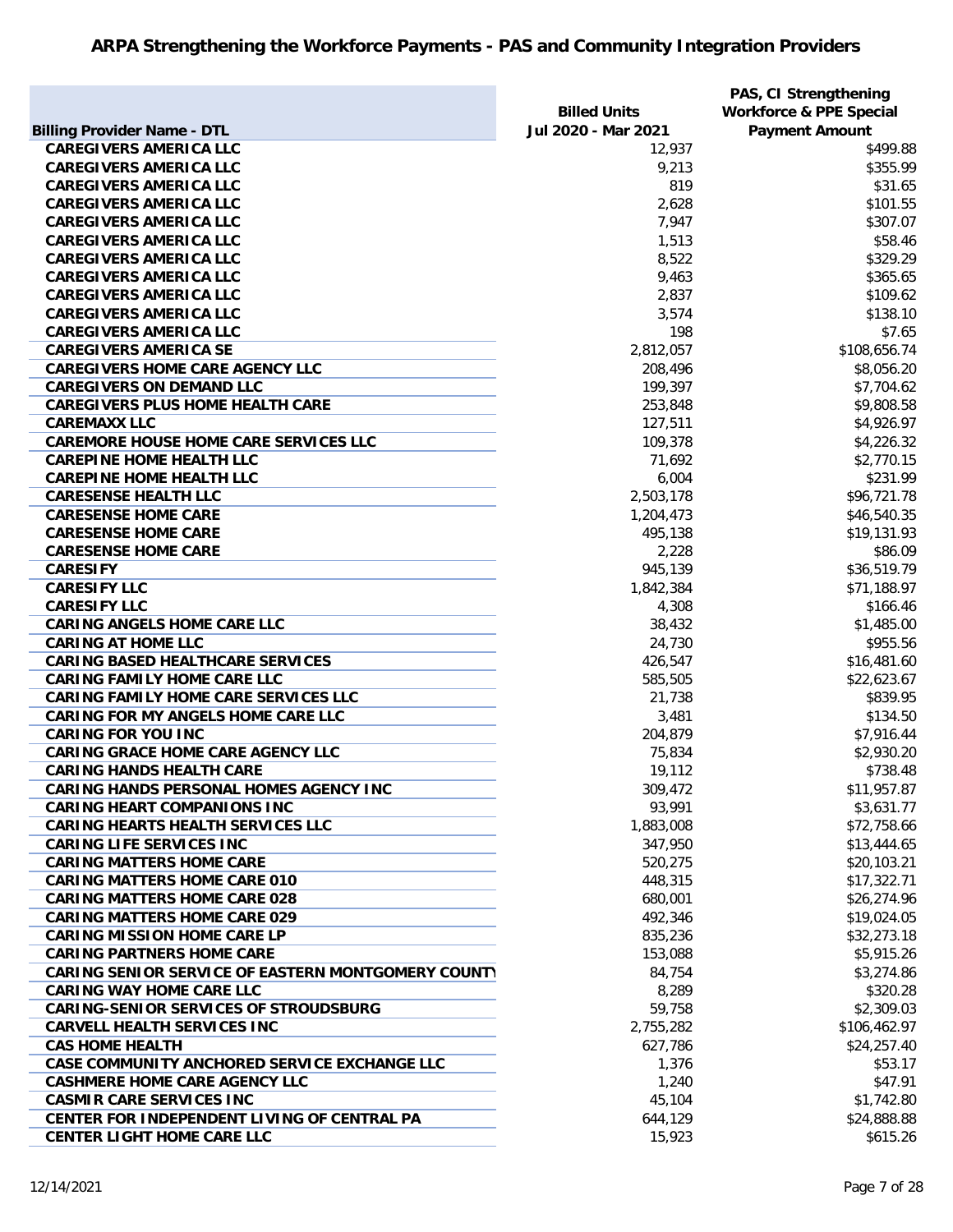| <b>Billing Provider Name - DTL</b>                                                                    | <b>Billed Units</b><br>Jul 2020 - Mar 2021 | PAS, CI Strengthening<br><b>Workforce &amp; PPE Special</b><br><b>Payment Amount</b> |
|-------------------------------------------------------------------------------------------------------|--------------------------------------------|--------------------------------------------------------------------------------------|
| <b>CENTRAL PENN HOME CARE LLC</b>                                                                     | 4,086                                      | \$157.88                                                                             |
| <b>CENTRAL PENNSYLVANIA HOMECARE LLC</b>                                                              | 83,752                                     | \$3,236.14                                                                           |
| <b>CENTURION HOMECARE HEALTH SERVICES LLC</b>                                                         | 100,425                                    | \$3,880.38                                                                           |
| CENTURY HOME CARE LIMITED LIABILITY COMPANY                                                           | 327,058                                    | \$12,637.39                                                                          |
| <b>CHAMPIONS HOME CARE SOLUTIONS LLC</b>                                                              | 92,069                                     | \$3,557.51                                                                           |
| <b>CHARTER HOME HEALTH STAFFING LLC</b>                                                               | 726,992                                    | \$28,090.67                                                                          |
| CHC-COMPASSIONATE IN HOME PERSONAL CARE SERVICES                                                      | 306,804                                    | \$11,854.78                                                                          |
| CHC-COMPASSIONATE IN-HOME PERSONAL CARE SVCS                                                          | 480,990                                    | \$18,585.26                                                                          |
| <b>CHELTENHAM HOME CARE AGENCY INC</b>                                                                | 25,556                                     | \$987.47                                                                             |
| <b>CHERICARE LLC</b>                                                                                  | 746,682                                    | \$28,851.49                                                                          |
| <b>CHERISH YOUR LOVED ONES LLC</b>                                                                    | 206,142                                    | \$7,965.24                                                                           |
| <b>CHERISHLIFEHEALTHCARELLC</b>                                                                       | 83,326                                     | \$3,219.68                                                                           |
| <b>CHESTER COUNTY HOME CARE ASSOCIATES</b>                                                            | 406,733                                    | \$15,716.00                                                                          |
| <b>CHESTNUT KNOLL AT HOME LLC</b>                                                                     | 3,664                                      | \$141.58                                                                             |
| <b>CHOICE OF LIFE HOME CARE</b>                                                                       | 32,340                                     | \$1,249.60                                                                           |
| <b>CHOSEN FAMILY HOME CARE</b>                                                                        | 19,580                                     | \$756.56                                                                             |
| <b>CHRISTIAN HOME HEALTHCARE</b>                                                                      | 5,219,108                                  | \$201,664.21                                                                         |
| <b>CHRISTIAN STANDARDS FOR CHRISTIAN CARE</b>                                                         | 509,264                                    | \$19,677.75                                                                          |
| <b>CITADEL HOME CARE LLC</b>                                                                          | 86,840                                     | \$3,355.46                                                                           |
| <b>CITIZEN HOME CARE AGENCY LLC</b>                                                                   |                                            | \$10,487.91                                                                          |
|                                                                                                       | 271,429                                    |                                                                                      |
| <b>CITIZENS HOME CARE AGENCY LLC</b>                                                                  | 58,028                                     | \$2,242.18                                                                           |
| <b>CITYWIDE HOME CARE LLC</b><br><b>CLARITI CARE INC</b>                                              | 525<br>17,784                              | \$20.29<br>\$687.17                                                                  |
|                                                                                                       |                                            |                                                                                      |
| <b>CMS SENIOR CARE INC</b>                                                                            | 135,428                                    | \$5,232.88                                                                           |
| <b>CODERED HEALTHCARE SERVICES LLC</b>                                                                | 8,998                                      | \$347.68                                                                             |
| <b>COLE MANOR HOMEMAKERS</b>                                                                          | 258,555                                    | \$9,990.46                                                                           |
| <b>COMFORCARE HOME CARE CHESTER COUNTY NORTH</b>                                                      | 107,171                                    | \$4,141.04                                                                           |
| <b>COMFORCARE HOME CARE CHESTER COUNTY SOUTH</b>                                                      | 263,526                                    | \$10,182.54                                                                          |
| <b>COMFORCARE HOME CARE MONTGOMERY COUNTY SOUTHEAS'</b>                                               | 314,150                                    | \$12,138.63                                                                          |
| <b>COMFORCARE HOME CARE OF NW PITTSBURGH</b>                                                          | 1,661                                      | \$64.18                                                                              |
| <b>COMFORCARE SENIOR SERVICES</b>                                                                     | 2,032,056                                  | \$78,517.82                                                                          |
| <b>COMFORCARE SENIOR SERVICES</b>                                                                     | 113,376                                    | \$4,380.80                                                                           |
| <b>COMFORCARE SENIOR SERVICES YORK COUNTY</b><br><b>COMFORCARE SENIOR SERVICES-LOWER BUCKS COUNTY</b> | 160,450                                    | \$6,199.72                                                                           |
|                                                                                                       | 170,851                                    | \$6,601.61                                                                           |
| <b>COMFORT CARE AND RESOURCES</b>                                                                     | 177,358                                    | \$6,853.04<br>\$52.40                                                                |
| COMFORT CARE PROVIDERS LLC DBA KEYNCARE<br><b>COMFORT FOR ALL</b>                                     | 1,356<br>235,472                           | \$9,098.54                                                                           |
|                                                                                                       |                                            |                                                                                      |
| <b>COMFORT HOME CARE INC</b><br><b>COMFORT HOME HEALTHCARE SERVICES INC</b>                           | 786,477<br>144                             | \$30,389.15<br>\$5.56                                                                |
| <b>COMFORT KEEPERS</b>                                                                                | 179,583                                    | \$6,939.01                                                                           |
| <b>COMFORT KEEPERS</b>                                                                                |                                            | \$7,590.28                                                                           |
| <b>COMFORT KEEPERS</b>                                                                                | 196,438                                    | \$10,182.54                                                                          |
| <b>COMFORT KEEPERS</b>                                                                                | 263,526                                    | \$1,472.48                                                                           |
|                                                                                                       | 38,108                                     |                                                                                      |
| <b>COMFORT KEEPERS</b><br><b>COMFORT KEEPERS 488</b>                                                  | 87,566                                     | \$3,383.52                                                                           |
|                                                                                                       | 8,788,906                                  | \$339,599.74                                                                         |
| <b>COMFORT LIVING HOME CARE LLC</b>                                                                   | 182,673                                    | \$7,058.41                                                                           |
| <b>COMFORT OF HOME PERSONAL &amp; COMPANION SERVICES LLC</b>                                          | 844                                        | \$32.61                                                                              |
| <b>COMFORT PLUS HOME CARE</b>                                                                         | 895,073                                    | \$34,585.26                                                                          |
| <b>COMFORTABLE AT HOME HOME CARE LLC</b>                                                              | 110,078                                    | \$4,253.37                                                                           |
| <b>COMFORTING HANDS HOME CARE LLC</b>                                                                 | 456,471                                    | \$17,637.85                                                                          |
| <b>COMFORTING HOME CARE INC</b>                                                                       | 264,968                                    | \$10,238.26                                                                          |
| <b>COMFORTZONE HOME HEALTH CARE LLC</b>                                                               | 1,067,164                                  | \$41,234.78                                                                          |
| <b>COMMUNITY CARE AND STAFFING AGENCY LLC</b>                                                         | 284,218                                    | \$10,982.07                                                                          |
| <b>COMMUNITY CARE CENTER OF THE NORTHEAST</b>                                                         | 72,144                                     | \$2,787.62                                                                           |
| <b>COMMUNITY CARE INC</b>                                                                             | 46,648                                     | \$1,802.46                                                                           |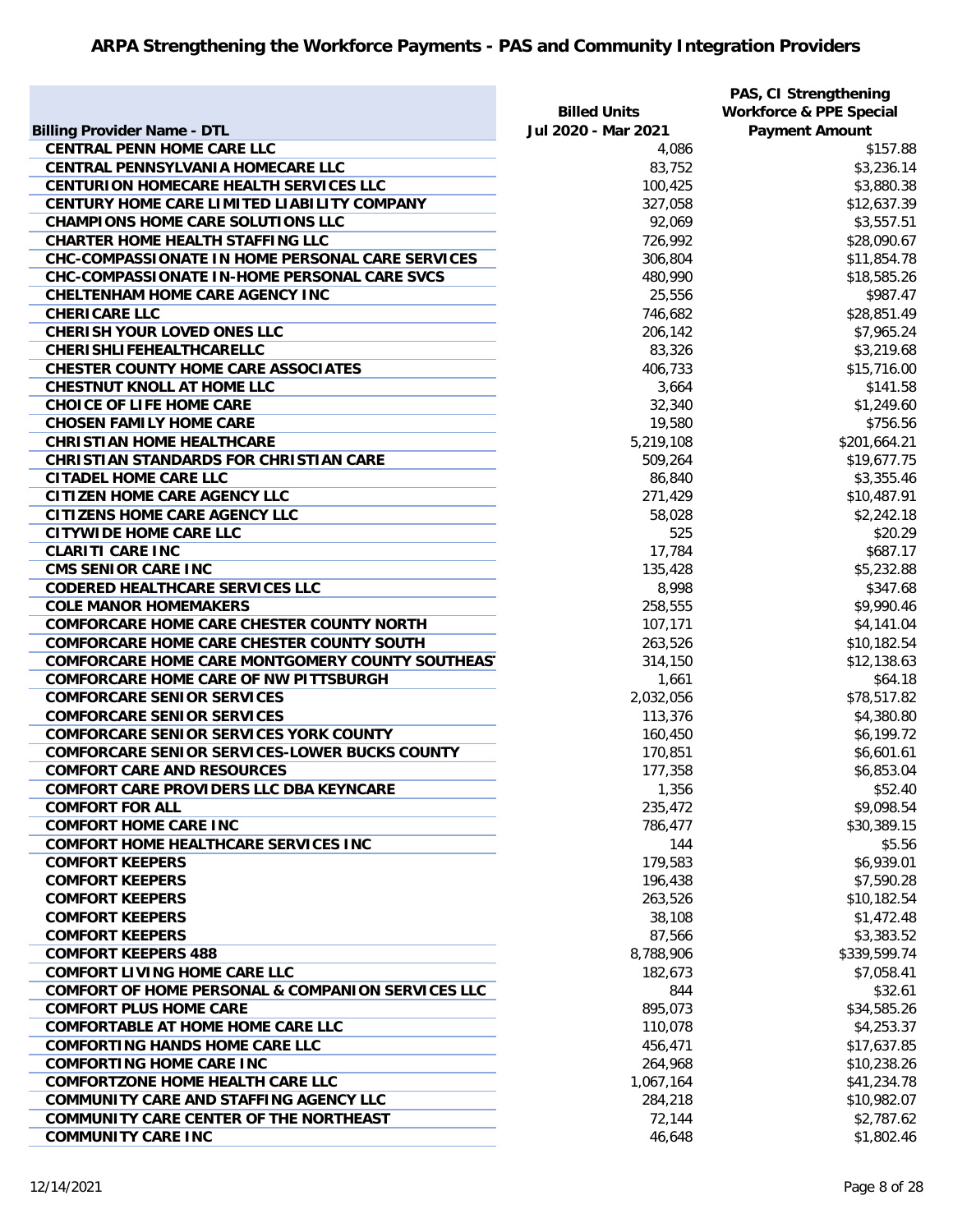|                                                     |                     | PAS, CI Strengthening              |
|-----------------------------------------------------|---------------------|------------------------------------|
|                                                     | <b>Billed Units</b> | <b>Workforce &amp; PPE Special</b> |
| <b>Billing Provider Name - DTL</b>                  | Jul 2020 - Mar 2021 | <b>Payment Amount</b>              |
| <b>COMMUNITY HOME HEALTH INC</b>                    | 1,592,796           | \$61,544.99                        |
| COMMUNITY LIVING AND SUPPORT SERVICES INC           | 1,248,252           | \$48,231.95                        |
| <b>COMMUNITY NURSES HOME SUPPORT SERVICES INC</b>   | 248,469             | \$9,600.74                         |
| <b>COMMUNITY RESOURCES FOR INDEPENDENCE</b>         | 4,245,371           | \$164,039.40                       |
| <b>COMPANION CARE PARTNERS LLC</b>                  | 329,015             | \$12,713.01                        |
| <b>COMPANIONS WHO CARE AGENCY LLC</b>               | 95,122              | \$3,675.48                         |
| <b>COMPASS ROSE CARE LTD</b>                        | 19,648              | \$759.19                           |
| <b>COMPASSION HOME CARE LLC</b>                     | 207,584             | \$8,020.96                         |
| <b>COMPASSIONATE CARETAKERS HOMECARE AGENCY</b>     | 601,311             | \$23,234.41                        |
| <b>COMPASSIONATE HEALTH CARE INC</b>                | 8,333               | \$321.98                           |
| <b>COMPASSIONATE HEART HOME CARE INC</b>            | 27,546              | \$1,064.37                         |
| <b>COMPASSIONATE HEARTS HOME CARE OF PA LLC</b>     | 221,259             | \$8,549.36                         |
| <b>COMPASSIONATE HEARTS HOMECARE</b>                | 429,002             | \$16,576.46                        |
| <b>COMPASSIONATE HEARTS PERSONAL ASSISTANCE</b>     | 83,458              | \$3,224.78                         |
| <b>COMPASSIONATE HEARTS PERSONAL CARE LLC</b>       | 6,437               | \$248.72                           |
|                                                     |                     |                                    |
| <b>COMPASSIONATE HOME HEALTH CARE INC</b>           | 438,016             | \$16,924.76                        |
| <b>COMPASSIONATE KINFOLK HOME HEALTHCARE AGENCY</b> | 2,699,464           | \$104,306.19                       |
| <b>COMPASSIONATE PROVIDER CARE AGENCY LLC</b>       | 58,791              | \$2,271.66                         |
| <b>COMPATI HOME HEALTHCARE LLC</b>                  | 432,550             | \$16,713.56                        |
| <b>COMPLETE HEALTHCARE SERVICES INC</b>             | 186,580             | \$7,209.38                         |
| <b>COMPLETE HOMECARE INC</b>                        | 464,313             | \$17,940.87                        |
| <b>COMPLETE HOMECARE PA</b>                         | 782,401             | \$30,231.66                        |
| <b>COMPREHENSIVE CLIENT CARE SERVICES</b>           | 29,629              | \$1,144.85                         |
| <b>CONFIDENTLY COVERED HOME CARE</b>                | 1,920               | \$74.19                            |
| <b>CONRAD HOUSE INC</b>                             | 20,346              | \$786.16                           |
| <b>CONSTANTLY CARING HOME CARE LLC</b>              | 1,145,032           | \$44,243.57                        |
| CONTINUUM PEDIATRIC NURSING SERVICES INC            | 36,136              | \$1,396.28                         |
| <b>CONVENIENT COMMUNITY CARE LLC</b>                | 107,422             | \$4,150.74                         |
| <b>COOL WATERS LLC</b>                              | 1,132,840           | \$43,772.48                        |
| <b>COORDINATING STAFFING LLC</b>                    | 1,287               | \$49.73                            |
| <b>CORABIA HOME HEALTH CARE LLC</b>                 | 643,695             | \$24,872.11                        |
| <b>CORRECT CHOICE HOME CARE LLC</b>                 | 15,621              | \$603.59                           |
| <b>COUNTRYWIDE HOME CARE</b>                        | 2,761,839           | \$106,716.33                       |
| <b>COUNTY HOMEMAKERS INC</b>                        | 1,420,383           | \$54,883.02                        |
| <b>COUNTY HOMEMAKERS INC</b>                        | 277                 | \$10.70                            |
| <b>COUNTY HOMEMAKERS INC</b>                        | 384,512             | \$14,857.39                        |
| <b>COUNTY HOMEMAKERS INC</b>                        | 7,820               | \$302.16                           |
| <b>COUNTY HOMEMAKERS INC</b>                        | 3,635               | \$140.46                           |
| <b>COUNTY HOMEMAKERS INC</b>                        | 150                 | \$5.80                             |
| <b>COUNTY HOMEMAKERS INC</b>                        | 4,298               | \$166.07                           |
| <b>COUNTY HOMEMAKERS INC</b>                        | 3,437               | \$132.80                           |
| <b>COUNTY HOMEMAKERS INC</b>                        | 614                 | \$23.73                            |
| <b>COUNTY HOMEMAKERS INC</b>                        | 5,003               | \$193.31                           |
| <b>COVE HOME CARE LLC</b>                           | 25,340              | \$979.13                           |
| <b>COZY CAREGIVERS HOMECARE AGENCY LLC</b>          | 207,220             | \$8,006.90                         |
|                                                     |                     |                                    |
| <b>CREATIVE HOME CARE LLC</b>                       | 3,256,530           | \$125,830.99                       |
| <b>CREATIVE INDEPENDENCE ALLIANCE CORP</b>          | 50,928              | \$1,967.84                         |
| <b>CREDENCE HOME CARE AGENCY INC</b>                | 718,310             | \$27,755.21                        |
| <b>CROSS HOME CARE LLC</b>                          | 171,594             | \$6,630.32                         |
| <b>CROSS RIVERS LLC</b>                             | 109,301             | \$4,223.35                         |
| <b>CUNNINGHAM CARING &amp; ASSOC INC</b>            | 313,498             | \$12,113.44                        |
| <b>CURANTIS HOME CARE LLC</b>                       | 2,228               | \$86.09                            |
| <b>D &amp; S HEALTHCARE</b>                         | 14,668              | \$566.77                           |
| D AND P AGEING AND DISABILITY HOME CARE SERVICE     | 94,496              | \$3,651.29                         |
| DAFFODIL HOME CARE LLC                              | 491,304             | \$18,983.79                        |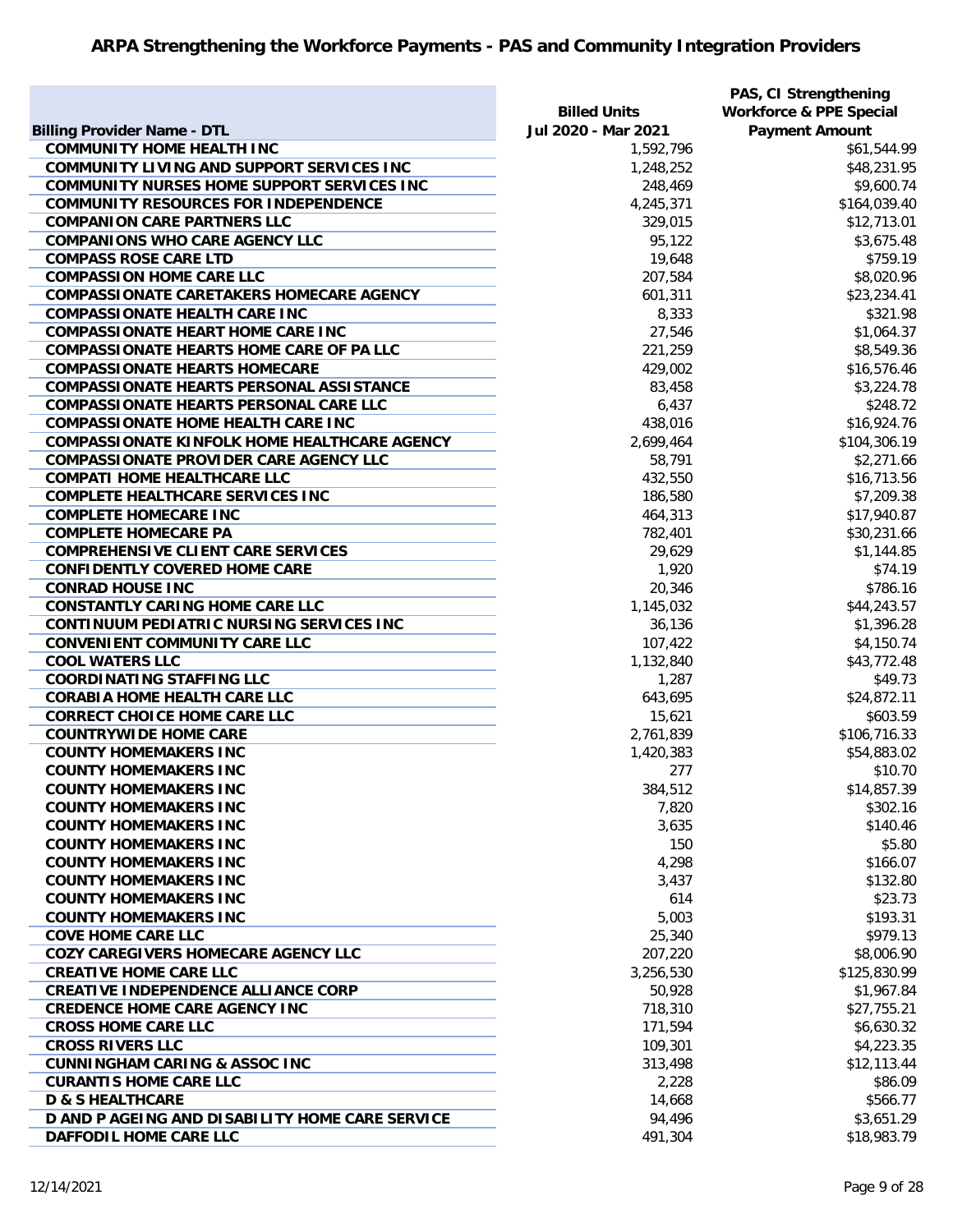|                                                     |                     | PAS, CI Strengthening              |
|-----------------------------------------------------|---------------------|------------------------------------|
|                                                     | <b>Billed Units</b> | <b>Workforce &amp; PPE Special</b> |
| <b>Billing Provider Name - DTL</b>                  | Jul 2020 - Mar 2021 | <b>Payment Amount</b>              |
| <b>DAILY DOVE CARE</b>                              | 4,217,913           | \$162,978.44                       |
| DAILY SUPPORT SERVICES LLC                          | 928                 | \$35.86                            |
| <b>DAVETTA CARE LLC</b>                             | 2,844,576           | \$109,913.26                       |
| <b>DEBS CARE LLC</b>                                | 149,833             | \$5,789.49                         |
| <b>DECENT HOME CARE LLC</b>                         | 120,254             | \$4,646.57                         |
| DEDICATED NURSING ASSOCIATE OF PA                   | 1,818,584           | \$70,269.34                        |
| DEDICATED NURSING ASSOCIATES INC                    | 114,081             | \$4,408.04                         |
| DEDICATED NURSING ASSOCIATES INC                    | 2,579               | \$99.65                            |
| DEDICATED NURSING ASSOCIATES OF PA                  | 1,548,432           | \$59,830.78                        |
| <b>DEDICATED NURSING ASSOCIATES OF PA</b>           | 2,021               | \$78.09                            |
| <b>DEDICATED QUALITY HOME CARE</b>                  | 41,458              | \$1,601.92                         |
| DEER MEADOWS HOME HEALTH AND SUPPORT SERVICES LLC   | 33,216              | \$1,283.45                         |
| DEL COMMUNITY HOME CARE AGENCY LLC                  | 129,089             | \$4,987.95                         |
| DELIA MARIA HOME CARE AGENCY                        | 1,094,253           | \$42,281.49                        |
| DEPENDABLE HOME CARE INC                            | 9,692               | \$374.50                           |
| <b>DESANTI HOME CARE INC DBA HOME HELPERS 58449</b> | 162,538             | \$6,280.40                         |
| DESTINY EMPOWERMENT HOUSE AND GROUPS DBA DONGY HO   | 93,838              | \$3,625.86                         |
| <b>DESTINY HOMECARE LLC</b>                         | 386,662             | \$14,940.46                        |
| DEVOTED HEART HOME CARE INC                         | 812,088             | \$31,378.75                        |
| <b>DIALLO BROTHERS LLC</b>                          | 1,200               | \$46.37                            |
| <b>DIANE CARES FOR YOU LLC</b>                      | 114,785             | \$4,435.25                         |
| <b>DIGNIFY LLC</b>                                  | 13,022              | \$503.17                           |
| DIMENSIONS GROUP SERVICES LLC                       | 32,413              | \$1,252.43                         |
| DINAH CARE HOME HEALTH AGENCY LLC                   | 160,356             | \$6,196.09                         |
| DISCOVER OUR WORLD OF HEALTHCARE                    | 7,143               | \$276.00                           |
| DIVERSIFIED HEALTH CARE INC                         | 63,408              | \$2,450.06                         |
| DIVERSIFIED HUMAN SERVICES INC D/B/A SPHS AGING     | 399,207             | \$15,425.20                        |
| DIVINE BREATH HOME CARE CENTER                      | 116,049             | \$4,484.09                         |
| DIVINE COOPER CARE PA LLC                           | 45,038              | \$1,740.25                         |
| DIVINE GRACE NON-MEDICAL HOME CARE SERVICES         | 142,224             | \$5,495.48                         |
| <b>DIVINE HOME CARE</b>                             | 97,132              | \$3,753.14                         |
| DIVINE MERCY HOME CARE LLC                          | 2,128               | \$82.23                            |
| DIVINE TOUCH HOME CARE SERVICES                     | 75,444              | \$2,915.13                         |
| DIVINITY HOMECARE SERVICES                          | 3,174               | \$122.64                           |
| <b>DON SERVICES</b>                                 | 12,879,900          | \$497,674.08                       |
| DOVE HEALTHCARE SERVICES LLC                        | 461,465             | \$17,830.82                        |
| DRUK HOMECARE SERVICES LLC                          | 5,285,926           | \$204,246.03                       |
| <b>DUBOIS HOME CARE</b>                             | 62,519              | \$2,415.71                         |
| DYNAMIC HOME HEALTH CARE INC                        | 1,173,109           | \$45,328.45                        |
| E & J HOME HEALTH CARE LLC                          | 41,438              | \$1,601.15                         |
| <b>EAGLES WINGS</b>                                 | 336                 | \$12.98                            |
| <b>EASYUDO SERVICES LLC</b>                         | 244,137             | \$9,433.35                         |
| <b>EBENEZER HOME CARE</b>                           | 161,702             | \$6,248.10                         |
| <b>EDEN HOME CARE SYSTEMS LLC</b>                   | 9,605               | \$371.13                           |
| <b>EDMACY HOME CARE INC</b>                         | 381,404             | \$14,737.30                        |
| <b>EDNAS CARE LLC</b>                               | 193,770             | \$7,487.19                         |
| <b>EFCC ACQUISITIONS CORP</b>                       | 963,189             | \$37,217.23                        |
| <b>EFCC ACQUISITIONS CORP</b>                       | 817,053             | \$31,570.60                        |
| <b>EFFRAIM HOME CARE AGENCY LLC</b>                 | 504,332             | \$19,487.18                        |
| ELBOW HOLDINGS CONSULTING AND INVESTMENTS LLC       | 585,746             | \$22,632.99                        |
| <b>ELDER RESOURCE MANAGEMENT</b>                    | 5,468,951           | \$211,318.04                       |
| <b>ELEVATION HOMECARE AGENCY LLC</b>                | 102,953             | \$3,978.06                         |
| ELITE CARE AND STAFFING LLC                         | 1,058,806           | \$40,911.83                        |
| <b>ELITE CAREGIVERS LLC</b>                         | 112,005             | \$4,327.83                         |
| ELITE HEALTHCARE SERVICES INC                       |                     |                                    |
|                                                     | 68,616              | \$2,651.29                         |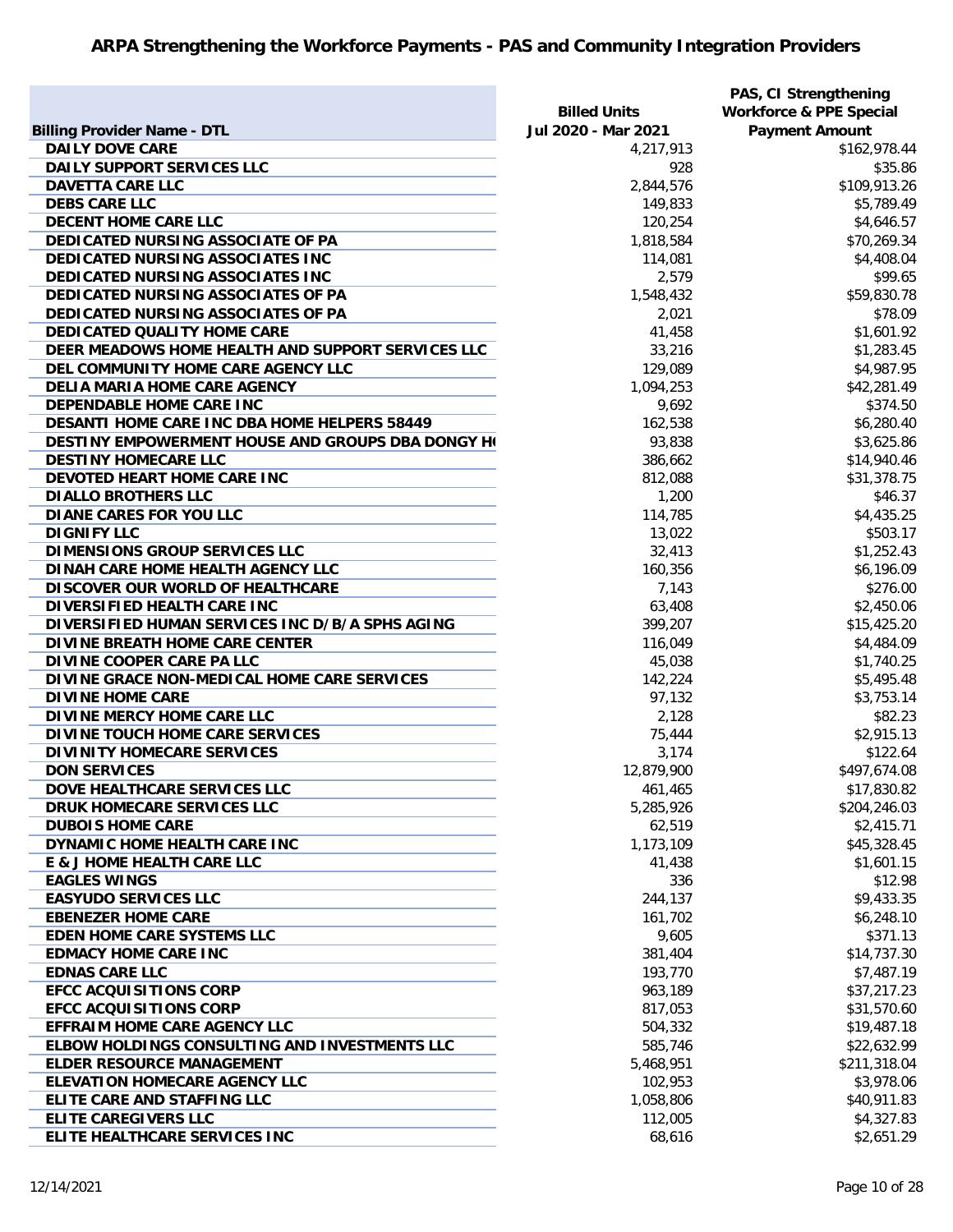|                                                      |                     | PAS, CI Strengthening              |
|------------------------------------------------------|---------------------|------------------------------------|
|                                                      | <b>Billed Units</b> | <b>Workforce &amp; PPE Special</b> |
| <b>Billing Provider Name - DTL</b>                   | Jul 2020 - Mar 2021 | <b>Payment Amount</b>              |
| ELITE HOME HEALTH CARE INC                           | 1,867,687           | \$72,166.66                        |
| ELITE LIVING HOME CARE LLC                           | 278,861             | \$10,775.08                        |
| ELITE STAFFING SERVICES INC                          | 23,774              | \$918.62                           |
| <b>ELK CREEK HOME CARE LLC</b>                       | 21,954              | \$848.29                           |
| <b>EMBRACE WITH CARE LLC</b>                         | 34,507              | \$1,333.34                         |
| <b>EMERALD HOME HEALTH</b>                           | 459,138             | \$17,740.91                        |
| <b>EMERGENT FIRST CARE LLC</b>                       | 1,569               | \$60.63                            |
| <b>EMPATHY HOME HEALTHCARE LLC</b>                   | 65,033              | \$2,512.85                         |
| <b>EMPIRE HOME HEALTH CARE INC</b>                   | 714,201             | \$27,596.44                        |
| <b>EMPIRE HOMECARE AGENCY LLC</b>                    | 139,669             | \$5,396.75                         |
| <b>EMPRESS HOME CARE SERVICES LLC</b>                | 672                 | \$25.97                            |
| <b>ENJOY HOME CARE LLC</b>                           | 807,768             | \$31,211.83                        |
| EPIC HEALTH SERVICES INC                             | 161,767             | \$6,250.61                         |
| EPIC HEALTH SERVICES PA LLC                          | 4,043,674           | \$156,245.91                       |
| <b>EUDORA TOTAL CARE INC</b>                         | 274,693             | \$10,614.03                        |
| <b>EVERYDAY HOME CARE LLC</b>                        | 529,758             | \$20,469.63                        |
| EXCEL COMPANION CARE INC DBA EXCEL HOME CARE         | 1,400               | \$54.10                            |
| <b>EXCEL COMPANION CARE LLC</b>                      | 17,282,615          | \$667,793.20                       |
| <b>EXCEL HOME CARE</b>                               | 740                 | \$28.59                            |
| <b>EXCELA HEALTH HOME CARE &amp; HOSPICE</b>         | 37,909              | \$1,464.79                         |
| <b>EXCELLENT CARE PROFESSIONALS</b>                  | 123,128             | \$4,757.62                         |
| <b>EXCEPTIONAL HEARTS</b>                            | 385,360             | \$14,890.15                        |
| <b>EXCEPTIONAL HEARTS HOME HEALTHCARE AGENCY LLC</b> | 1,647,569           | \$63,661.39                        |
| <b>EXCEPTIONAL HOME CARE</b>                         | 66,892              | \$2,584.68                         |
| <b>EXPERT HOME CARE INC</b>                          | 1,258,928           | \$48,644.46                        |
| <b>EXPRESS HOMECARE INC</b>                          | 12,054              | \$465.76                           |
| <b>EXTENDED ARMS HOME CARE LLC</b>                   | 192,775             | \$7,448.75                         |
| <b>EXTENSIVE CARE LLC</b>                            | 263,876             | \$10,196.06                        |
| <b>EXTRACARE HOMECARE SERVICES</b>                   | 5,413               | \$209.16                           |
| <b>E-Z HOME CARE AGENCY</b>                          | 5,719,229           | \$220,988.68                       |
| <b>FAITH MEASURES NETWORK</b>                        | 160,348             | \$6,195.78                         |
| <b>FAITHFUL AT HOME CARE LLC</b>                     | 2,973,752           | \$114,904.57                       |
| <b>FAITHFUL HOME CARE SOLUTIONS LLC</b>              | 158,880             | \$6,139.06                         |
| <b>FAITHFUL NURSING LP</b>                           | 2,130               | \$82.30                            |
| <b>FAMILIAR ROADS HOME HEALTH CARE AGENCY INC</b>    | 140,747             | \$5,438.41                         |
| <b>FAMILY AFFAIR HOME CARE AGENCY INC</b>            | 14,585              | \$563.56                           |
| <b>FAMILY ALLIANCE HOME CARE</b>                     | 568,263             | \$21,957.45                        |
| <b>FAMILY CARE HOME HEALTH AGENCY LLC</b>            | 3,249,429           | \$125,556.61                       |
| <b>FAMILY CARE HOME HEALTH AGENCY LLC</b>            | 3,823               | \$147.72                           |
| <b>FAMILY CAREGIVERS NETWORK</b>                     | 23,480              | \$907.26                           |
| <b>FAMILY CAREGIVERS NETWORK INC</b>                 | 98,942              | \$3,823.08                         |
| <b>FAMILY CHOICE HEALTHCARE</b>                      | 1,849,966           | \$71,481.93                        |
| <b>FAMILY FIRST CARE LLC</b>                         | 791,488             | \$30,582.77                        |
| <b>FAMILY FIRST HOME CARE</b>                        | 531,260             | \$20,527.67                        |
| <b>FAMILY HOME MEDICAL SUPPORT SERVICES</b>          | 599,772             | \$23,174.95                        |
| <b>FAMILY MATTERS HOME CARE LTD</b>                  |                     | \$828.90                           |
| <b>FAMILY SUPPORT CIRCLE INC</b>                     | 21,452<br>164,868   | \$6,370.43                         |
| <b>FAMILY TIES HOME CARE AGENCY LLC</b>              | 237,642             | \$9,182.39                         |
|                                                      |                     |                                    |
| <b>FAMILY TIES HOME CARE INC</b>                     | 155,555             | \$6,010.58                         |
| <b>FAMILY WISE LLC</b>                               | 7,100               | \$274.34                           |
| <b>FAVORITE HOME CARE LLC</b>                        | 69,080              | \$2,669.22                         |
| <b>FAYER FAMILY HOMECARE LLC</b>                     | 512,784             | \$19,813.77                        |
| <b>FIDELITY HOME HEALTH</b>                          | 3,728,392           | \$144,063.55                       |
| FIRST CHOICE CARE SERVICES                           | 613,776             | \$23,716.05                        |
| FIRST CHOICE CARE SERVICESINC                        | 1,289,160           | \$49,812.62                        |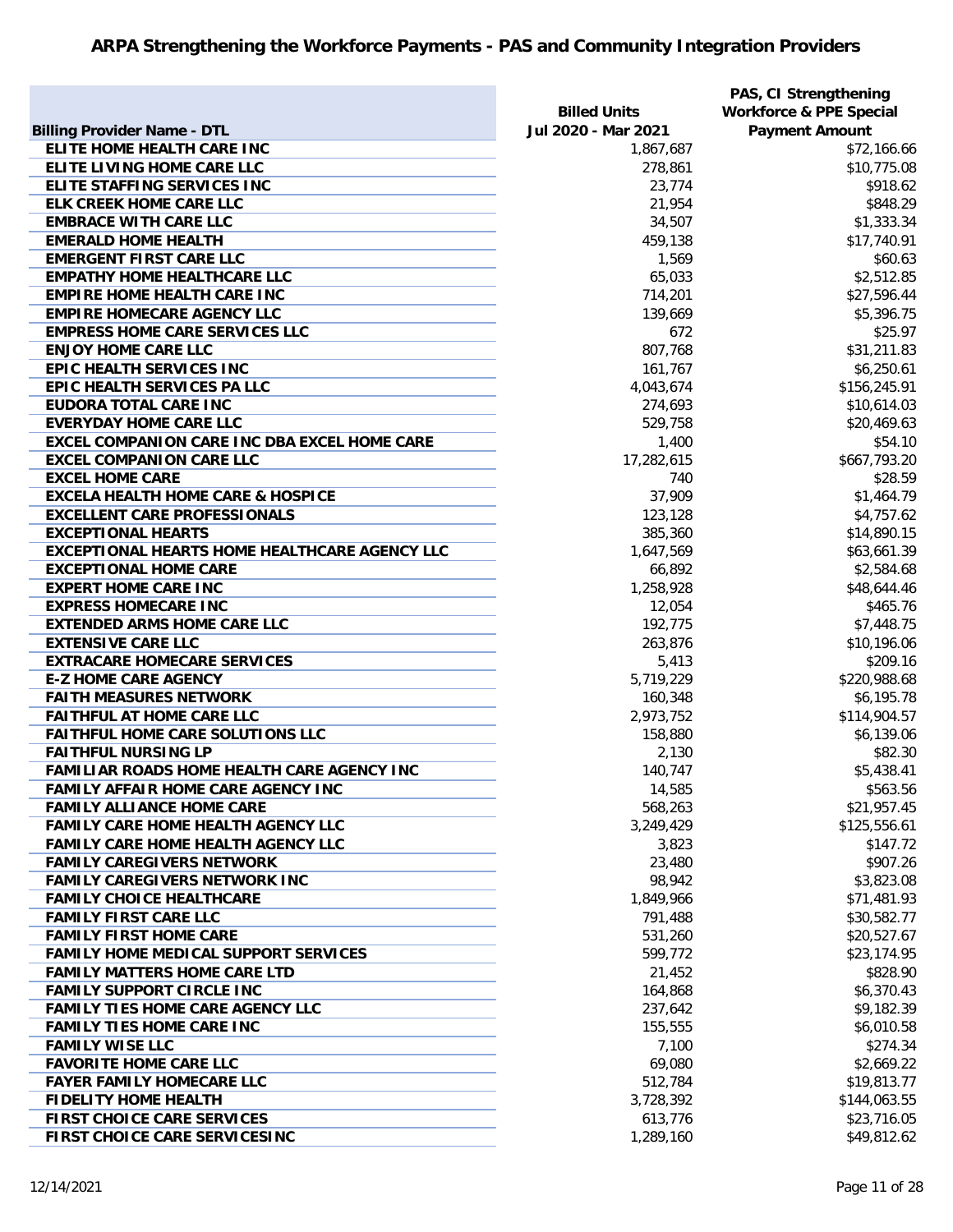|                                                   |                     | PAS, CI Strengthening              |
|---------------------------------------------------|---------------------|------------------------------------|
|                                                   | <b>Billed Units</b> | <b>Workforce &amp; PPE Special</b> |
| <b>Billing Provider Name - DTL</b>                | Jul 2020 - Mar 2021 | <b>Payment Amount</b>              |
| FIRST HAND HOME CARE LLC                          | 286,575             | \$11,073.14                        |
| FIRST HORIZON HOME CARE LLC                       | 106,577             | \$4,118.09                         |
| <b>FIRST LIGHT HOME CARE</b>                      | 224,888             | \$8,689.58                         |
| FIRST LIGHT HOME CARE OF YORK                     | 50,942              | \$1,968.38                         |
| FIRST LIGHT HOMECARE SOUTHWEST PITTSBURGH         | 63,302              | \$2,445.96                         |
| FIRST STEPS SAFETY LLC                            | 335,746             | \$12,973.09                        |
| <b>FIRSTAFF NURSING SERVICES INC</b>              | 1,756,192           | \$67,858.54                        |
| FIVE STAR COMPANION CARE LLC                      | 56,261              | \$2,173.90                         |
| <b>FIVE-STAR HOME CARE LLC</b>                    | 176,823             | \$6,832.37                         |
| <b>FOCUS HEALTH INC</b>                           | 52,677              | \$2,035.42                         |
| FOREVER YOUNG HOME CARE AGENCY INC                | 2,530,009           | \$97,758.52                        |
| <b>FORHEEM CARE SERVICES</b>                      | 19,004              | \$734.31                           |
| <b>FOUNTAIN OF LIFE HOME CARE LLC</b>             | 82,170              | \$3,175.02                         |
| <b>FOX CHASE HOME CARE INC</b>                    | 1,648,539           |                                    |
| <b>FRANS STAY AT HOMECARE LLC</b>                 |                     | \$63,698.88                        |
|                                                   | 9,545               | \$368.82                           |
| <b>FREEDOM AT HOME HOMECARE</b>                   | 436,219             | \$16,855.32                        |
| <b>FREEDOM NOW HOME CARE</b>                      | 798,090             | \$30,837.87                        |
| FROM THE HEART AT PENN STATE                      | 54,137              | \$2,091.83                         |
| FROM THE HEART COMPANION SERVICES LLC             | 1,273,769           | \$49,217.92                        |
| FROM THE HEART NORTHWEST INC                      | 162,066             | \$6,262.16                         |
| <b>FROM THE HEART TOO</b>                         | 234,375             | \$9,056.15                         |
| <b>GALLAGHER HOME HEALTH SERVICES</b>             | 10,618              | \$410.28                           |
| <b>GAUNLEY HOME CARE LLC</b>                      | 435,167             | \$16,814.68                        |
| GBSS INC DBA GOOD BROTHERS HOME HEALTH CARE       | 21,471              | \$829.63                           |
| <b>GEM HOME CARE &amp; HOSPICE</b>                | 858,508             | \$33,172.40                        |
| GENESA HOME HEALTHCARE AND COMPANION AGENCY LLC   | 29,023              | \$1,121.44                         |
| <b>GENESIS HOME CARE INC</b>                      | 563,351             | \$21,767.65                        |
| <b>GENTLE CARE INC</b>                            | 215,560             | \$8,329.15                         |
| <b>GENTLE CARE NURSING SERVICE</b>                | 67,584              | \$2,611.42                         |
| GENTLE HANDS CARING HEARTS HOME HEALTH CARE LTD   | 57,542              | \$2,223.40                         |
| <b>GENTLE HANDS LLC</b>                           | 183,091             | \$7,074.56                         |
| <b>GENTLE HEARTS AND HANDS LLC</b>                | 25,444              | \$983.15                           |
| <b>GENTLE HEARTS HOME CARE AGENCY LLC</b>         | 175,749             | \$6,790.87                         |
| <b>GENUINE HEART HOME CARE AGENCY LLC</b>         | 72,416              | \$2,798.13                         |
| <b>GERAS HOME CARE SERVICES LLC</b>               | 1,045,624           | \$40,402.49                        |
| <b>GHG HOME CARE</b>                              | 2,348,878           | \$90,759.69                        |
| <b>GHG HOME CARE</b>                              | 707,471             | \$27,336.39                        |
| GIFT OF HELPS HOME CARE AGENCY                    | 17,486              | \$675.65                           |
| <b>GIFTED GUARDIANS HOME CARE</b>                 | 83,461              | \$3,224.90                         |
| <b>GIFTED HANDS HOME &amp; HEALTH CARE LLC</b>    | 121,613             | \$4,699.08                         |
| <b>GLOBAL HEALTH HOME CARE SERVICES INC</b>       | 571,795             | \$22,093.93                        |
| <b>GLOBAL HEALTHCARE OF ERIE LLC</b>              | 10,978              | \$424.19                           |
| <b>GLOBAL IN-HOME CARE LLC</b>                    | 4,984               | \$192.58                           |
| <b>GODS GLORY INC</b>                             | 17,723              | \$684.81                           |
| <b>GOLDEN AGE HOME CARE INC</b>                   | 3,115,342           | \$120,375.54                       |
| <b>GOLDEN FOUNTAIN PERSONALIZED HOME CARE LLC</b> | 108,742             | \$4,201.75                         |
| <b>GOLDEN HEALTH SERVICES INC</b>                 | 52,366              | \$2,023.40                         |
| <b>GOLDEN HEARTS HOME HEALTH LLC</b>              | 210,094             | \$8,117.95                         |
| <b>GOLDEN HOME CARE LLC</b>                       | 1,110,170           | \$42,896.52                        |
| <b>GOLDEN KEY HOMECARE LLC</b>                    | 18,423              | \$711.86                           |
| <b>GOLDEN POINT HOME HEALTH CARE</b>              | 83,943              | \$3,243.52                         |
| <b>GOLDEN RULE HOME CARE LLC</b>                  | 182,577             | \$7,054.70                         |
| <b>GOLDEN SLIPPER HOME CARE INC</b>               |                     |                                    |
|                                                   | 66,423              | \$2,566.56                         |
| <b>GOLDEN YEARS DIRECT HOME CARE LLC</b>          | 14,952              | \$577.74                           |
| <b>GOLDEN YEARS HOMECARE AGENCY LLC</b>           | 185,432             | \$7,165.02                         |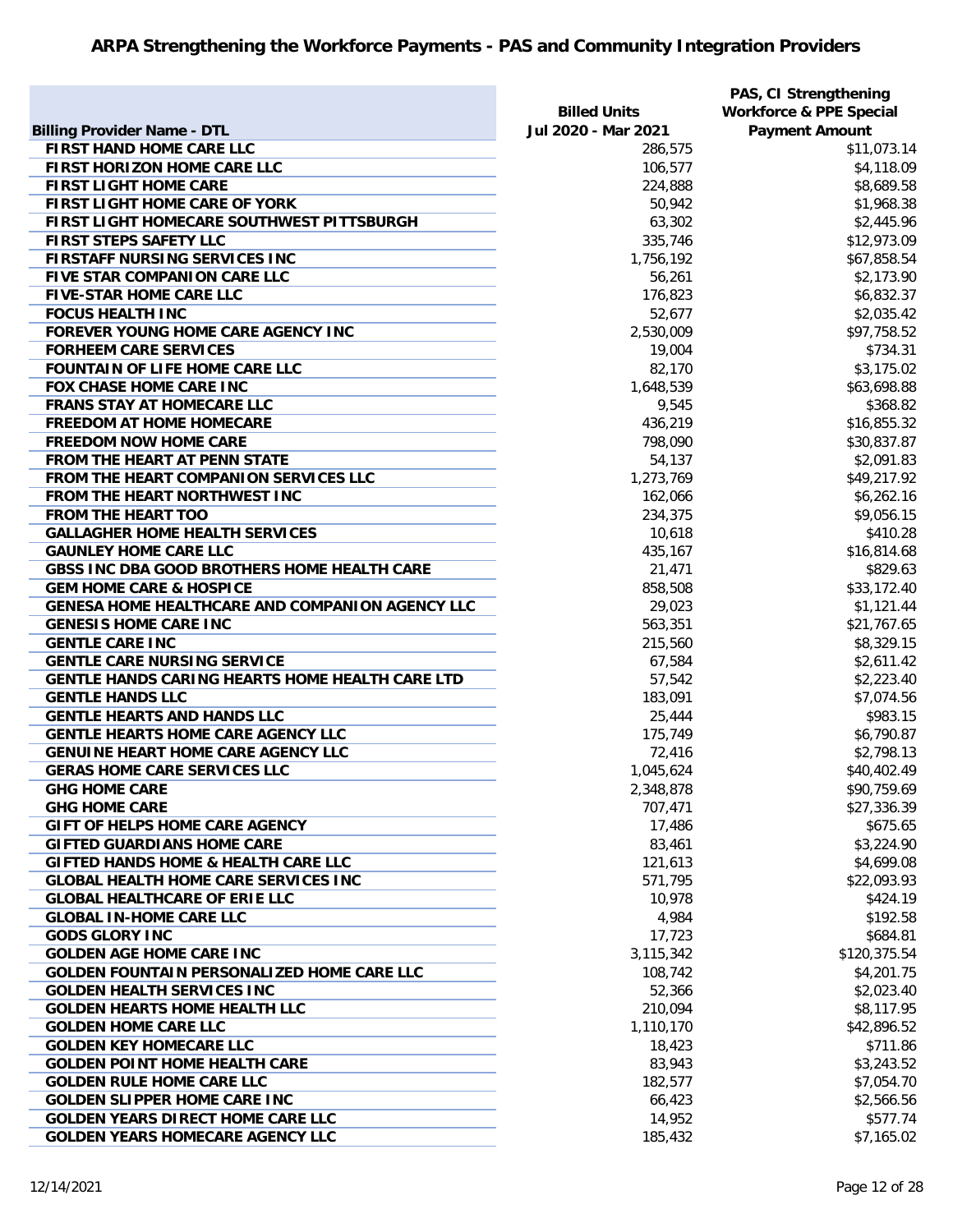|                                                |                     | PAS, CI Strengthening              |
|------------------------------------------------|---------------------|------------------------------------|
|                                                | <b>Billed Units</b> | <b>Workforce &amp; PPE Special</b> |
| <b>Billing Provider Name - DTL</b>             | Jul 2020 - Mar 2021 | <b>Payment Amount</b>              |
| <b>GOOD FAMILY SUPPORT SERVICES INC</b>        | 2,626,370           | \$101,481.87                       |
| <b>GOODWILL HEALTHCARE INC</b>                 | 113,673             | \$4,392.28                         |
| <b>GRACE AND LOVING HOME CARE LLC</b>          | 7,286               | \$281.53                           |
| <b>GRACIOUS HOME HEALTH CARE SERVICES LLC</b>  | 13,790              | \$532.84                           |
| <b>GRACIOUS LOVING HOME CARE LLC</b>           | 5,092               | \$196.75                           |
| <b>GRANNYS HELPING HANDS PA INC</b>            | 875,106             | \$33,813.74                        |
| <b>GRATEFUL HEARTS LLC</b>                     | 115,294             | \$4,454.91                         |
| <b>GRAYHAWK HOME CARE</b>                      | 3,086,481           | \$119,260.37                       |
| <b>GREATER HOMECARE SERVICES INC</b>           | 1,056,251           | \$40,813.11                        |
| <b>GREATER LOVE HOME HEALTH CARE INC</b>       | 1,481,022           | \$57,226.09                        |
| <b>GREATER LOVE INTERNATIONAL</b>              | 12,411              | \$479.56                           |
| <b>GREATER VALLEY HOME HEALTH SERVICES INC</b> | 36,249              | \$1,400.65                         |
| <b>GREENBRIER HOME CARE</b>                    | 18,316              | \$707.72                           |
| <b>GREENLEE HOME CARE SERVICES</b>             | 76,974              | \$2,974.24                         |
| <b>GROWING GRACEFULLY HOME HEALTHCARE LLC</b>  | 43,218              | \$1,669.93                         |
| <b>GUARANTEED HOME HEALTH SERVICES INC</b>     | 23,618              | \$912.59                           |
| <b>GUARDIAN ANGEL HOME CARE AGENCY</b>         | 27,399              | \$1,058.69                         |
| <b>GUARDIAN ANGEL HOME CARE SERVICES INC</b>   | 92,733              | \$3,583.17                         |
| <b>GUARDIAN ANGELS HOME CARE</b>               | 65,206              | \$2,519.53                         |
|                                                |                     |                                    |
| <b>GUARDIAN ANGELS NURSING CARE INC</b>        | 995,686             | \$38,472.90                        |
| <b>GUARDIAN ANGELS OF HOME HEALTH INC</b>      | 17,638              | \$681.53                           |
| <b>GUARDIAN HEALTH SERVICES CO</b>             | 950,069             | \$36,710.28                        |
| <b>GUARDIAN HOME CARE INC</b>                  | 189,968             | \$7,340.29                         |
| <b>GURU HOMECARE LLC</b>                       | 275,468             | \$10,643.97                        |
| H & C NURSING CARE SERVICES LLC                | 193,796             | \$7,488.20                         |
| <b>H &amp; M CARE INC</b>                      | 1,590,716           | \$61,464.62                        |
| <b>H &amp; M PERSONAL HOME CARE LLC</b>        | 144,007             | \$5,564.37                         |
| <b>H2H 1CARE</b>                               | 1,089,479           | \$42,097.02                        |
| <b>H3 CARE INC</b>                             | 2,537               | \$98.03                            |
| <b>H3 HOME CARE AGENCY LLC</b>                 | 16,737              | \$646.71                           |
| HALAL CARE HOME CARE SERVICES LLC              | 9,883               | \$381.88                           |
| <b>HALO HOME CARE LLC</b>                      | 333                 | \$12.87                            |
| <b>HAND OF GRACE LLC</b>                       | 35,877              | \$1,386.27                         |
| HAND2HAND HOME CARE AGENCY LLC                 | 11,507              | \$444.63                           |
| HANDS FROM THE HEART HOME HEALTHCARE SVCS      | 2,386,003           | \$92,194.18                        |
| HANDS OF CHOICE HOME HEALTHCARE LLC            | 139,176             | \$5,377.70                         |
| <b>HANDS ON CARE</b>                           | 992                 | \$38.33                            |
| <b>HANDS TO HOLD LLC</b>                       | 362,864             | \$14,020.92                        |
| HANDS-TO-HELP SENIOR SERVICES INC              | 44,745              | \$1,728.93                         |
| HAPPY AT HOME IN HOME CARE INC                 | 117,751             | \$4,549.85                         |
| <b>HAPPY AT HOME LLC</b>                       | 360,287             | \$13,921.34                        |
| <b>HARMONY COMPANION HOME CARE</b>             | 465,403             | \$17,982.98                        |
| HARMONY HEALTH HOME CARE INC                   | 313,843             | \$12,126.77                        |
| <b>HARMONY HOME CARE</b>                       | 1,042,536           | \$40,283.17                        |
| <b>HARMONY HOME CARE</b>                       | 58,105              | \$2,245.15                         |
| HART HOME HEALTH CARE LLC                      | 85,037              | \$3,285.80                         |
| <b>HAVE FAITH LLC</b>                          | 220,170             | \$8,507.28                         |
| HAVEN HOME HEALTHCARE AGENCY LLC               | 168                 | \$6.49                             |
| <b>HEALING ENERGY HOMECARE LLC</b>             | 99,332              | \$3,838.15                         |
| <b>HEALING HANDS</b>                           | 7,104               | \$274.50                           |
| <b>HEALING HANDS PCA LLC</b>                   | 163,846             | \$6,330.94                         |
| <b>HEALING SPRING CARE SERVICES LLC</b>        | 15,869              | \$613.17                           |
| <b>HEALTH AND HAPPINESS HOME CARE LLC</b>      | 17,298              | \$668.39                           |
| <b>HEALTH STAR HOME CARE LLC</b>               | 62,435              | \$2,412.46                         |
| <b>HEALTH1ST HOME HEALTH SERVICES</b>          | 155,538             | \$6,009.93                         |
|                                                |                     |                                    |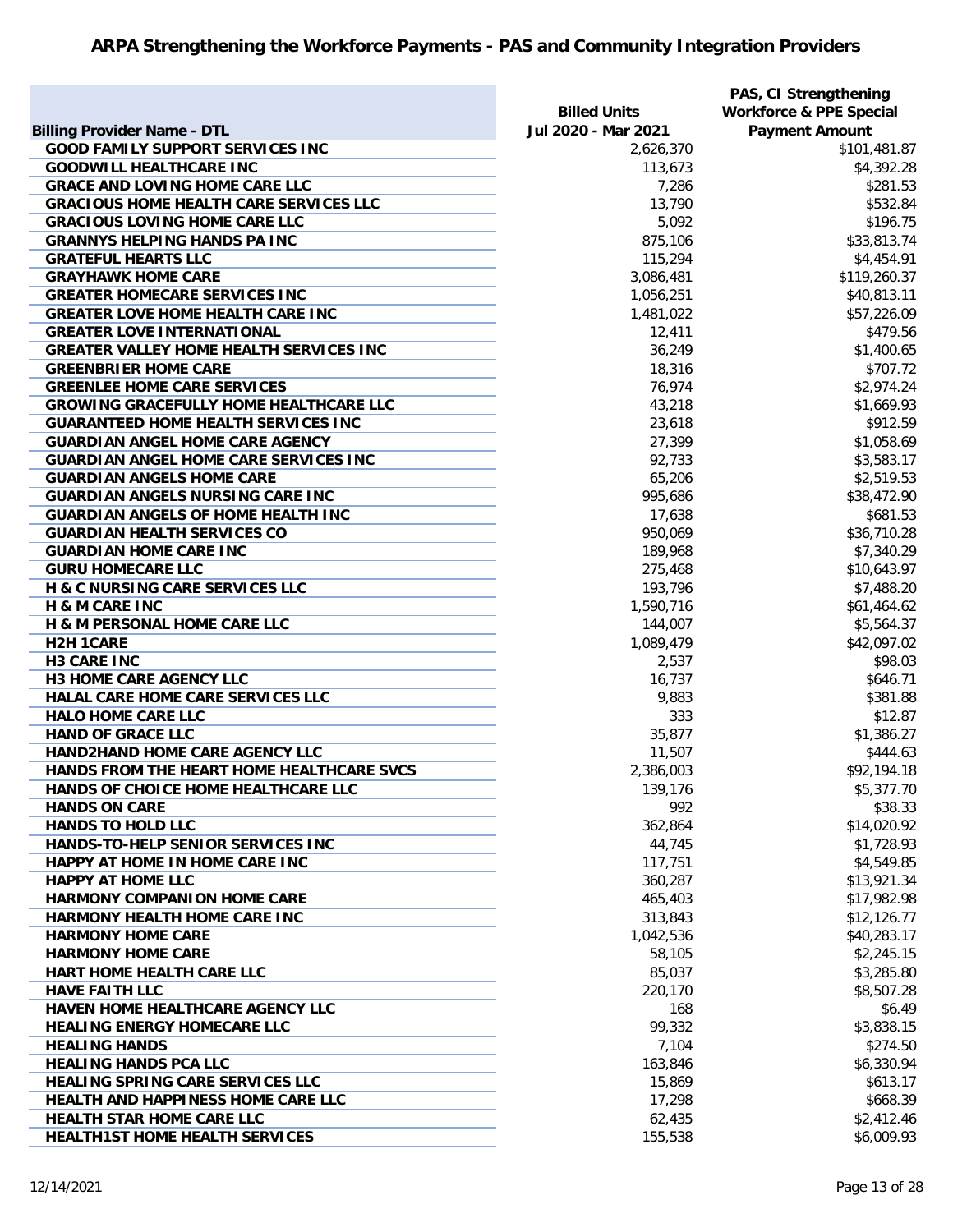|                                                 |                     | PAS, CI Strengthening              |
|-------------------------------------------------|---------------------|------------------------------------|
|                                                 | <b>Billed Units</b> | <b>Workforce &amp; PPE Special</b> |
| <b>Billing Provider Name - DTL</b>              | Jul 2020 - Mar 2021 | <b>Payment Amount</b>              |
| <b>HEALTHCARE STAT HOMECARE INC</b>             | 13,948              | \$538.95                           |
| HEALTHY HEARTS HOME HEALTH CARE LLC             | 58,768              | \$2,270.77                         |
| <b>HEART 2 HEART HOME CARE AGENCY</b>           | 949,300             | \$36,680.57                        |
| HEART OF GOLD HOME CARE LLC                     | 540,870             | \$20,899.00                        |
| <b>HEART TO HEART HOME CARE AGENCY</b>          | 644,699             | \$24,910.91                        |
| <b>HEARTFELT CARE-ERIE</b>                      | 105,924             | \$4,092.86                         |
| HEARTFELT HEATLHCARE SERVICES INC               | 99,266              | \$3,835.60                         |
| <b>HEARTFELT HOME CARE LLC</b>                  | 13,034              | \$503.63                           |
| <b>HEARTS AROUND THE WORLD HOME CARE</b>        | 49,999              | \$1,931.94                         |
| HEARTS OF GOLD NURSING AND HOME CARE AGENCY LLC | 129,312             | \$4,996.56                         |
| <b>HEAVENS SENT HOME CARE LLC</b>               | 638,709             | \$24,679.46                        |
| <b>HELP AT HOME</b>                             | 109,978,515         | \$4,249,524.97                     |
| <b>HELP AT HOME</b>                             | 5,684               | \$219.63                           |
| <b>HELP AT HOME</b>                             | 6,452               | \$249.30                           |
| HELP EM RIGHT HOME CARE AGENCY LLC              | 145,180             | \$5,609.70                         |
| <b>HELP HOME CARE CORP</b>                      | 90,622              | \$3,501.60                         |
| <b>HELPING HAND HOME CARE AGENCY INC</b>        | 8,103,016           | \$313,097.23                       |
| <b>HELPING HAND NURSE LLC</b>                   | 610,117             | \$23,574.67                        |
| <b>HELPING HANDS ANGELS LLC</b>                 | 2,969               | \$114.72                           |
| <b>HELPING HANDS HOME CARE SERVICE INC</b>      | 278,549             | \$10,763.02                        |
| <b>HELPING HANDS HOME HEALTH</b>                | 47,226              | \$1,824.79                         |
| <b>HELPING HANDS IN HOME CARE INC</b>           | 112,090             | \$4,331.11                         |
| HELPING INDIVIDUALS SUCCEED LLC                 | 144                 | \$5.56                             |
| <b>HELPING OTHERS TO LIVE INC</b>               | 7,205               | \$278.40                           |
| <b>HELPMATES INC</b>                            | 2,345,640           | \$90,634.57                        |
| <b>HELPMATES INCORPORATED</b>                   | 570,654             | \$22,049.84                        |
| HERE FOUR YOU HOME CARE LLC                     | 2,793,181           | \$107,927.38                       |
| HERITAGE IN HOME CARE SERVICES INC              | 52,003              | \$2,009.38                         |
| <b>HERNANDEZ HOME HEALTH INC</b>                | 311,076             | \$12,019.85                        |
| <b>HERON COMPANIONS CORP</b>                    | 137,934             | \$5,329.71                         |
| <b>HICKORY CREEK HOME CARE LLC</b>              | 367,160             | \$14,186.91                        |
| <b>HIMALAYAN HOME CARE LLC</b>                  | 304,039             | \$11,747.94                        |
| <b>HIMALI HOME CARE</b>                         | 116,199             | \$4,489.88                         |
| <b>HOLISTIC HOME HEALTH LLC</b>                 | 356,753             | \$13,784.79                        |
| <b>HOLLAND HOME CARE LLC</b>                    | 1,018,237           | \$39,344.26                        |
| HOLLYWOOD HOME HEALTHCARE INC                   | 2,308               | \$89.18                            |
| <b>HOLY ANGEL HOME CARE LLC</b>                 | 24,303              | \$939.06                           |
| HOME 4 YOU HOME CARE LLC                        | 165,269             | \$6,385.93                         |
| <b>HOME AIDES INC</b>                           | 84,559              | \$3,267.33                         |
| HOME BLESSED HOME CARE LLC                      | 291,983             | \$11,282.10                        |
| HOME CARE ADVANTAGE INC                         | 199,100             | \$7,693.14                         |
| HOME CARE ADVOCATE LIMITED LIABILITY COMPANY    | 130,327             | \$5,035.78                         |
| <b>HOME CARE ASSISTANCE</b>                     | 227,045             | \$8,772.93                         |
| <b>HOME CARE ASSISTANCE</b>                     | 142,526             | \$5,507.15                         |
| HOME CARE CONCEPTS LLC                          | 33,127              | \$1,280.01                         |
| HOME CARE HELPERS LLC                           | 913,727             | \$35,306.04                        |
| HOME CARE OF CHESTER COUNTY INC                 | 40,252              | \$1,555.32                         |
| HOME CARE OF PHILADELPHIA INC                   | 664,571             | \$25,678.75                        |
| HOME CHOICE COMPANION CARE                      | 86,292              | \$3,334.29                         |
| HOME CONCEPT SERVICES LLC                       | 918                 | \$35.47                            |
| HOME HEALTH ADVANTAGE INC                       | 35,998              | \$1,390.95                         |
| HOME HEALTH SPECIALISTS INC                     | 8,036               | \$310.51                           |
| <b>HOME HELPERS</b>                             | 23,882              | \$922.79                           |
| <b>HOME HELPERS</b>                             | 436,866             | \$16,880.32                        |
| <b>HOME HELPERS &amp; DIRECT LINK 58661</b>     | 64,632              | \$2,497.35                         |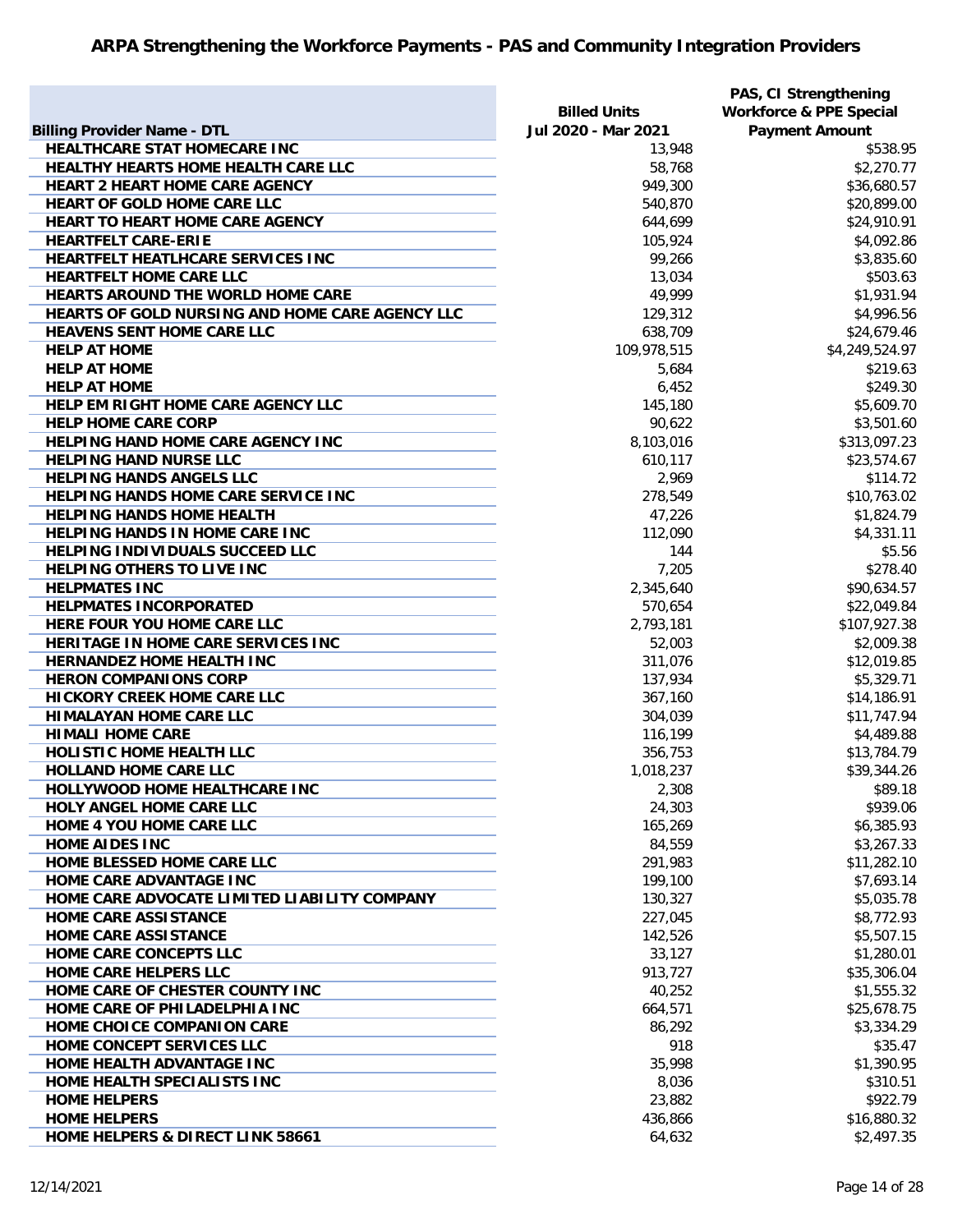|                                                 |                     | PAS, CI Strengthening              |
|-------------------------------------------------|---------------------|------------------------------------|
|                                                 | <b>Billed Units</b> | <b>Workforce &amp; PPE Special</b> |
| <b>Billing Provider Name - DTL</b>              | Jul 2020 - Mar 2021 | <b>Payment Amount</b>              |
| HOME HELPERS AND DIRECT LINK                    | 163,391             | \$6,313.36                         |
| HOME HELPERS AND DIRECT LINK 58638              | 291,912             | \$11,279.36                        |
| HOME HELPERS AND DIRECT LINK OF YORK COUNTY     | 97,074              | \$3,750.90                         |
| HOME HELPERS AND DIRECT LINK OFFICE 58809       | 99,088              | \$3,828.72                         |
| <b>HOME INSITE LLC</b>                          | 107,187             | \$4,141.66                         |
| HOME INSTEAD SENIOR CARE                        | 261,432             | \$10,101.63                        |
| HOME INSTEAD SENIOR CARE                        | 249,010             | \$9,621.65                         |
| HOME INSTEAD SENIOR CARE                        | 218,634             | \$8,447.93                         |
| HOME INSTEAD SENIOR CARE                        | 233,446             | \$9,020.26                         |
| HOME INSTEAD SENIOR CARE                        | 8,216               | \$317.46                           |
| <b>HOME INSTEAD SENIOR CARE 336</b>             | 109,960             | \$4,248.81                         |
| HOME NOT ALONE CAREGIVER SERVICES INC           | 183,229             | \$7,079.89                         |
| HOME NURSING AGENCY COMMUNITY SERVICES          |                     |                                    |
|                                                 | 225,900             | \$8,728.68                         |
| HOME SWEET HOME IN HOME SERVICES                | 95,722              | \$3,698.66                         |
| HOME SWEET HOME IN HOME SERVICES LLC            | 46,978              | \$1,815.21                         |
| <b>HOME TO STAY INC</b>                         | 121,349             | \$4,688.88                         |
| HOMELAND HOME CARE SERVICES LLC                 | 37,266              | \$1,439.94                         |
| <b>HOMEMAKER HELP SERVICE</b>                   | 637,294             | \$24,624.78                        |
| HOMEMAKER-HOME HEALTH AIDE SVC OF BEAVER CO INC | 52,240              | \$2,018.53                         |
| HOMEMAKERS OF WESTERN PENNA INC                 | 124,142             | \$4,796.80                         |
| <b>HOMEPLUS CARE</b>                            | 666,280             | \$25,744.79                        |
| HOMEWATCH CAREGIVERS OF CENTRAL PENNSYLVANIA    | 51,642              | \$1,995.43                         |
| HOMEWATCH CAREGIVERS OF LOWER BUCKS COUNTY      | 177,875             | \$6,873.02                         |
| HOMEWATCH CAREGIVERS OF WILLIAMSPORT            | 337,072             | \$13,024.33                        |
| HOMEWATCHCAREGIVERS OF BRANDYWINE VALLEY        | 54,000              | \$2,086.54                         |
| HOMEWELL OF SOUTHEASTERN PENNSYLVANIA           | 444,381             | \$17,170.70                        |
| HOMEWELL SENIOR CARE WESTMORELAND COUNTY LLC    | 78,053              | \$3,015.94                         |
| <b>HONEST HANDS HOME CARE</b>                   | 402,054             | \$15,535.20                        |
| <b>HOP SENIOR CARE</b>                          | 162,231             | \$6,268.54                         |
| HOPE FOR HOME SENIOR CARE LLC                   | 44,708              | \$1,727.50                         |
| <b>HOPE HOME CARE CORP</b>                      | 48,493              | \$1,873.75                         |
| HOPE HOME HEALTH SERVICES INC                   | 92,844              | \$3,587.45                         |
| HOPE HOUSE HOME HEALTH CARE LLC                 | 19,356              | \$747.91                           |
| HOPE RISING HOME HEALTH SERVICES INC            | 752,867             | \$29,090.47                        |
| <b>HOSANA HOME HEALTH CARE SERVICES</b>         | 3,921,715           | \$151,533.47                       |
| HOSANA II HOME HEALTHCARE SERVICES LLC          | 44,587              | \$1,722.82                         |
| <b>HUDSONS HELPING HANDS HOME CARE LLC</b>      | 191,307             | \$7,392.02                         |
| HUMAN TOUCH HOME HEALTH CARE AGENCY INC         | 18,364              | \$709.58                           |
| <b>HUMANE HOME CARE AGENCY LLC</b>              | 224,710             | \$8,682.70                         |
| HUMANITY PERSONAL CARE SERVICES LLC             | 7,758               | \$299.77                           |
| HUMBLE HANDS HOME CARE & STAFFING LLC           | 61,378              | \$2,371.62                         |
| <b>I AM HOME CARE LLC</b>                       | 238,180             | \$9,203.18                         |
| <b>ICARE HOME CARE SERVICES LLC</b>             | 474,767             | \$18,344.80                        |
| <b>ICARE HOME HEALTH</b>                        | 1,345,634           | \$51,994.75                        |
| <b>IDEAL CARE PROVIDERS LLC</b>                 | 195,676             | \$7,560.84                         |
| <b>IDEAL HOMECARE AGENCY LLC</b>                | 3,063,224           | \$118,361.73                       |
| <b>ILLUMINATED HEARTS LLC</b>                   | 911,845             | \$35,233.32                        |
|                                                 |                     |                                    |
| <b>IMMEDIATE HOMECARE INC</b>                   | 193,281             | \$7,468.30                         |
| IN HOME PERSONAL CARE SERVICES INC              | 177,331             | \$6,852.00                         |
| IN HOME REFERRAL INC                            | 70,019              | \$2,705.51                         |
| IN HOME SERVICES OF CENTRAL PA LLC              | 161,520             | \$6,241.07                         |
| <b>INDEPENDENCE CARE OF PENNSYLVANIA LLC</b>    | 2,395               | \$92.54                            |
| <b>INDEPENDENCE CARE OF PHILADELPHIA LLC</b>    | 123,270             | \$4,763.10                         |
| <b>INDEPENDENCE CARE OF PITTSBURGH</b>          | 207                 | \$8.00                             |
| <b>INDEPENDENCE HOMECARE PARTNERS LLC</b>       | 1,944               | \$75.12                            |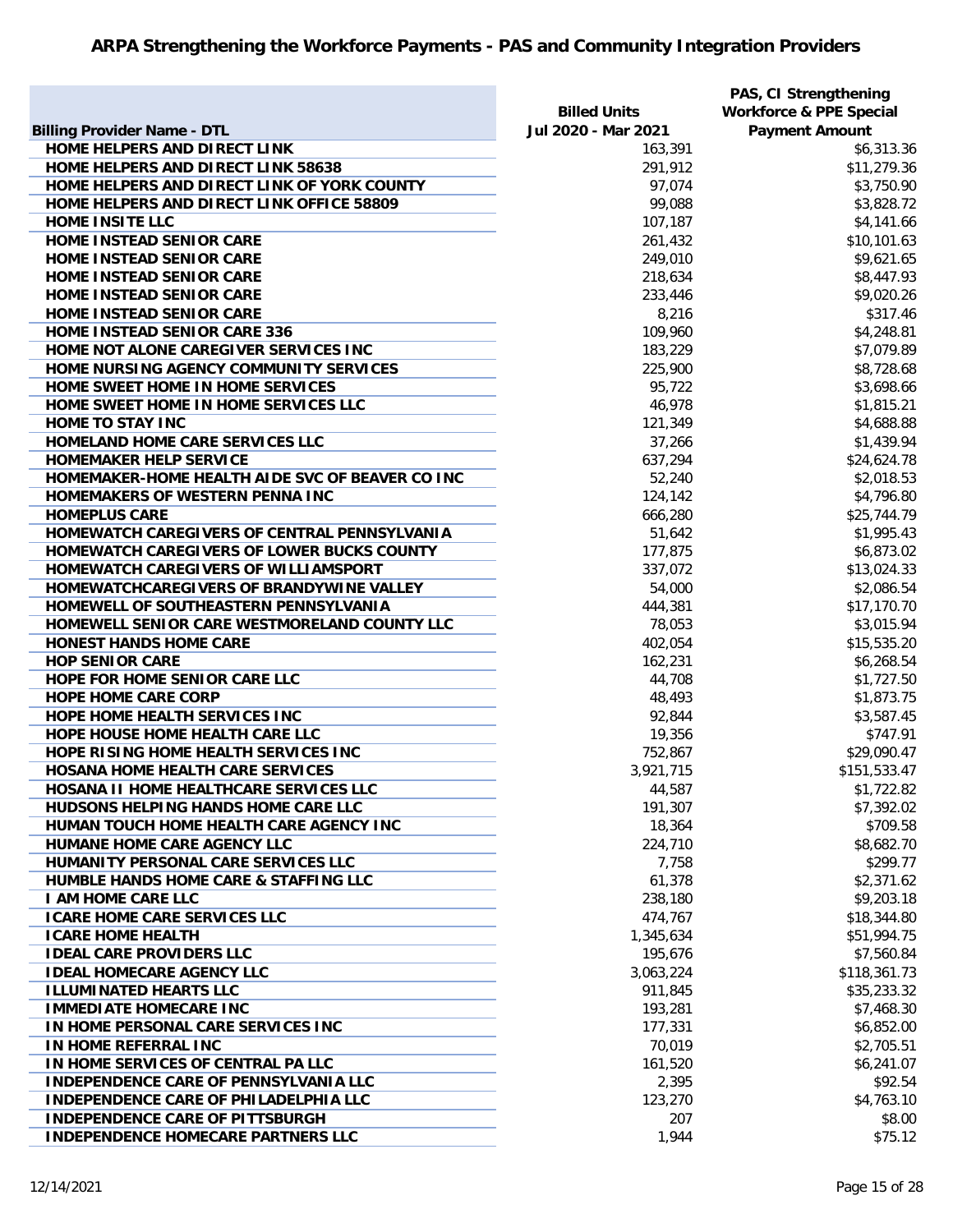|                                                             |                     | PAS, CI Strengthening              |
|-------------------------------------------------------------|---------------------|------------------------------------|
|                                                             | <b>Billed Units</b> | <b>Workforce &amp; PPE Special</b> |
| <b>Billing Provider Name - DTL</b>                          | Jul 2020 - Mar 2021 | <b>Payment Amount</b>              |
| <b>INDEPENDENT HOME CARE INC</b>                            | 1,514,258           | \$58,510.31                        |
| <b>INDEPENDENT HOME HEALTHCARE INC</b>                      | 529,536             | \$20,461.06                        |
| <b>INDEPENDENT LIFE HOME CARE &amp; CONCIERGE SOLUTIONS</b> | 144,017             | \$5,564.76                         |
| <b>INDULGE HOME CARE AGENCY</b>                             | 156,730             | \$6,055.98                         |
| <b>INFINITE HOME CARE LLC</b>                               | 64                  | \$2.47                             |
| <b>INFINITY HEALTHCARE SERVICES LLC</b>                     | 43,079              | \$1,664.56                         |
| <b>INFINITY LOVE HOME CARE LLC</b>                          | 1,032               | \$39.88                            |
| <b>IN-HOME CARE INC DBA HOME HELPERS</b>                    | 716,364             | \$27,680.01                        |
| <b>INSPIRE HOME CARE</b>                                    | 88,986              | \$3,438.38                         |
| <b>INSTA SUPPORT HOME CARE AGENCY</b>                       | 92,742              | \$3,583.51                         |
| <b>INSTANT QUALITY HOME CARE LLC</b>                        | 38,945              | \$1,504.82                         |
| <b>INTEGRATIVE BEHAVIORAL HOMECARE LLC</b>                  | 354,079             | \$13,681.47                        |
| <b>INTEGRITY HOME CARE LLC</b>                              | 3,548,253           | \$137,103.05                       |
| <b>INTERGRATED HEALTHCARE CONSULTANTS INC</b>               | 120,737             | \$4,665.23                         |
| <b>INTERIM HEALTHCARE</b>                                   | 655,370             | \$25,323.23                        |
| <b>INTERIM HEALTHCARE INC</b>                               | 51,353              | \$1,984.26                         |
| <b>INTERIM HEALTHCARE MID ATLANTIC</b>                      | 3,768               | \$145.59                           |
| <b>INTERIM HEALTHCARE OF ERIE</b>                           | 984                 | \$38.02                            |
| <b>INTERIM HEALTHCARE OF LOWER BUCKS COUNTY PA</b>          | 174,777             | \$6,753.31                         |
| INTERIM HEALTHCARE OF PHILADELPHIA                          | 573,006             | \$22,140.72                        |
| <b>INTERIM HEALTHCARE OF PITTSBURGH INC</b>                 | 3,056,372           | \$118,096.97                       |
| <b>INTERIM HEALTHCARE OF SOMERSET</b>                       | 726                 | \$28.05                            |
| <b>INTERIM HEALTHCARE OF WESTERN PA INC</b>                 | 238,335             | \$9,209.17                         |
| <b>INTERIM HEALTHCARE OF WESTERN PENNSYLVANIA INC</b>       | 13,167              | \$508.77                           |
| <b>INTERIM HEALTHCARE SERVICES INC</b>                      | 680,424             | \$26,291.31                        |
| <b>INTRA-NATIONAL HOME CARE LLC</b>                         | 18,512,048          | \$715,297.99                       |
| <b>INTRA-NATIONAL HOME CARE LLC</b>                         | 12,892,952          | \$498,178.41                       |
| <b>INTRA-NATIONAL HOME CARE LLC</b>                         | 17,546              | \$677.97                           |
| <b>ITS YOUR HOME CARE</b>                                   | 76,724              | \$2,964.58                         |
| <b>J &amp; L QUALITY HOME CARE LLC</b>                      | 24                  | \$0.93                             |
| <b>J AND BF SERVICES</b>                                    | 131,553             | \$5,083.15                         |
| <b>JAG CARES INC</b>                                        | 55,607              | \$2,148.63                         |
| JAISOHN HOME CARE INC                                       | 289,235             | \$11,175.92                        |
| <b>JAKORV INC</b>                                           | 46,197              | \$1,785.03                         |
| <b>JAVA HOME CARE INC</b>                                   | 571,371             | \$22,077.54                        |
| JCS HEALTH CARE SERVICES INC                                | 125,742             | \$4,858.62                         |
| JE & JI INC                                                 | 23,658              | \$914.14                           |
| JENNICARE HOME HEALTH SERVICES LLC                          | 122,306             | \$4,725.85                         |
| <b>JEVS CARE AT HOME</b>                                    | 16,669,156          | \$644,089.39                       |
| JJIREH HOME CARE DBA CARING MATTERS HOME CARE 038           | 205,408             | \$7,936.88                         |
| <b>JNH HOMECARE LLC</b>                                     | 255,360             | \$9,867.01                         |
| JOHNSONS HOME CARE SERVICES LLC                             | 1,909               | \$73.76                            |
| <b>JOHNTRANNIE INC</b>                                      | 72,439              | \$2,799.01                         |
| JORPAT NURSING SERVICES INC                                 | 33,319              | \$1,287.43                         |
| JOY TOTAL HOME CARE LLC                                     | 129,217             | \$4,992.89                         |
| JOYFUL HEART HOME CARE                                      | 60,059              | \$2,320.66                         |
| JOYFULL CARE HOME CARE LLC                                  | 381,297             | \$14,733.16                        |
| <b>JOYOUS HOMECARE LLC</b>                                  | 170,638             | \$6,593.38                         |
| <b>JRFAYASH INC</b>                                         | 14,986              | \$579.05                           |
| JUMANA SUPPORTIVE SERVICES LLC                              | 128                 | \$4.95                             |
| JUST BETTER CARE HOME AGENCY LLC                            | 36,738              | \$1,419.54                         |
| <b>JUST FOR YOU HOME CARE AGENCY LLC</b>                    | 47,587              | \$1,838.74                         |
| <b>JUST FOR YOU LLC</b>                                     | 10,818              | \$418.00                           |
| <b>JUST KARE HOMECARE LLC</b>                               | 93,045              | \$3,595.22                         |
| JUST LIKE FAMILY HOME HEALTH CARE SERVICES                  | 289,129             | \$11,171.83                        |
|                                                             |                     |                                    |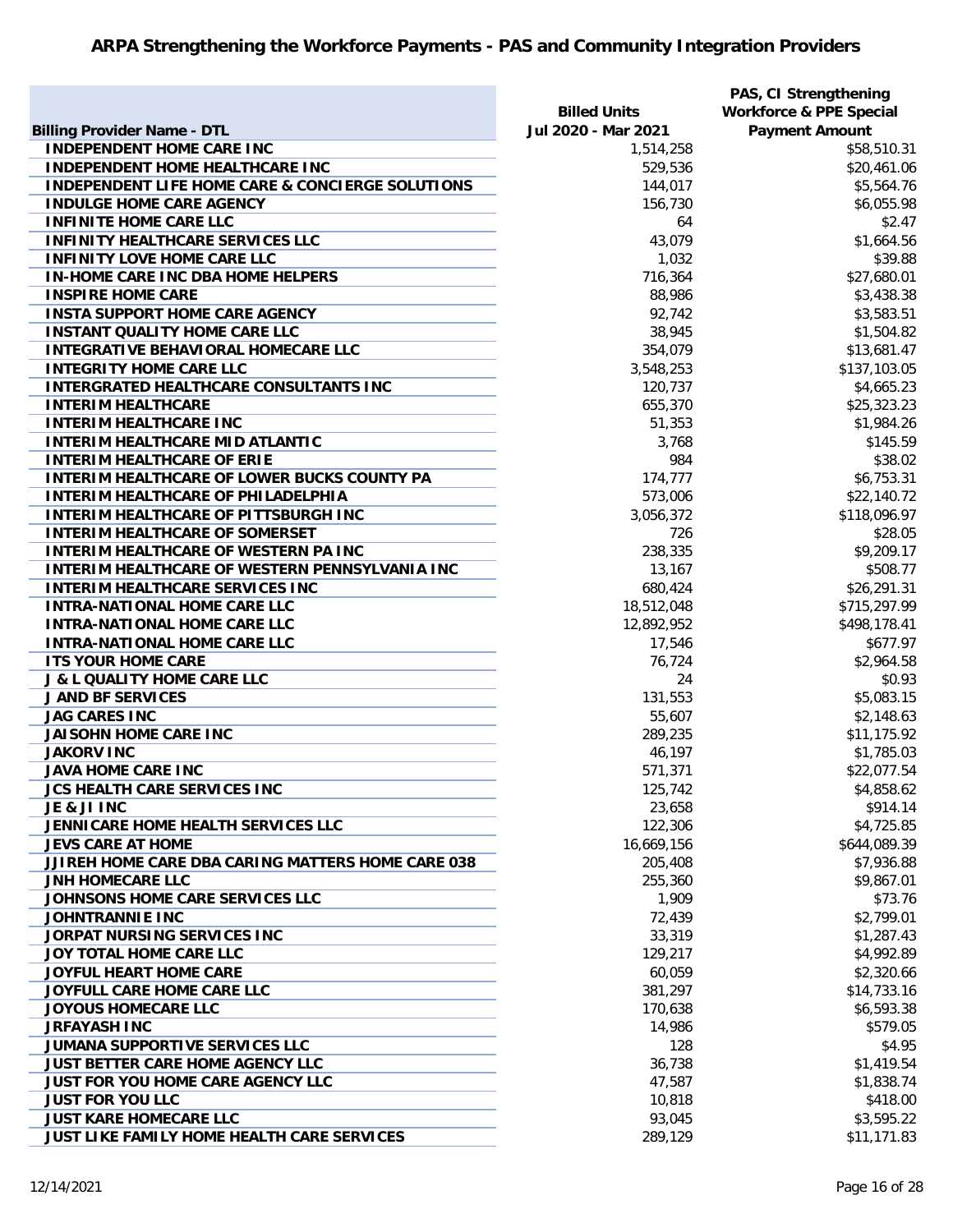|                                                    | <b>Billed Units</b> | PAS, CI Strengthening<br><b>Workforce &amp; PPE Special</b> |
|----------------------------------------------------|---------------------|-------------------------------------------------------------|
| <b>Billing Provider Name - DTL</b>                 | Jul 2020 - Mar 2021 | <b>Payment Amount</b>                                       |
| <b>KALI KARE HOMECARE LLC</b>                      | 8,741               | \$337.75                                                    |
| <b>KEEPING SENIORS INDEPENDENT</b>                 | 36,724              | \$1,419.00                                                  |
| <b>KEYSTATE HOME HEALTH SERVICES LLC</b>           | 6,889               | \$266.19                                                    |
| KEYSTONE CARE FIRST HOME HEALTH CARE AGENCY        | 209,162             | \$8,081.93                                                  |
| <b>KEYSTONE CARE HOME HEALTH LLC</b>               | 37,320              | \$1,442.03                                                  |
| <b>KEYSTONE PASSIONATE CARE LLC</b>                | 658,395             | \$25,440.11                                                 |
| <b>KEYSTONECARE HOME HEALTH LLC</b>                | 4,960               | \$191.65                                                    |
| <b>KIND HEALING LLC</b>                            | 38,243              | \$1,477.69                                                  |
| <b>KIND HEARTS HOME CARE</b>                       | 99,082              | \$3,828.49                                                  |
| KINDEST CARE HEALTHCARE LLC                        | 395,797             | \$15,293.44                                                 |
| <b>KISSESSKARE LLC</b>                             | 27,163              | \$1,049.57                                                  |
| <b>L &amp; S HOME CARE AGENCY LLC</b>              | 325,912             | \$12,593.11                                                 |
| <b>LABELLE HOME CARE LLC</b>                       | 29,366              | \$1,134.69                                                  |
| LADIES OF CHARITY CAREGIVING INC                   | 16,613              | \$641.92                                                    |
| <b>LADY OF FATIMA HEALTH SERVICES</b>              | 1,811,775           | \$70,006.25                                                 |
| <b>LAGOM CARE LLC</b>                              | 1,147,761           | \$44,349.02                                                 |
| <b>LAKEFRONT COMPANION SERVICES</b>                | 33,481              | \$1,293.69                                                  |
| <b>LALAS HOME CARE</b>                             | 311,426             | \$12,033.37                                                 |
| <b>LANE HOME CARE LLC</b>                          | 3,472               | \$134.16                                                    |
| <b>LARSON ENTERPRISE INC DBA COMFORT KEEPERS</b>   | 92,062              | \$3,557.24                                                  |
| <b>LCNI NURSING SERVICES</b>                       | 38,598              | \$1,491.41                                                  |
| LEAN ON ME HOME CARE LLC                           | 115,537             | \$4,464.30                                                  |
| <b>LEBANON HOME LLC</b>                            | 78,232              | \$3,022.85                                                  |
| LEEMOORE HOME CARE SERVICES INC                    | 439,867             | \$16,996.28                                                 |
| LEFKOWITZ ENTERPRISES LLC                          | 16,460              | \$636.01                                                    |
| <b>LEGACY CONNECT HOME CARE INC</b>                | 126,829             | \$4,900.62                                                  |
| LEHIGH HOME HEALTH CARE AND STAFFING AGENCY INC    | 389,086             | \$15,034.12                                                 |
| LEHIGH VALLEY HOMECARE LLC                         | 36,371              | \$1,405.36                                                  |
| LENDING A HAND HOME CARE INC                       | 463,180             | \$17,897.09                                                 |
| LESLIE EXCEPTIONAL HOME CARE                       | 522,967             | \$20,207.23                                                 |
| LET ME HELP HOME CARE LLC                          | 10,374              | \$400.85                                                    |
| LET US CARE HOME HEALTH LLC                        | 130,297             | \$5,034.62                                                  |
| LIBERTY BELL HOME CARE SERVICES INC                | 1,547,622           | \$59,799.48                                                 |
| LIBERTY RESOURCES HOME CHOICES                     | 3,572,059           | \$138,022.90                                                |
| LIFE CARE HEALTH LLC                               | 120,278             | \$4,647.49                                                  |
| LIFE FORCE ELDERCARE                               | 643,452             | \$24,862.72                                                 |
| LIFE HEALTH CARE AND STAFFING SERVICES INC         | 102,615             | \$3,965.00                                                  |
| LIFEGIVER HOME CARE LLC                            | 105,496             | \$4,076.32                                                  |
| LIFEGUARD HOME CARE AGENCY INC                     | 22,448              | \$867.38                                                    |
| LIFELINE HOME HEALTH INC                           | 57,339              | \$2,215.56                                                  |
| LIKE FAMILY WE CARE HOME HEALTH CARE LLC           | 543,549             | \$21,002.51                                                 |
| <b>LIKEN HOME CARE</b>                             | 470,196             | \$18,168.18                                                 |
| <b>LILAS HOME CARE LLC</b>                         | 15,286              | \$590.65                                                    |
| <b>LILYS LOVING CARE</b>                           | 136,190             | \$5,262.33                                                  |
| <b>LIMITLESS CARE LLC</b>                          | 9,263               | \$357.92                                                    |
| LINCOLN HEALTHCARE LLC D/B/A TEAM SELECT HOME CARE | 7,842,091           | \$303,015.20                                                |
| <b>LINDAS CARE LLC</b>                             | 31,662              | \$1,223.41                                                  |
| LISETTE HOME CARE SERVICES LLC                     | 38,060              | \$1,470.62                                                  |
| LIVE YOUR BEST LIFE HOME HEALTHCARE LLC            | 5,232               | \$202.16                                                    |
| <b>LIVING ANGELS HOME CARE</b>                     | 15,146              | \$585.24                                                    |
| <b>LIYAH CARE HOMECARE</b>                         | 68,882              | \$2,661.57                                                  |
| LOLLIPOP HOME HEALTHCARE SERVICES LLC              | 87,432              | \$3,378.34                                                  |
| LONDYN HOME HEALTH CARE LLC                        | 55,946              | \$2,161.73                                                  |
| LONG LIFE HOME HEALTH LLC                          | 2,200,374           |                                                             |
|                                                    |                     | \$85,021.55                                                 |
| LOVE AND GLORY SERVICES LLC                        | 841,852             | \$32,528.82                                                 |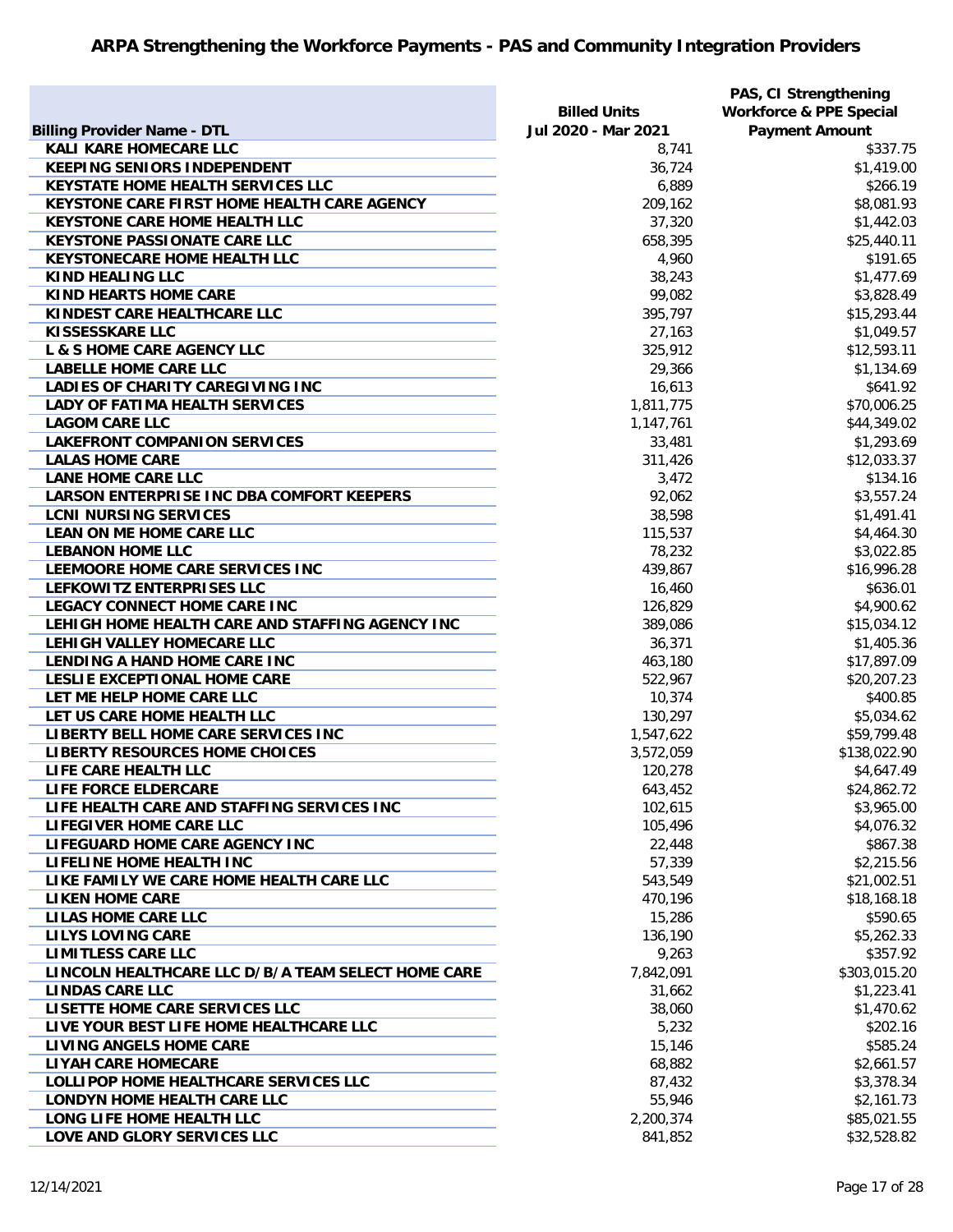|                                                    |                     | PAS, CI Strengthening              |
|----------------------------------------------------|---------------------|------------------------------------|
|                                                    | <b>Billed Units</b> | <b>Workforce &amp; PPE Special</b> |
| <b>Billing Provider Name - DTL</b>                 | Jul 2020 - Mar 2021 | <b>Payment Amount</b>              |
| LOVE AT HEART HOME CARE LLC                        | 54,013              | \$2,087.04                         |
| LOVE AT HOME HEALTH CARE                           | 84,053              | \$3,247.77                         |
| LOVE DOVE PERSONAL CARE AGENCY                     | 109,916             | \$4,247.11                         |
| LOVE HOME CARE LLC                                 | 89,855              | \$3,471.96                         |
| LOVE RESPECT & CARE HOME HEALTH AIDE LLC           | 270,318             | \$10,444.98                        |
| LOVE THY NEIGHBOR CARE SERVICE LLC                 | 36,762              | \$1,420.47                         |
| LOVEY SWEET HOME CARE SERVICES LLC                 | 17,052              | \$658.88                           |
| LOVING & DIVINE HOME CARE LLC                      | 576                 | \$22.26                            |
| LOVING ANGELS HOMECARE LLC                         | 107,676             | \$4,160.56                         |
| <b>LOVING ARMS ELDER CARE</b>                      | 26,582              | \$1,027.12                         |
| LOVING CARE AGENCY INC                             | 106,076             | \$4,098.73                         |
| LOVING CARE AGENCY INC                             | 621,284             | \$24,006.16                        |
| <b>LOVING CARE AT HOME LLC</b>                     | 85,231              | \$3,293.29                         |
| LOVING CARE SENIOR SERVICES INC                    | 44,509              | \$1,719.81                         |
| <b>LOVING EMBRACES LLC</b>                         | 12,670              | \$489.56                           |
| LOVING HAND HOME CARE LLC                          | 141,924             | \$5,483.89                         |
| LOVING HEARTS HOME CARE INC                        | 61,326              | \$2,369.61                         |
| <b>LOVING HEARTS SERVICES</b>                      | 17,368              | \$671.09                           |
| LOVING KINDNESS HEALTHCARE SYSTEMS                 | 304,334             | \$11,759.34                        |
| LOVING SOLUTIONS HOME CARE LLC                     | 111,260             | \$4,299.04                         |
| LOWENHILL HOME CARE SERVICES                       | 771,594             | \$29,814.08                        |
| <b>LOYALTY HOME HEALTH CARE</b>                    | 221,072             | \$8,542.13                         |
| <b>LSK HOME CARE LLC</b>                           | 156,341             | \$6,040.95                         |
| <b>LUCKYS HOME CARE LLC</b>                        | 459,052             | \$17,737.58                        |
| LUV & CARE HOME CARE                               | 301,050             | \$11,632.45                        |
| <b>LUVING HANDS</b>                                | 382,785             | \$14,790.66                        |
| MILES COMMUNITY CARE SERVICES                      | 226,643             | \$8,757.39                         |
| <b>MAARREY HOME CARE LLC</b>                       | 5,922               | \$228.82                           |
| MADLYN AND LEONARD ABRAMSON CENTER FOR JEWISH LIFE | 107,202             | \$4,142.24                         |
| <b>MAGENTA HOME CARE SERVICES</b>                  | 22,984              | \$888.09                           |
| <b>MAJESTIC HEALTHCARE LLC</b>                     | 7,118               | \$275.04                           |
| <b>MAJESTY HOMECARE LLC</b>                        | 12,800              | \$494.59                           |
| <b>MANAGED HOME HEALTH CARE LLC</b>                | 555,288             | \$21,456.10                        |
| MAP IT OUT HOME CARE SERVICES LLC                  | 40,270              | \$1,556.02                         |
| <b>MAPLE LEAF HOME CARE SERVICES LLC</b>           | 46,972              | \$1,814.98                         |
| <b>MAREKARE LLC</b>                                | 78,790              | \$3,044.41                         |
| <b>MARIGOLD HOME HEALTHCARE SERVICE</b>            | 141,422             | \$5,464.49                         |
| <b>MARSHANNIES HOME CARE LLC</b>                   | 111,925             | \$4,324.74                         |
| MARY ELIZABETH HOME CARE SERVICES INC              | 144,651             | \$5,589.26                         |
| <b>MARY HEALTHCARE SERVICES LLC</b>                | 63,443              | \$2,451.41                         |
| <b>MARYJO HOME HEALTH CARE</b>                     | 84,452              | \$3,263.19                         |
| <b>MAX HOME HEALTH CARE LLC</b>                    | 36,341              | \$1,404.20                         |
| <b>MAXIM HEALTHCARE SERVICES INC</b>               | 1,106,225           | \$42,744.08                        |
| <b>MAXIM HEALTHCARE SERVICES INC</b>               | 4,032,285           | \$155,805.85                       |
| MAXIM HEALTHCARE SERVICES INC                      | 68,174              | \$2,634.22                         |
| <b>MAXIM HEALTHCARE SERVICES INC</b>               | 84,282              | \$3,256.62                         |
| <b>MAXIM HEALTHCARE SERVICES INC</b>               | 10,443              | \$403.51                           |
| <b>MAXIM HEALTHCARE SERVICES INC</b>               | 16,553              | \$639.60                           |
| <b>MAXIM HEALTHCARE SERVICES INC</b>               | 16,817              | \$649.80                           |
| <b>MAXIM HEALTHCARE SERVICES INC</b>               | 12,990              | \$501.93                           |
| <b>MAXIMUM CARE INC</b>                            | 886,427             | \$34,251.18                        |
| <b>MCCELLAN HOMECARE SERVICES LLC</b>              | 22,283              | \$861.01                           |
| MCMANUS ASSISTIVE CARE INC                         | 325,888             | \$12,592.18                        |
| <b>MEDALLION HEALTH CARE LLC</b>                   | 139,540             | \$5,391.77                         |
| MEDI HOME HEALTHCARE AGENCY                        |                     |                                    |
|                                                    | 1,411,856           | \$54,553.54                        |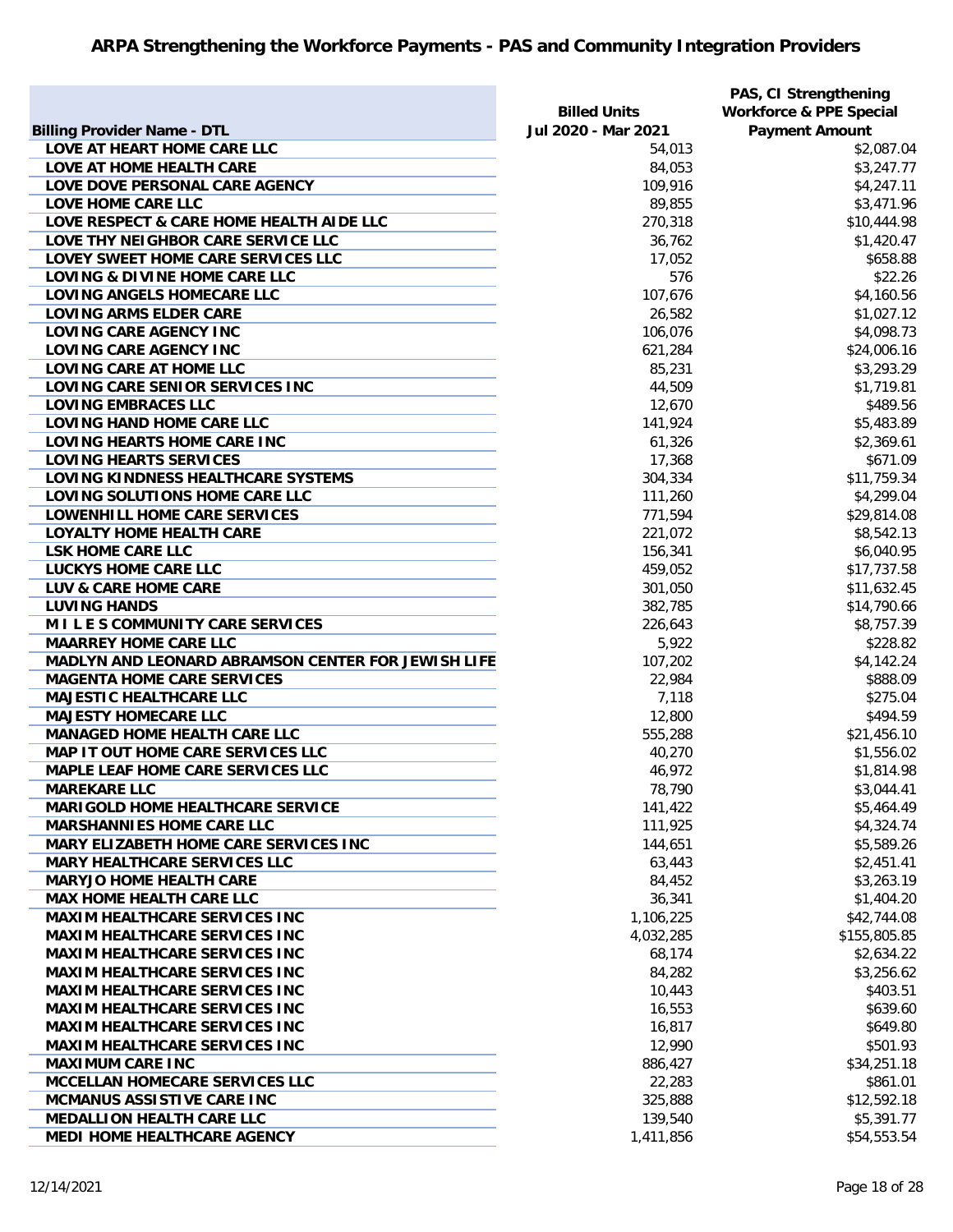|                                                   |                     | PAS, CI Strengthening              |
|---------------------------------------------------|---------------------|------------------------------------|
|                                                   | <b>Billed Units</b> | <b>Workforce &amp; PPE Special</b> |
| <b>Billing Provider Name - DTL</b>                | Jul 2020 - Mar 2021 | <b>Payment Amount</b>              |
| MEDICAL STAFFING ASSOCIATES INC                   | 228,343             | \$8,823.08                         |
| MED-LINE SUPPORT INC D/B/A RIGHT AT HOME          | 741,064             | \$28,634.41                        |
| MEKAH CITYWIDE HOME CARE LLC                      | 7,066               | \$273.03                           |
| MERAKEY CHESTER COUNTY BETHLEHEM PIKE 906         | 1,267               | \$48.96                            |
| <b>MERIDIAN HOME CARE LLC</b>                     | 172,233             | \$6,655.01                         |
| <b>MERIDIUS HEALTH</b>                            | 1,598,778           | \$61,776.13                        |
| <b>MERIT QUALITY CARE</b>                         | 5,583               | \$215.73                           |
| MG HOME CARE AGENCY LLC                           | 704,238             | \$27,211.47                        |
| MICHELES ESTABLISHMENT INC                        | 269,358             | \$10,407.88                        |
| <b>MIDTOWN HOME HEALTH CARE LLC</b>               | 76,550              | \$2,957.86                         |
| <b>MILESTONE HOME CARE LLC</b>                    | 8,815               | \$340.61                           |
| <b>MILLCREEK MANOR DBA LECOM HOME CARE</b>        | 140,327             | \$5,422.18                         |
| <b>MILLERS HOME HEALTH CARE</b>                   | 313,283             | \$12,105.13                        |
| <b>MINDFUL HOMECARE LLC</b>                       | 6,761               | \$261.24                           |
| <b>MINOVA HOME CARE AGENCY LLC</b>                | 154,286             | \$5,961.55                         |
| <b>MIRACLES HOME CARE AGENCY LLC</b>              | 290,247             | \$11,215.03                        |
| MISSION BUSINESS ENTERPRISES LLC DBA BRIGHTER DAY | 10,161              | \$392.62                           |
| <b>MISTYS ANGELS HOME HEALTH CARE LLC</b>         | 10,198              | \$394.05                           |
| <b>MKJ HOMECARE LLC</b>                           | 36,668              | \$1,416.84                         |
| <b>MODEST HOME CARE LLC</b>                       |                     |                                    |
|                                                   | 45,692              | \$1,765.52                         |
| <b>MOG HOME HEALTH CARE SERVICES</b>              | 314,062             | \$12,135.23                        |
| <b>MONARCH CARE SERVICES</b>                      | 261,964             | \$10,122.18                        |
| MONARCH CARE SERVICES OF BUCKS COUNTY LLC         | 255,771             | \$9,882.89                         |
| <b>MONICARE HOME SERVICES LLC</b>                 | 239,418             | \$9,251.01                         |
| MONTGOMERY FAMILY ENTERPRISES INC DBA ASSISTING H | 5,822               | \$224.96                           |
| <b>MORAVIA HEALTH NETWORK</b>                     | 18,476,102          | \$713,909.05                       |
| <b>MORNING STAR HOME CARE SERVICES LLC</b>        | 31,632              | \$1,222.25                         |
| <b>MORRIS FAMILY HOME CARE AGENCY</b>             | 13,700              | \$529.36                           |
| <b>MOTHERS TOUCH HOME HEALTH CARE</b>             | 14,228              | \$549.76                           |
| <b>MOUNT HOPE HOME CARE LLC</b>                   | 621,200             | \$24,002.92                        |
| MULTICARE HOME HEALTH AGENCY                      | 45,142              | \$1,744.27                         |
| <b>MY HOME CARE LLC</b>                           | 381,464             | \$14,739.61                        |
| MY INDEPENDENCE AT HOME                           | 1,945,685           | \$75,180.48                        |
| MY SISTERS KEEPER PERSONAL CARE AND STAFFING      | 220,185             | \$8,507.86                         |
| <b>MYERS HOME HEALTHCARE LLC</b>                  | 119,539             | \$4,618.94                         |
| <b>NAMSARA HOMECARE SERVICES LLC</b>              | 328,809             | \$12,705.05                        |
| <b>NATION CARE INC</b>                            | 282,897             | \$10,931.03                        |
| <b>NATION HOME HEALTHCARE SERVICES LLC</b>        | 75,061              | \$2,900.33                         |
| <b>NEALEN PERSONAL CARE INC</b>                   | 89,451              | \$3,456.35                         |
| <b>NEIGHBORLY HOME CARE</b>                       | 203,862             | \$7,877.15                         |
| <b>NEIGHBORLY HOME CARE LLC</b>                   | 464,236             | \$17,937.89                        |
| <b>NEIGHBORS QUALITY HOME CARE LLC</b>            | 74,768              | \$2,889.01                         |
| <b>NEOLY HOME CARE LLC</b>                        | 1,410,346           | \$54,495.19                        |
| <b>NEPA CARE LLC</b>                              | 111,025             | \$4,289.96                         |
| <b>NEPA HOMECARE INC D/B/A VISITING ANGELS</b>    | 443,168             | \$17,123.83                        |
| <b>NETWORK HOME CARE AGENCY</b>                   | 812                 | \$31.38                            |
| <b>NEVER ALONE HOME CARE</b>                      | 189,289             | \$7,314.05                         |
| <b>NEW BEGINNINGS HOME CARE LLC</b>               | 688,432             | \$26,600.73                        |
| <b>NEW COMPANION HOME CARE AGENCY LLC</b>         | 22,558              | \$871.63                           |
| <b>NEW DAY HOME CARE INC</b>                      | 185,141             | \$7,153.77                         |
| <b>NEW DAY HOME CARE INC</b>                      | 483,199             | \$18,670.61                        |
| <b>NEW HOPE HOME CARE INC</b>                     | 444,719             | \$17,183.76                        |
| NEW LIFE HOME HEALTH CARE AGENCY INC              | 5,748,846           | \$222,133.07                       |
| NEW PROVIDENCE HOME HEALTH CARE SERVICES          | 60,004              | \$2,318.53                         |
| <b>NEXT EVOLUTION HEALTHCARE INC</b>              | 4,169               | \$161.09                           |
|                                                   |                     |                                    |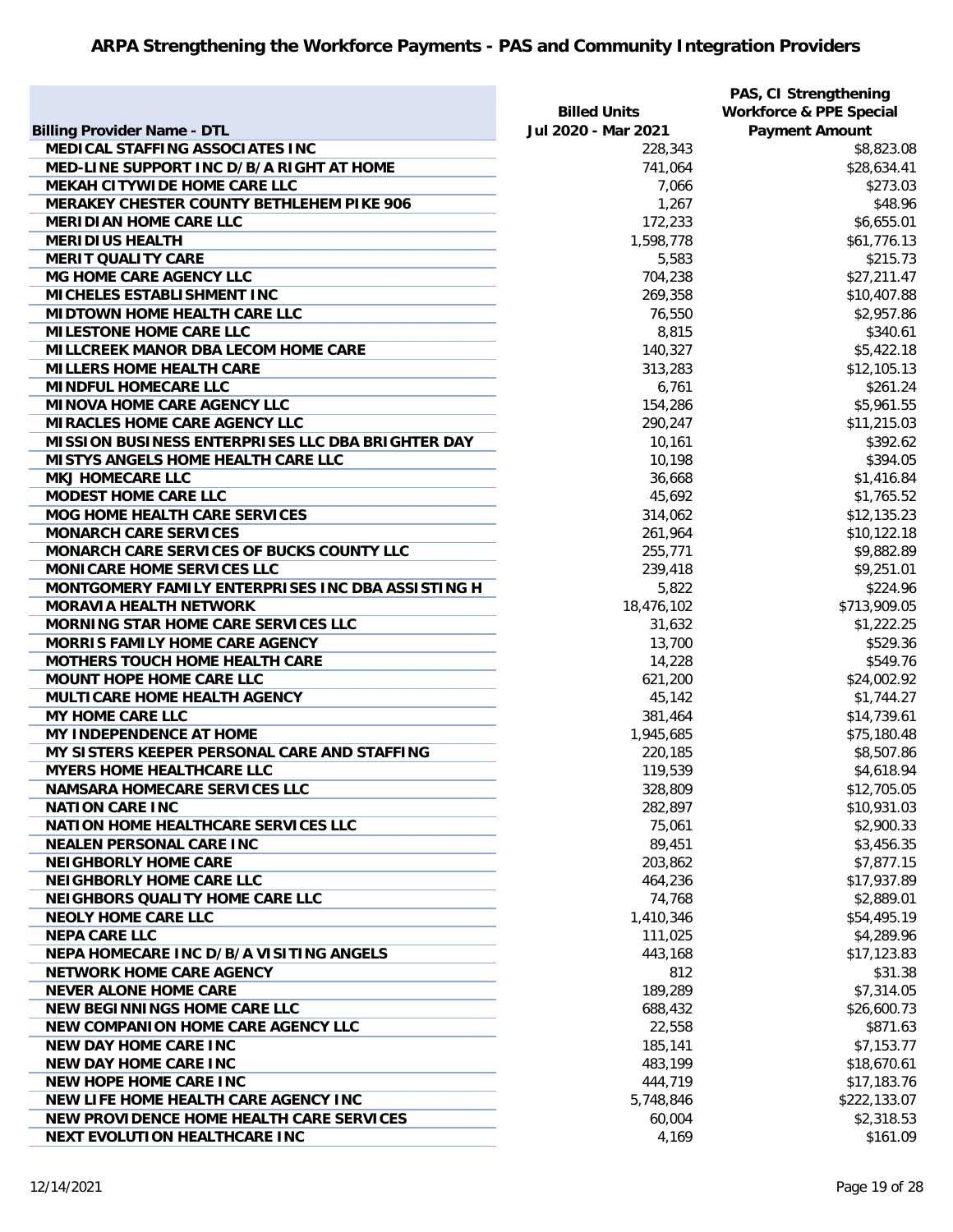|                                                 |                     | PAS, CI Strengthening              |
|-------------------------------------------------|---------------------|------------------------------------|
|                                                 | <b>Billed Units</b> | <b>Workforce &amp; PPE Special</b> |
| <b>Billing Provider Name - DTL</b>              | Jul 2020 - Mar 2021 | <b>Payment Amount</b>              |
| <b>NEXT GENERATION CARE LLC</b>                 | 14,179              | \$547.87                           |
| NHS PA OLTL SVCS GREENSBURG PA                  | 1,156,805           | \$44,698.47                        |
| NIEVES DISCIPLESHIP VA AND FAMILY HOME CARE LLC | 7,250               | \$280.14                           |
| <b>NIYOS HOME CARE SOLUTIONS LLC</b>            | 992                 | \$38.33                            |
| <b>NOLET HOMECARE AGENCY LLC</b>                | 58,661              | \$2,266.64                         |
| <b>NORAHS CARE AGENCY LLC</b>                   |                     |                                    |
|                                                 | 968,483             | \$37,421.79                        |
| NORTHEASTERN HOME CARE SERVICES LLC             | 158,960             | \$6,142.15                         |
| <b>NOVA HOME CARE</b>                           | 51,287              | \$1,981.71                         |
| <b>NOVA HOME HEALTH CARE INC</b>                | 906,738             | \$35,035.99                        |
| <b>NOVA QUALITY HOME CARE SERVICES</b>          | 40,880              | \$1,579.59                         |
| <b>NUCHOICE HEALTH PARTNERS LLC</b>             | 69,368              | \$2,680.35                         |
| <b>NUMBER ONE HOME CARE SERVICES LLC</b>        | 195,538             | \$7,555.51                         |
| <b>NURSE SMILES HOME CARE LLC</b>               | 15,496              | \$598.76                           |
| <b>NURSE4LIFE</b>                               | 10,844              | \$419.01                           |
| <b>NURSES AS NEEDED INC</b>                     | 15,204              | \$587.48                           |
| <b>NYVA HEALTHCARE SERVICES LLC</b>             | 262,286             | \$10,134.62                        |
| <b>OASIS HOME CARE LLC</b>                      | 430                 | \$16.62                            |
| <b>OLAR HOME CARE SERVICES</b>                  | 13,092              | \$505.87                           |
| <b>OMNI PERSONAL CARE SERVICES</b>              | 334,199             | \$12,913.31                        |
| <b>ONE CARE INC</b>                             | 194,391             | \$7,511.19                         |
| ONE HELPING ANOTHER HOME HEALTH SERVICES LLC    | 582,526             | \$22,508.57                        |
| ONE LOVE HOME CARE LLC                          | 6,334               | \$244.74                           |
| ONE UNIT HOME HEALTH CARE AGENCY LLC            | 33,296              | \$1,286.54                         |
| <b>ONEPLACE HOME HEALTH</b>                     | 123,120             | \$4,757.31                         |
| <b>OPEN ARMS &amp; CARING HEARTS LLC</b>        | 17,608              | \$680.37                           |
| <b>OPEN ARMS &amp; CARING HEARTS LLC</b>        | 14,408              | \$556.72                           |
| <b>OPEN ARMS HOME CARE AGENCY</b>               | 101,209             | \$3,910.67                         |
| OPEN ARMS HOME CARE INC                         | 1,533,189           | \$59,241.80                        |
| OPEN HEART HOME CARE CORPORATION                | 41,231              | \$1,593.15                         |
| OPEN HEARTS HOME CARE LLC                       | 420,790             | \$16,259.15                        |
| OPEN SYSTEMS HEALTHCARE INC                     | 11,994,887          | \$463,477.54                       |
| OPEN SYSTEMS HEALTHCARE INC                     | 13,145              | \$507.92                           |
|                                                 |                     |                                    |
| OPEN SYSTEMS HEALTHCARE INC                     | 10,626,798          | \$410,615.14                       |
| OPEN SYSTEMS HEALTHCARE INC                     | 33,450              | \$1,292.49                         |
| <b>OPEN SYSTEMS HEALTHCARE INC</b>              | 46,986              | \$1,815.52                         |
| OPEN SYSTEMS HEALTHCARE INC                     | 28,786              | \$1,112.28                         |
| OPEN SYSTEMS HEALTHCARE INC                     | 18,801              | \$726.46                           |
| OPEN SYSTEMS HEALTHCARE INC                     | 32,645              | \$1,261.39                         |
| <b>OPEN SYSTEMS HEALTHCARE INC</b>              | 2,577               | \$99.57                            |
| OPEN SYSTEMS HEALTHCARE INC                     | 845                 | \$32.65                            |
| <b>OPEN SYSTEMS HEALTHCARE INC</b>              | 7,070               | \$273.18                           |
| OPEN SYSTEMS HEALTHCARE INC                     | 4,462               | \$172.41                           |
| OPEN SYSTEMS HEALTHCARE INC                     | 3,290               | \$127.12                           |
| OPTIMAL HOMECARE SOLUTIONS                      | 54,907              | \$2,121.58                         |
| <b>OPTIMUM HEALTH SERVICES LLC</b>              | 17,535              | \$677.55                           |
| <b>OPTION COMPANION CARE LLC</b>                | 39,979              | \$1,544.77                         |
| ORCHID HOME HEALTH SERVICES INC                 | 153,873             | \$5,945.59                         |
| <b>ORIENTAL CARE LLC</b>                        | 1,215,183           | \$46,954.18                        |
| <b>OUR HEART HOME CARE INC</b>                  | 2,700,408           | \$104,342.66                       |
| <b>OUR HEARTS TO YOURS CARE LLC</b>             | 11,599              | \$448.18                           |
| OUR HELP YOUR HEALTH HOMECARE LLC               | 64,889              | \$2,507.28                         |
| <b>OUR HOME CARE LLC</b>                        | 1,879,447           | \$72,621.07                        |
| <b>OUTSTANDING HOMECARE SOLUTIONS LLC</b>       | 154,303             | \$5,962.21                         |
| PA CARE AT HOME SERVICES LLC                    | 7,987               | \$308.61                           |
| PA HOME CARE OF LANCASTER                       | 91,560              | \$3,537.84                         |
|                                                 |                     |                                    |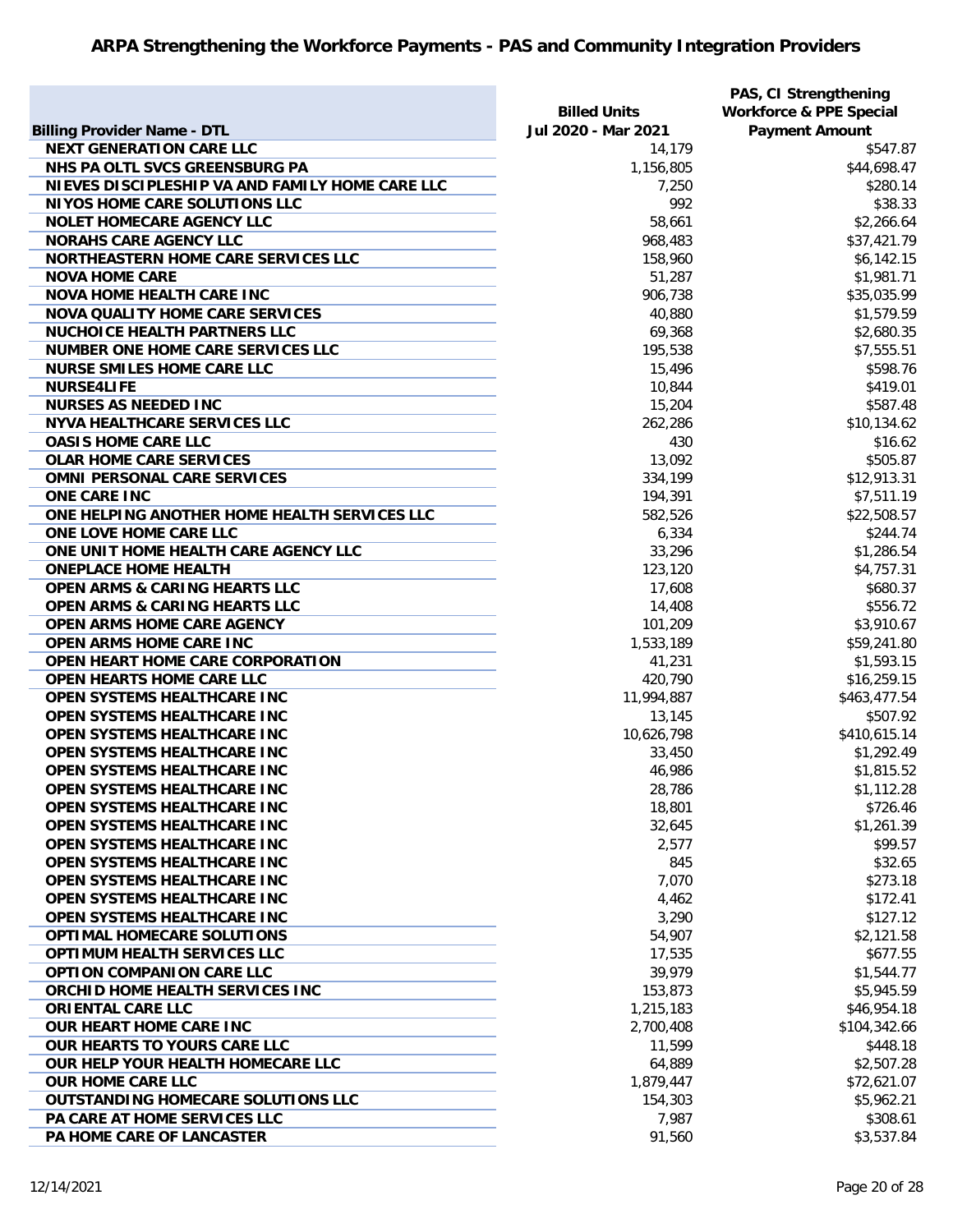|                                               |                     | PAS, CI Strengthening              |
|-----------------------------------------------|---------------------|------------------------------------|
|                                               | <b>Billed Units</b> | <b>Workforce &amp; PPE Special</b> |
| <b>Billing Provider Name - DTL</b>            | Jul 2020 - Mar 2021 | <b>Payment Amount</b>              |
| PA STATE HOME CARE LLC                        | 1,064               | \$41.11                            |
| PALMIERI HOLDINGS INC                         | 136,494             | \$5,274.07                         |
| <b>PAMPERING PLUS INC</b>                     | 119,596             | \$4,621.14                         |
| <b>PARAGON HOME CARE LLC</b>                  | 1,487,001           | \$57,457.11                        |
| PARTNERS IN CARE AT HOME LLC                  | 270,979             | \$10,470.52                        |
| PARTNERS IN CARE HOME CARE LLC                | 35,489              | \$1,371.28                         |
| PASSION HOME HEALTH CARE SERVICES LLC         | 31,387              | \$1,212.78                         |
| PASSIONATELY CARING FOR YOU LLC               | 2,999               | \$115.88                           |
| PATIENT BLISS HOME CARE AGENCY INC            | 372,378             | \$14,388.53                        |
| PATIENT PREFERRED HOME HEALTH CARE LLC        | 26,700              | \$1,031.68                         |
| <b>PATRIOT HOME CARE</b>                      | 3,270               | \$126.35                           |
| PATRIOT HOME CARE INC                         | 16,142,441          | \$623,737.34                       |
| PATRIOT HOME CARE INC                         | 14,417              | \$557.07                           |
| PAUBELLA HOME HEALTH CARE LLC                 | 1,372               | \$53.01                            |
| PAULINO HOME HEALTHCARE LLC                   | 932,246             | \$36,021.61                        |
| PEACE IN THE VALLEY HEALTH CARE AGENCY LLC    | 4,900               | \$189.33                           |
| <b>PEACEFUL HOME CARE</b>                     | 51,101              | \$1,974.52                         |
| PEACEFUL TOUCH HOME HEALTHCARE LLC            | 180,754             | \$6,984.26                         |
| PEDIATRIC SERVICES OF AMERICA INC             | 714,634             | \$27,613.17                        |
| PEDIATRIC SERVICES OF AMERICA INC             | 691                 | \$26.70                            |
| PEDIATRIC SERVICES OF AMERICA INC             | 766,574             | \$29,620.11                        |
| PENINSULA HOME CARE LLC                       | 61,632              | \$2,381.44                         |
| PENN ASIAN SENIOR SERVICES INC                | 6,563,964           | \$253,628.89                       |
| PENN HOME CARE LLC                            | 144,983             | \$5,602.08                         |
| PENN HOME HEALTH CARE LLC                     | 235,374             | \$9,094.76                         |
| <b>PENNCARES</b>                              | 1,095,892           | \$42,344.82                        |
| <b>PENNCARES</b>                              | 8,385               | \$323.99                           |
| <b>PENNCARES</b>                              | 39,785              | \$1,537.28                         |
| PENNETA HOME CARE SERVICES LLC                | 3,287               | \$127.01                           |
| PENNSYLVANIA                                  | 3,803               | \$146.95                           |
| PENNSYLVANIA AGENCY OF NURSES INC             | 70,020              | \$2,705.54                         |
| PENNSYLVANIA FIRST HOME CARE LLC              | 77,984              | \$3,013.27                         |
| PENNSYLVANIA HOME CARE LLC                    | 588                 | \$22.72                            |
| PENNSYLVANIA HOPE HOME HEALTH CARE AGENCY INC | 641,534             | \$24,788.61                        |
| PENTO HOMECARE AGENCY                         | 719,602             | \$27,805.13                        |
| PENTO HOMECARE AGENCY INC                     | 78,028              | \$3,014.97                         |
| PEOPLE EMBRACING CARE LLC                     | 20,734              | \$801.15                           |
| PERFECT CHOICE HOME CARE LLC                  |                     |                                    |
|                                               | 51,664              | \$1,996.28                         |
| PERFECT HOME CARE LLC                         | 31,440              | \$1,214.83                         |
| <b>PERFECT LOVE &amp; CARE</b>                | 19,688              | \$760.74                           |
| PERRY SQUARE HOME CARE LLC                    | 154,704             | \$5,977.70                         |
| PERSONAL CHOICE QUALITY CARE REGISTRY         | 243,056             | \$9,391.59                         |
| PERSONAL HEALTH CARE                          | 195,618             | \$7,558.60                         |
| PERSONAL PROMISE HOMECARE LLC                 | 143,954             | \$5,562.32                         |
| PFP SENIOR HOME CARE INC                      | 6,291               | \$243.08                           |
| PHASE ONE HOME HEALTH LLC                     | 32                  | \$1.24                             |
| PHILADELPHIA HOME CARE AGENCY                 | 4,472,792           | \$172,826.86                       |
| PHOENIX IN HOME CARE SERVICES                 | 35,278              | \$1,363.13                         |
| PHOENIX RISING HOME CARE LLC                  | 2,735               | \$105.68                           |
| PICAS HOME CARE AGENCY                        | 70,672              | \$2,730.74                         |
| PILLAR HOME & HEALTH CARE LLC                 | 9,676               | \$373.88                           |
| PINEBROOK FAMILY ANSWERS                      | 25,124              | \$970.78                           |
| PINNACLE HOME CARE LLC                        | 715,938             | \$27,663.55                        |
| <b>PIONEER ELITE CARE</b>                     | 130,903             | \$5,058.04                         |
| PITTSBURGH PERSONAL CARE LLC                  | 25,651              | \$991.14                           |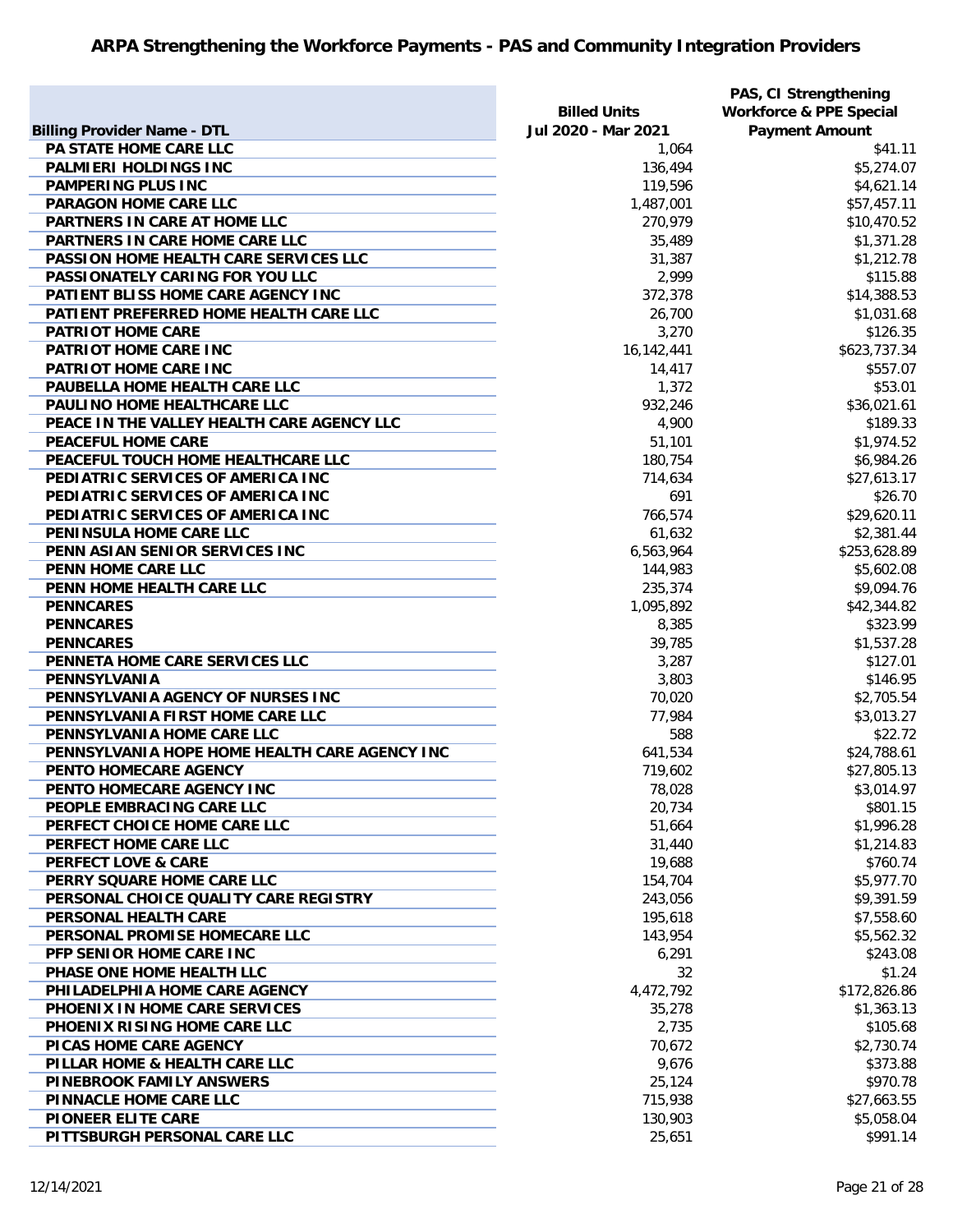|                                                   |                     | PAS, CI Strengthening              |
|---------------------------------------------------|---------------------|------------------------------------|
|                                                   | <b>Billed Units</b> | <b>Workforce &amp; PPE Special</b> |
| <b>Billing Provider Name - DTL</b>                | Jul 2020 - Mar 2021 | <b>Payment Amount</b>              |
| PJK HEALTHCARE INC                                | 329,434             | \$12,729.20                        |
| PLANET HOME HEALTHCARE                            | 44,968              | \$1,737.55                         |
| PLATINUM PRIVATE DUTY                             | 119,109             | \$4,602.32                         |
| PLEASANT VINE HOME CARE LLC                       | 357,897             | \$13,828.99                        |
| PRECIOUS CARE AT HOME SERVICES INC                | 1,848               | \$71.41                            |
| PRECIOUS HANDS HEALTHCARE LLC                     | 21,706              | \$838.71                           |
| PRECIOUS HOME CARE AGENCY CORP                    | 20,529              | \$793.23                           |
| PRECIOUS LIVES HOME CARE LLC                      | 48,446              | \$1,871.93                         |
| PRECISION HOME HEALTHCARE INC                     | 214,970             | \$8,306.35                         |
| PREFERRED CARE AT HOME OF WYOMING VALLEY          | 2,643               | \$102.12                           |
| PREFERRED HOME HEALTH CARE & NURSING SERVICES INC | 599,238             | \$23,154.31                        |
| PREMIER CARE AND STAFFING SERVICES INC            | 4,085,150           | \$157,848.53                       |
| PREMIER CARE FOR YOU INC                          | 53,075              | \$2,050.80                         |
| PREMIER COMPANION CARE SERVICES LLC               | 10,647              | \$411.40                           |
| PREMIER PERSONAL CARE INC                         | 50,258              | \$1,941.95                         |
| <b>PRESERVE HOME CARE LLC</b>                     | 5,100               | \$197.06                           |
| PRESTIGE HOME CARE AGENCY                         | 22,703,738          | \$877,263.18                       |
| PRESTIGE HOME HEALTH CARE LLC                     | 2,378               | \$91.89                            |
| PRIDE HOME CARE LLC                               | 115,544             | \$4,464.57                         |
| PRIMAL TOUCH HOME CARE LLC                        | 75,883              | \$2,932.09                         |
| PRIME HOME CARE INC                               | 670,270             | \$25,898.96                        |
| PRIORITY HOME CARE                                | 596,730             | \$23,057.40                        |
| PRIORITY HOME CARE LLC                            | 722,848             | \$27,930.55                        |
| PRISTINE HOME CARE LLC                            | 695,931             | \$26,890.49                        |
| <b>PRIVA HOME CARE</b>                            | 1,201,151           | \$46,411.99                        |
| PRN MEDICAL STAFFING INC                          | 217,390             | \$8,399.86                         |
| PRN MEDICAL STAFFING OF LEWISTOWN INC             | 374,622             | \$14,475.24                        |
| PRN STAFFING HOME CARE LLC                        | 65,638              | \$2,536.23                         |
| PROFESSIONAL NURSING SERVICES INC                 | 11,299              | \$436.59                           |
| PROGRESSIVE HEALTH INC                            | 1,222,090           | \$47,221.06                        |
| PROLIFIC HOMECARE LLC                             | 6,090               | \$235.32                           |
| PROSPERITY HOME CARE                              | 105,443             | \$4,074.28                         |
| PROVIDENCE HOME CARE AGENCY INC                   | 434,288             | \$16,780.71                        |
| PRUDENTIACARE HOME HEALTH SERVICES LLC            | 9,348               | \$361.20                           |
| PUBLIC CHOICE HOMECARE LLC                        | 153,413             | \$5,927.82                         |
| <b>PUBLIC PARTNERSHIPS LLC</b>                    | 81,037,985          | \$3,131,274.69                     |
| PURPOSE OF LIFE HOME HEALTH CARE AGENCY           | 172,202             | \$6,653.82                         |
| PURPOSE OF LIFE HOME HEALTH CARE-REGISTRY         | 288,728             | \$11,156.33                        |
| PURPOSEFUL LIVING HOMECARE LLC                    | 109,347             | \$4,225.12                         |
| <b>QUALIT HEALTHCARE LLC</b>                      | 76,579              | \$2,958.98                         |
| <b>QUALITY ANGELS HOME CARE AGENCY</b>            | 1,024,990           | \$39,605.20                        |
| <b>QUALITY HEALTH CARE INC</b>                    | 41,323              | \$1,596.70                         |
| <b>QUALITY LIFE HEALTHCARE</b>                    | 544,496             | \$21,039.10                        |
| QUALITY LIVING HOME CARE LLC                      | 316,184             | \$12,217.22                        |
| QUICK ACT HOME CARE LLC                           | 184,842             | \$7,142.22                         |
| <b>R &amp; L HELPMATES INC</b>                    | 335,190             | \$12,951.61                        |
| <b>R &amp; N HEALTHCARE INC</b>                   | 5,931               | \$229.17                           |
| RACHEAL HOME HEALTH CARE INC                      | 13,302              | \$513.98                           |
| <b>RAPHA HOME HEALTHCARE INC</b>                  | 516,012             | \$19,938.49                        |
| <b>RDS HOME CARE INC</b>                          | 736,221             | \$28,447.28                        |
| <b>REAL HEALTH HOMECARE LLC</b>                   | 86,468              | \$3,341.09                         |
| <b>RED LION HOME CARE</b>                         | 3,395,686           | \$131,207.92                       |
| <b>REGAL HOME HEALTH CARE SERVICES</b>            | 175,098             | \$6,765.72                         |
| <b>REJOICE HOME CARE</b>                          | 523,506             | \$20,228.06                        |
| <b>RELATIVE CARE</b>                              | 594,560             | \$22,973.56                        |
|                                                   |                     |                                    |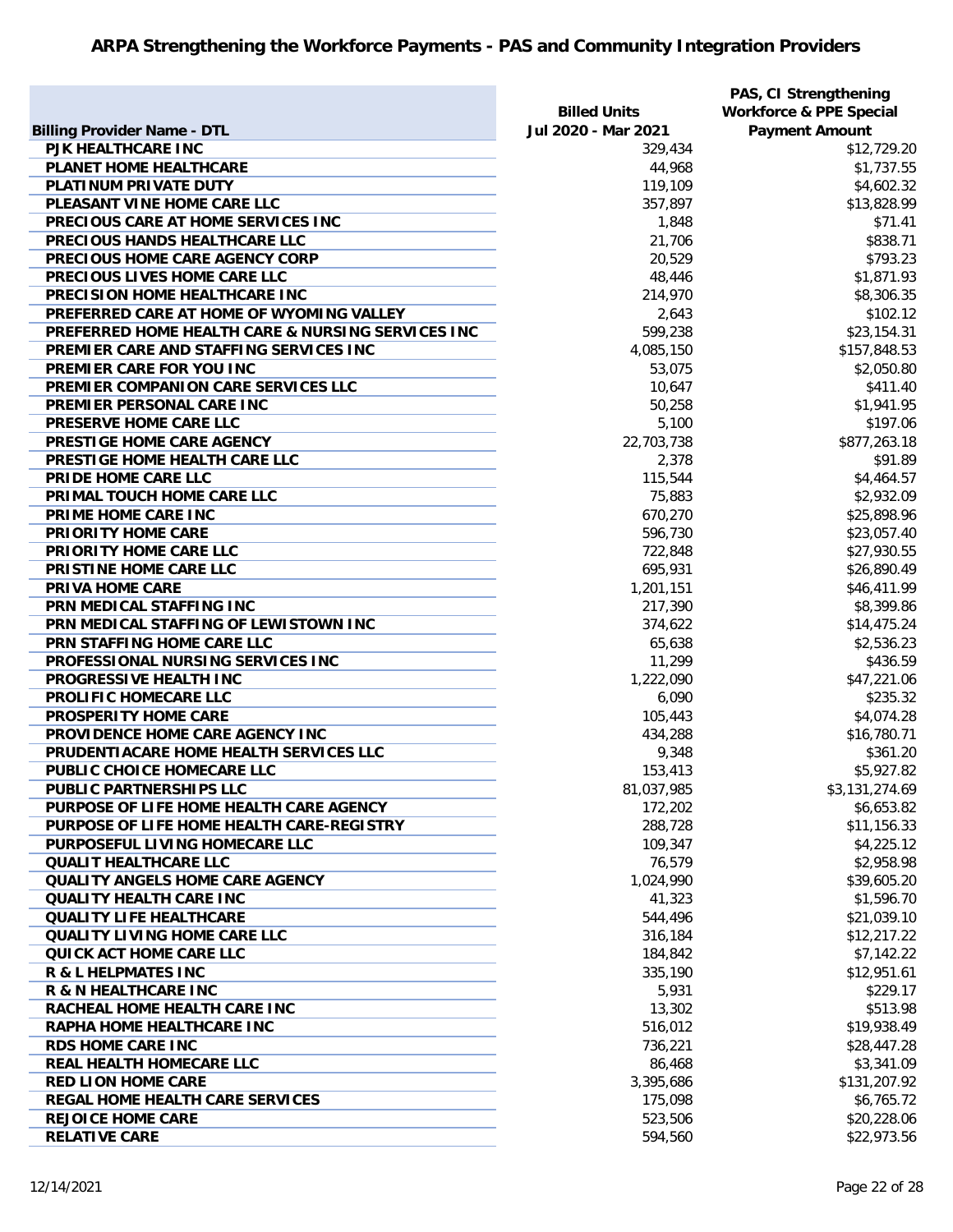| <b>Billing Provider Name - DTL</b>                       | <b>Billed Units</b><br>Jul 2020 - Mar 2021 | PAS, CI Strengthening<br><b>Workforce &amp; PPE Special</b><br><b>Payment Amount</b> |
|----------------------------------------------------------|--------------------------------------------|--------------------------------------------------------------------------------------|
| <b>RELATIVE CARE LLC</b>                                 | 22,082                                     | \$853.24                                                                             |
| <b>RELEVANT HOME CARE INC</b>                            | 6,321,934                                  | \$244,276.95                                                                         |
| <b>RELIABLE CAREGIVERS INC</b>                           | 251,486                                    | \$9,717.32                                                                           |
| <b>RELIABLE HOME CARE LLC</b>                            | 96,183                                     | \$3,716.47                                                                           |
| <b>RELIABLE HOME HEALTH</b>                              | 248,573                                    | \$9,604.76                                                                           |
| RELIABLE HOME HEALTHCARE LLC                             | 4,788                                      | \$185.01                                                                             |
| RELIABLE SUPPORTIVE HOME CARE LLC                        | 9,889                                      | \$382.11                                                                             |
| RELIANCE FAMILY CARE SERVICES                            | 319,940                                    | \$12,362.35                                                                          |
| RELIANCE HEALTHCARE HOMEHEALTH                           | 78,360                                     | \$3,027.80                                                                           |
| <b>RELIANCE HOME CARE AGENCY INC</b>                     | 199,759                                    | \$7,718.61                                                                           |
| <b>RELIANT AT HOME CARE</b>                              | 1,029,838                                  | \$39,792.52                                                                          |
| RELIANT AT HOME CARE INCORPORATED                        | 275,556                                    | \$10,647.37                                                                          |
| <b>RELIANT HOME HEALTH AGENCY INC</b>                    | 353,443                                    | \$13,656.89                                                                          |
| <b>RENAISSANCE HOME CARE INC</b>                         | 38,972                                     | \$1,505.86                                                                           |
| RESCARE HOME CARE SERVICES PENNSYLVANIA LLC              | 49,835                                     | \$1,925.60                                                                           |
| <b>RESET HOMECARE LLC</b>                                | 374,646                                    | \$14,476.17                                                                          |
| <b>RESILIENT CARE LLC</b>                                | 26,552                                     |                                                                                      |
| RESILIENT HOME HEALTH AGENCY LLC DBA RESILIENT HOM       | 75,566                                     | \$1,025.96<br>\$2,919.84                                                             |
|                                                          | 92                                         |                                                                                      |
| <b>RESTA HOME HEALTH LLC</b>                             |                                            | \$3.56                                                                               |
| <b>RESTORER HOME HEALTH SERVICES LLC</b>                 | 110,098                                    | \$4,254.14                                                                           |
| <b>REVOLUTIONARY NURSES LLC</b>                          | 35,314                                     | \$1,364.52                                                                           |
| <b>RIGHT AID INC</b>                                     | 455,867                                    | \$17,614.52                                                                          |
| <b>RIGHT AT HOME</b>                                     | 85,767                                     | \$3,314.00                                                                           |
| <b>RIGHT AT HOME</b>                                     | 127,055                                    | \$4,909.35                                                                           |
| <b>RIGHT AT HOME</b>                                     | 84,172                                     | \$3,252.37                                                                           |
| <b>RIGHT AT HOME</b>                                     | 280,564                                    | \$10,840.88                                                                          |
| <b>RIGHT AT HOME</b>                                     | 608,827                                    | \$23,524.83                                                                          |
| RIGHT AT HOME LEHIGH COUNTY & EAST BERKS COUNTY          | 149,065                                    | \$5,759.81                                                                           |
| RIGHT AT HOME NORTHAMPTON COUNTY                         | 188,822                                    | \$7,296.01                                                                           |
| <b>RIGHT AT HOME OF BUCKS COUNTY</b>                     | 14,076                                     | \$543.89                                                                             |
| RIGHT AT HOME OF SOUTHERN PENNSYLVANIA                   | 267,231                                    | \$10,325.70                                                                          |
| <b>RIGHT NOW HOME CARE LLC</b>                           | 77,985                                     | \$3,013.31                                                                           |
| <b>RIGHT WAY HOME CARE</b>                               | 230                                        | \$8.89                                                                               |
| <b>RISING SUN HOME CARE LLC</b>                          | 77,038                                     | \$2,976.72                                                                           |
| RITECHOICE FAMILY SERVICES INC                           | 121,711                                    | \$4,702.86                                                                           |
| <b>RIVER OAKS HOME CARE</b>                              | 617,128                                    | \$23,845.57                                                                          |
| <b>ROADS TO FREEDOM</b>                                  | 38,635                                     | \$1,492.84                                                                           |
| ROBERSON PERSONAL HOME CARE SERVICES INC                 | 148,120                                    | \$5,723.30                                                                           |
| <b>ROMAR CORPORATION DBA CARING MATTERS HOME CARE 00</b> | 1,427,891                                  | \$55,173.13                                                                          |
| <b>ROSE PERSONAL CARE INC</b>                            | 156,597                                    | \$6,050.84                                                                           |
| <b>ROYAL HOME CARE SERVICES INC</b>                      | 638,777                                    | \$24,682.08                                                                          |
| ROYAL HOMEHEALTH CARE SERVICES LLC                       | 76,443                                     | \$2,953.73                                                                           |
| <b>ROYAL MAJESTY LLC</b>                                 | 21,521                                     | \$831.56                                                                             |
| <b>ROYAL ONE UNIQUE CARE LLC</b>                         | 43,899                                     | \$1,696.24                                                                           |
| <b>ROYALTY HOME CARE LLC</b>                             | 395,245                                    | \$15,272.11                                                                          |
| <b>RRB HOME HEALTHCARE LLC</b>                           | 21,044                                     | \$813.13                                                                             |
| <b>RUBY HOME CARE</b>                                    | 6,670                                      | \$257.73                                                                             |
| RV UNITED HOME CARE SERVICES LLC                         | 89,106                                     | \$3,443.02                                                                           |
| <b>RX HOME CARE INC</b>                                  | 6,620                                      | \$255.79                                                                             |
| <b>RX HOME HEALTH SERVICES INC</b>                       | 143,578                                    | \$5,547.80                                                                           |
| <b>SACKOSERVICES LLC</b>                                 | 143,806                                    | \$5,556.61                                                                           |
| SADE HOME HEALTHCARE AGENCY LLC                          | 263,126                                    | \$10,167.08                                                                          |
| SAFE AND SWEET HOME CARE LLC                             | 56,569                                     | \$2,185.80                                                                           |
| <b>SAFE HEAVEN HOME CARE SERVICES</b>                    | 314,309                                    | \$12,144.77                                                                          |
| SAFE LIVING HOME CARE LLC                                | 203,097                                    | \$7,847.59                                                                           |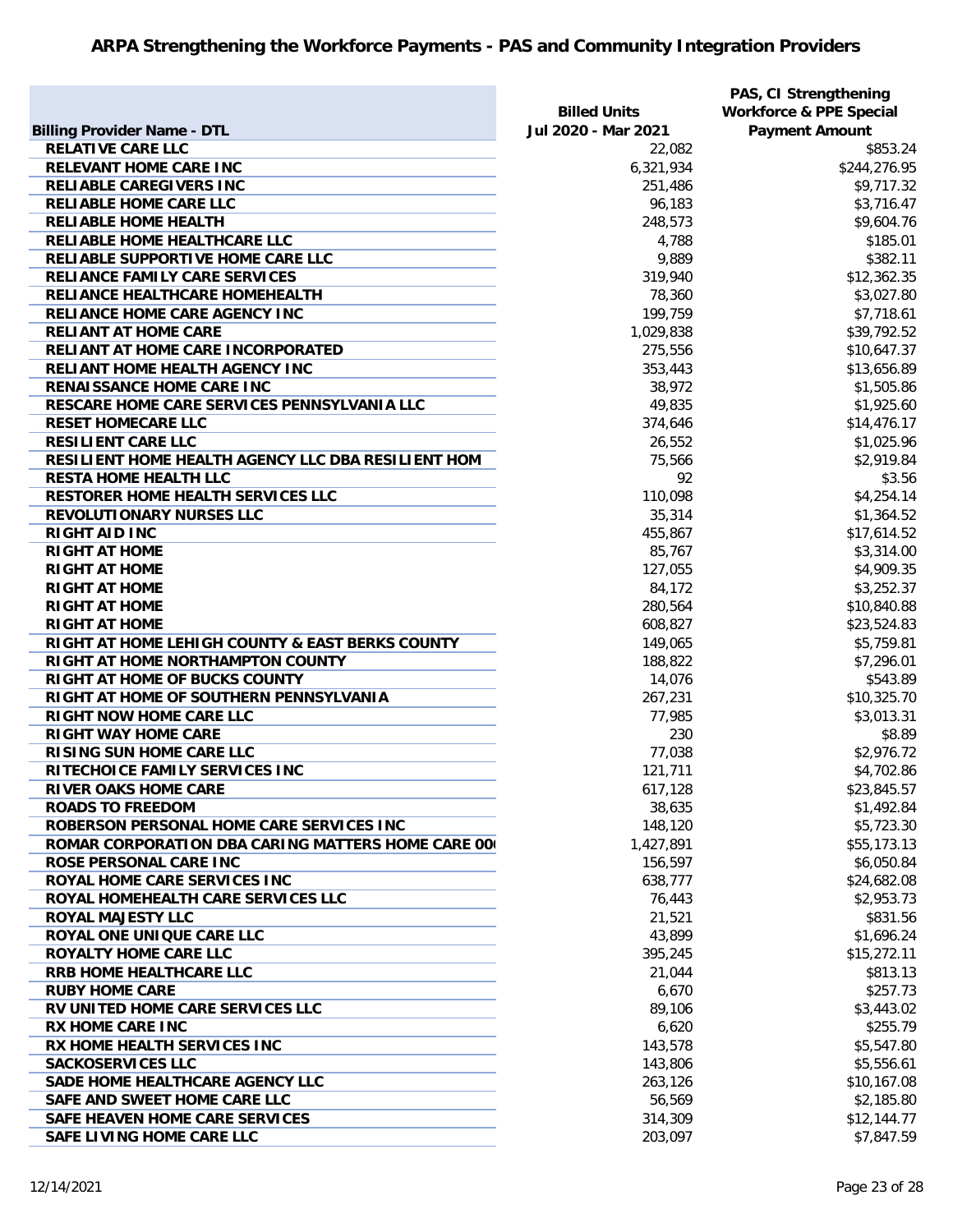|                                        |                     | PAS, CI Strengthening              |
|----------------------------------------|---------------------|------------------------------------|
|                                        | <b>Billed Units</b> | <b>Workforce &amp; PPE Special</b> |
| <b>Billing Provider Name - DTL</b>     | Jul 2020 - Mar 2021 | <b>Payment Amount</b>              |
| SAFEWAY HOME CARE SERVICES LLC         | 1,001,738           | \$38,706.75                        |
| SAINT JOSEPH HOME CARE AGENCY LLC      | 113,165             | \$4,372.65                         |
| <b>SALUNGA HOME CARE SERVICES LLC</b>  | 107,279             | \$4,145.22                         |
| <b>SALUS HEALTH INC</b>                | 1,491,144           | \$57,617.20                        |
| <b>SAMARITAN HOMECARE</b>              | 77,463              | \$2,993.14                         |
| SAMARITANS AT LAST LLC                 | 561,766             | \$21,706.41                        |
| <b>SARAHCARE OF MALVERN</b>            | 1,820               | \$70.32                            |
| <b>SAVVY HOME CARE LLC</b>             | 72,071              | \$2,784.79                         |
| <b>SBK4 MANAGEMENT LLC</b>             | 55,786              | \$2,155.55                         |
| SECUREHEALTH SERVICES LLC              | 5,182               | \$200.23                           |
| <b>SELBY HEALTH SYSTEMS LLC</b>        | 2,494               | \$96.37                            |
| SELECT HOME CARE SERVICES LLC          | 830,317             | \$32,083.11                        |
| SENIOR ASSIST SERVICES INC             | 54,537              | \$2,107.29                         |
| SENIOR DAILY LIVING CENTER AT ALTOONA  | 14,328              | \$553.63                           |
| SENIOR DAILY LIVING CENTER AT SOMERSET | 28,584              | \$1,104.47                         |
| <b>SENIOR HELPERS</b>                  | 95,254              | \$3,680.58                         |
| <b>SENIOR HELPERS</b>                  | 204,836             | \$7,914.78                         |
| <b>SENIOR HELPERS</b>                  | 34,803              | \$1,344.77                         |
| <b>SENIOR HELPERS NE</b>               | 100,245             | \$3,873.43                         |
| SENIOR HELPERS NW PHILADELPHIA         | 387,546             | \$14,974.62                        |
| <b>SENIOR HELPERS OF ERIE</b>          | 920,988             | \$35,586.60                        |
| <b>SENIOR HELPERS OF LANSDALE</b>      | 112,014             | \$4,328.18                         |
| SENIOR HELPERS OF LEHIGH VALLEY        | 101,154             | \$3,908.55                         |
| SENIOR LIVING HOME HEALTH CARE AGENCY  | 137,530             | \$5,314.10                         |
| SENIOR PRIDE ADULT DAY CARE LLC        | 87,169              | \$3,368.18                         |
| SENIORS CHOICE HOME CARE LLC           | 201,211             | \$7,774.71                         |
| <b>SENIORS HELPING SENIORS</b>         | 67,125              | \$2,593.68                         |
| SENIORS HELPING SENIORS OF NDELCO      | 16,266              | \$628.51                           |
| <b>SENSIBLE HOME HEALTHCARE</b>        | 4,394               | \$169.78                           |
| SENTIENT HOME CARE LLC                 | 27,015              | \$1,043.85                         |
| SERENE HOME CARE AGENCY LLC            | 190,282             | \$7,352.42                         |
| SERENITY AT HOME CARE LLC              | 80,828              | \$3,123.16                         |
| SERENITY AT HOME HEALTH LLC            | 195,769             | \$7,564.43                         |
| SERENITY AT HOME LLC                   | 5,699               | \$220.21                           |
| <b>SERENITY CARE RESOURCES LLC</b>     | 718,507             | \$27,762.82                        |
| <b>SERENITY HEART LLC</b>              | 52,614              | \$2,032.98                         |
| SERENITY HOME CARE INC                 | 1,716,346           | \$66,318.91                        |
| <b>SERENITY UNLIMITED INC</b>          | 113,681             | \$4,392.59                         |
| <b>SHADAI HOME HEALTH SERVICES</b>     | 876,364             | \$33,862.35                        |
| <b>SHALOM HOMECARE LLC</b>             | 199,941             | \$7,725.64                         |
| <b>SHALOM HOMECARE PROVIDERS LLC</b>   | 44,790              | \$1,730.67                         |
| <b>SHANGRI-LA HOME CARE LLC</b>        | 1,380,815           | \$53,354.13                        |
| SHAREABLE MOMENTS HOME CARE LLC        | 26,749              | \$1,033.57                         |
| <b>SHARING LOVE HOME CARE LLC</b>      | 1,419,369           | \$54,843.84                        |
| SHREEJI HOME HEALTH CARE               | 542,480             | \$20,961.21                        |
| <b>SIGNATURE HOME CARE LLC</b>         | 298,130             | \$11,519.62                        |
| SILVER HEART HEALTHCARE AGENCY         | 879,837             | \$33,996.54                        |
| <b>SILVER HOME CARE</b>                | 201,786             | \$7,796.93                         |
| SILVERBIRD HOME CARE SERVICES LLC      | 39,127              | \$1,511.85                         |
| SILVERCARE HOME CARE SERVICE LLC       | 692,256             | \$26,748.49                        |
| SIMMONS PERSONAL CARE HOME INC         | 55,267              | \$2,135.49                         |
| SIMPLE TORCH HOME CARE LLC             | 21,885              | \$845.63                           |
| SIRRAH CARE PROFESSIONALS LLC          | 77,560              | \$2,996.89                         |
| SISTERS BEST CARE SERVICES LLC         | 100,220             | \$3,872.46                         |
| <b>SLATE BELT HOME CARE</b>            | 16,872              | \$651.93                           |
|                                        |                     |                                    |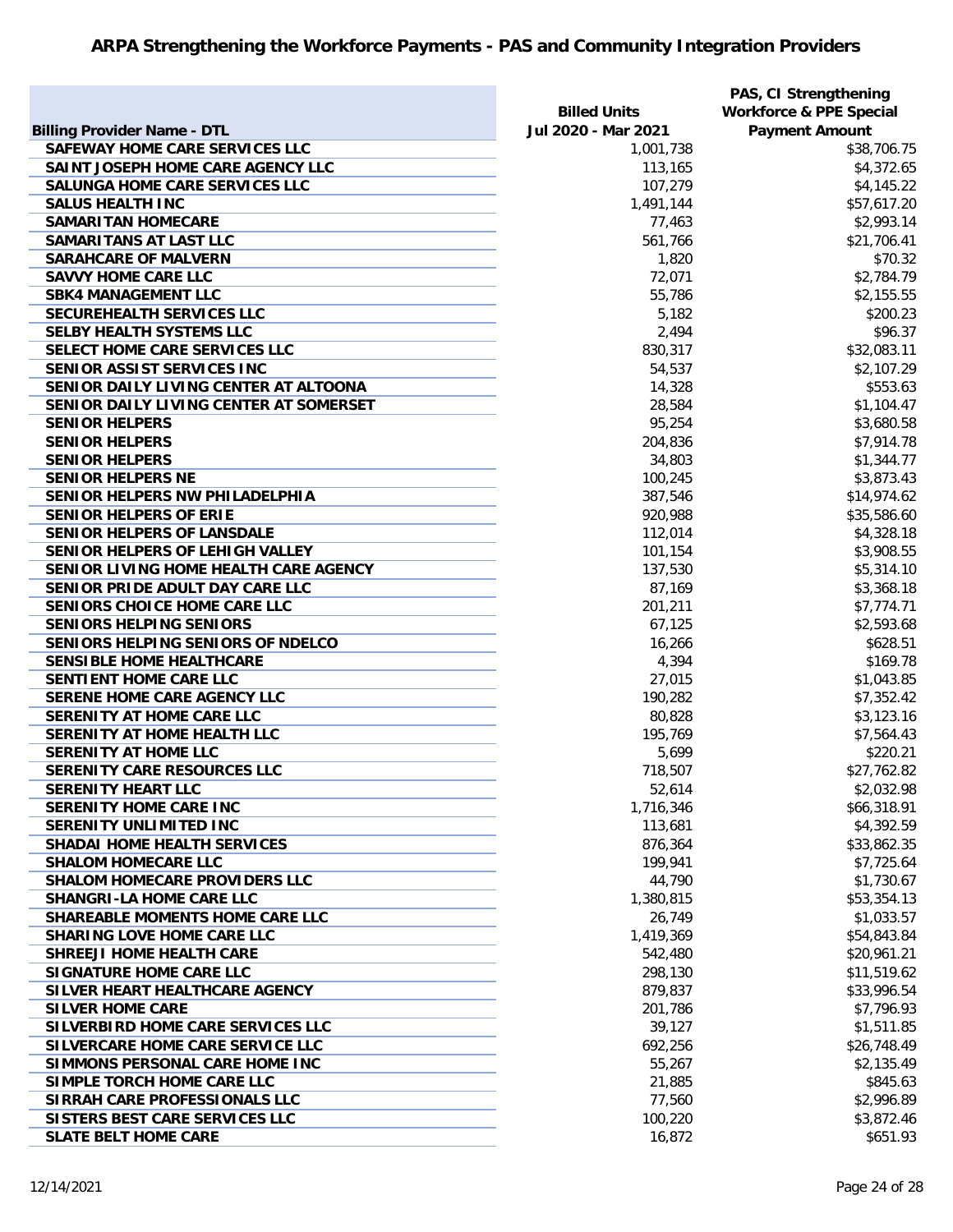|                                                 |                      | PAS, CI Strengthening              |
|-------------------------------------------------|----------------------|------------------------------------|
|                                                 | <b>Billed Units</b>  | <b>Workforce &amp; PPE Special</b> |
| <b>Billing Provider Name - DTL</b>              | Jul 2020 - Mar 2021  | <b>Payment Amount</b>              |
| <b>SMART PEOPLES CHOICE LLC</b>                 | 158,463              | \$6,122.95                         |
| <b>SMILE HOMECARE LLC</b>                       | 2,080,826            | \$80,402.27                        |
| SOLIDARITY HOME HEALTHCARE SERVICES LLC         | 160,558              | \$6,203.90                         |
| SONBEST FAMILY SERVICES LLC                     | 3,958                | \$152.94                           |
| SOUTHWESTERN SENIOR CARE LLC                    | 8,865                | \$342.54                           |
| SPECIAL PEOPLE IN NORTHEAST INC                 | 952                  | \$36.79                            |
| <b>SPECIALTY HOME CARE LLC</b>                  | 54,605               | \$2,109.92                         |
| <b>SPECTRUM HOME CARE LLC</b>                   | 59,556               | \$2,301.22                         |
| <b>SPHS AGING SERVICES</b>                      | 782,229              | \$30,225.01                        |
| SPINA BIFIDA ASSOCIATION OF WESTERN PA          | 7,191                | \$277.86                           |
| <b>SPRING OF LIFE HOME CARE LLC</b>             | 668,785              | \$25,841.58                        |
| <b>ST PAUL HOMES</b>                            | 50,409               | \$1,947.78                         |
| <b>STAFFING &amp; SKILLS INC</b>                | 17,456               | \$674.49                           |
| STAFFING VILLAGE HOME HEALTHCARE                | 96,100               | \$3,713.27                         |
| <b>STAFFING VILLAGE INC</b>                     | 62,672               | \$2,421.62                         |
| <b>STAFFQUEST</b>                               | 226,295              | \$8,743.95                         |
| <b>STAR HOME HEALTH CARE LLC</b>                | 3,811                | \$147.26                           |
| <b>STAR PLATINUM CARE AGENCY</b>                | 988                  | \$38.18                            |
| STAR PLUS HOME HEALTH CARE LLC                  | 375,460              | \$14,507.62                        |
| <b>STAY AT HOME HOME CARE</b>                   | 5,791                | \$223.76                           |
| <b>STEP BY STEP INC</b>                         | 19,464               | \$752.08                           |
| STEP-BY-STEP HOME CARE PROFESSIONALS LLC        | 58,622               | \$2,265.13                         |
| SUCCESSFUL AGING CARE NET INC                   | 4,802,959            | \$185,584.38                       |
| <b>SUMA HOME CARE</b>                           |                      |                                    |
| SUNFLOWER HOME HEALTH CARE SERVICES LLC         | 894,074              | \$34,546.66                        |
| SUNNY DAYS IN HOME CARE LLC                     | 334,912<br>4,177,416 | \$12,940.86                        |
|                                                 |                      | \$161,413.65                       |
| <b>SUNRISE HOME CARE SERVICES</b>               | 53,171               | \$2,054.51                         |
| <b>SUNRISE IN HOME CARE LLC</b>                 | 631,974              | \$24,419.22                        |
| SUNSHINE HOME CARE SERVICES LLC                 | 730,264              | \$28,217.10                        |
| <b>SUNSHINE HOMECARE LLC</b>                    | 951,559              | \$36,767.85                        |
| SUNSHINES LOVING HANDS LLC                      | 448                  | \$17.31                            |
| <b>SUPERB HOME CARE LLC</b>                     | 86,501               | \$3,342.36                         |
| <b>SUPERIOR HEALTH INC</b>                      | 16,403               | \$633.81                           |
| <b>SUPERIOR HOME SERVICES INC</b>               | 81,284               | \$3,140.78                         |
| <b>SUPERIOR ONE HOME CARE LLC</b>               | 17,886               | \$691.11                           |
| <b>SUPREME HOMECARE INC</b>                     | 731,932              | \$28,281.55                        |
| SUPREME NURSING CARE AND SUPPORTED LIVING       | 59,464               | \$2,297.67                         |
| SURREY SERVICES FOR SENIORS INC                 | 9,525                | \$368.04                           |
| SUSQUEHANNA SENIORS LLC DBA SENIOR HELPERS      | 104,514              | \$4,038.38                         |
| SUSQUEHANNA VALLEY HOME HEALTH CARE             | 26,017               | \$1,005.29                         |
| SWEET GOLDEN YEARS HOME HEALTH CARE 4 U LLC     | 311,790              | \$12,047.44                        |
| SYBILS CARING SERVICES INC IN HOME CARE AGENCY  | 11,489               | \$443.93                           |
| <b>SYNERGY HOMECARE</b>                         | 97,282               | \$3,758.94                         |
| SYNERGY HOMECARE OF MONTGOMERY AND BUCKS COUNTY | 431,982              | \$16,691.61                        |
| <b>T &amp; T HOME CARE LLC</b>                  | 29,802               | \$1,151.54                         |
| <b>TAKING TIME TO CARE</b>                      | 235,669              | \$9,106.15                         |
| <b>TENDER LOVES LLC</b>                         | 35,879               | \$1,386.35                         |
| TENDER LOVING CARE HEALTH CARE SERVICES LLC     | 234,755              | \$9,070.84                         |
| <b>TESTAMENTE HOME HEALTHCARE SERVICES</b>      | 4,362                | \$168.55                           |
| TFM PARTNERS LLC DBA SENIORS HELPING SENIORS    | 39,548               | \$1,528.12                         |
| THE BELFORD LLC                                 | 68,639               | \$2,652.18                         |
| THE CARE REGISTRY                               | 59,618               | \$2,303.62                         |
| THE EXURBIA GROUP LLC                           | 373,441              | \$14,429.61                        |
| THE J & J KAISNER CO                            | 702,104              | \$27,129.01                        |
| THE MUSTARD SEED HOME CARE LLC                  | 76,151               | \$2,942.44                         |
|                                                 |                      |                                    |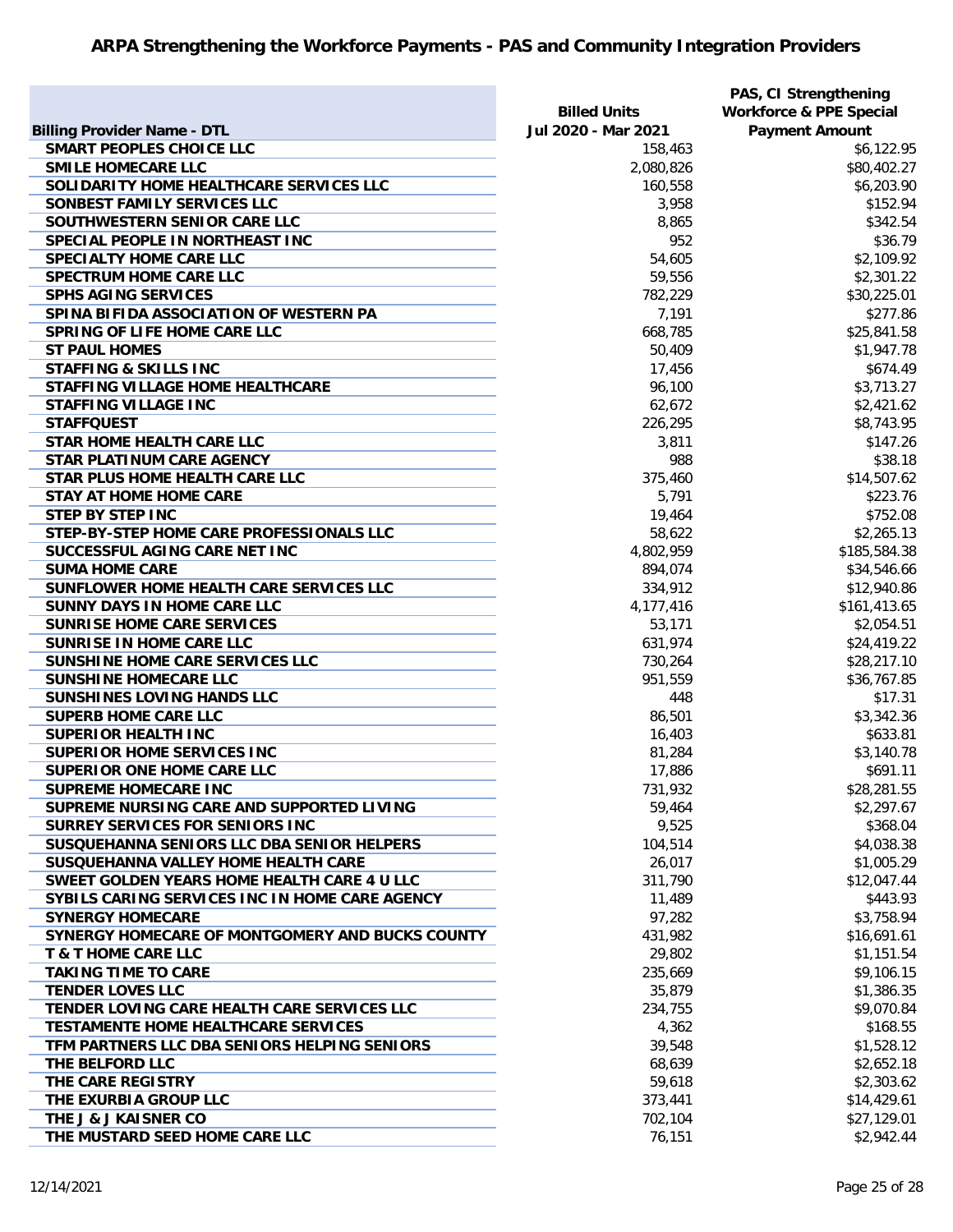|                                                    |                     | PAS, CI Strengthening              |
|----------------------------------------------------|---------------------|------------------------------------|
|                                                    | <b>Billed Units</b> | <b>Workforce &amp; PPE Special</b> |
| <b>Billing Provider Name - DTL</b>                 | Jul 2020 - Mar 2021 | <b>Payment Amount</b>              |
| THE ROUSE ESTATE                                   | 120,837             | \$4,669.09                         |
| THE SALMAN CORPORATION DBA COMFORT KEEPERS         | 362,554             | \$14,008.94                        |
| THE WATERS SENIOR LIVING MANAGEMENT LLC            | 6,095               | \$235.51                           |
| THE WRIGHT AGENCY LLC                              | 155,402             | \$6,004.67                         |
| THREE RIVERS HOME CARE LLC                         | 343,595             | \$13,276.37                        |
| THRIVING HOME CARE SERVICES LLC                    | 19,022              | \$735.00                           |
| <b>TINDELL CARE LLC</b>                            | 336,382             | \$12,997.66                        |
| <b>TLC AGENCIES LLC</b>                            | 513,686             | \$19,848.62                        |
| <b>TLC NURSING SERVICES</b>                        | 826,017             | \$31,916.96                        |
| TO KEEP AND TO COMFORT HOME HEALTH CARE LLC        | 31,315              | \$1,210.00                         |
| TOP CHOICE HOME CARE LLC                           | 595,551             | \$23,011.85                        |
| TOP HOME CARE AGENCY LLC                           | 182,158             | \$7,038.51                         |
| <b>TOPCARE4U</b>                                   | 58,760              | \$2,270.46                         |
| <b>TOTAL HEALTH HOME CARE</b>                      | 1,297,146           | \$50,121.19                        |
| TOUCHING HEARTS AT HOME-SOUTH HILLS                | 68,938              | \$2,663.74                         |
| <b>TRADITIONAL HOME CARE LLC</b>                   | 1,284,598           | \$49,636.34                        |
| <b>TRADITIONAL HOME CARE LLC</b>                   | 54,104              | \$2,090.56                         |
| TRADITIONAL HOME HEALTH AND HOSPICE LLC            | 17,858              | \$690.03                           |
| <b>TRAVELING NURSES LLC</b>                        | 236,391             | \$9,134.05                         |
| <b>TRAZAR COMMUNITY CARE INC</b>                   | 7,246               | \$279.98                           |
| TRI-COUNTY HOME SUPPORT SERVICES LLC               | 154,722             | \$5,978.40                         |
| <b>TRIMED HEALTHCARE LLC</b>                       | 502,750             | \$19,426.06                        |
| <b>TRINITY HOME CARE</b>                           | 361,015             | \$13,949.47                        |
| TRINITY HOMECARE AGENCY LLC                        | 105,762             | \$4,086.60                         |
| TRIPIL COMMUNITY SERVICES                          | 25,576              | \$988.25                           |
| <b>TRIUMPH HOME CARE INC</b>                       | 61,824              | \$2,388.85                         |
| TRUE ANGELS HEALTH SERVICES LLC                    | 20,666              | \$798.53                           |
| TRUE DIRECT HOME HEALTH CARE                       | 1,265,325           | \$48,891.64                        |
| TRUECARE HOME CARE SERVICES INC                    | 2,121,029           | \$81,955.70                        |
| TRUST 2 CARE HEALTH SERVICES LLC                   | 441,736             | \$17,068.50                        |
| <b>TRUST HEALTHCARE LLC</b>                        | 325,327             | \$12,570.50                        |
| <b>TUCKED WITH CARE</b>                            | 265,900             | \$10,274.27                        |
| <b>TUCKED WITH CARE LLC</b>                        | 1,929,042           | \$74,537.40                        |
| TWIN OAKS HOME CARE INC                            | 68,327              | \$2,640.13                         |
| TWO CARING HEARTS LLC D/B/A TWO CARING HEARTS      | 648,588             | \$25,061.18                        |
| <b>TYS HEALTHY HEALERS</b>                         | 259,389             | \$10,022.69                        |
| ULTIMATE HOME CARE AGENCY LLC                      | 91,232              | \$3,525.17                         |
| <b>ULTIMATE HOME HEALTH CARE</b>                   | 4,563,152           | \$176,318.33                       |
| ULTRACARE IN-HOME SOLUTIONS INC                    | 265,640             | \$10,264.22                        |
| UNCONDITIONAL HOME CARE LLC                        | 12,660              | \$489.18                           |
| UNIFIED HOME CARE LLC                              | 3,759               | \$145.25                           |
| UNION HOME CARE LLC                                | 2,359,164           | \$91,157.14                        |
| <b>UNIQUE AID</b>                                  | 767,472             | \$29,654.81                        |
| UNIQUE HOME CARE SERVICES LLC                      | 327,598             | \$12,658.25                        |
| UNITED HOME CARE SERVICES LLC                      | 251,582             | \$9,721.03                         |
| UNITED INDEPENDENT LIVING SOLUTIONS                | 2,412               | \$93.20                            |
| UNIVERSAL INSTITUTE                                | 26,876              | \$1,038.48                         |
| UNIVERSAL REHABILITATION AND FITNESS INSTITUTE INC | 5,298               | \$204.71                           |
| UNLIMITED HOME CARE SERVICES LLC                   | 484                 | \$18.70                            |
| UNLIMITED STAFFING SOLUTIONS INC                   | 329,434             | \$12,729.20                        |
| UNO MAS HOME CARE LLC                              | 257,482             | \$9,949.00                         |
| URBANCARE HOME CARE LLC                            | 267,461             | \$10,334.58                        |
| <b>US1 HOMECARE LLC</b>                            | 300,578             | \$11,614.21                        |
| <b>VAINSHTEIN NURSING CORPORATION</b>              | 1,887               | \$72.91                            |
| <b>VALLEY OF JOY HOMECARE LLC</b>                  | 66,378              | \$2,564.82                         |
|                                                    |                     |                                    |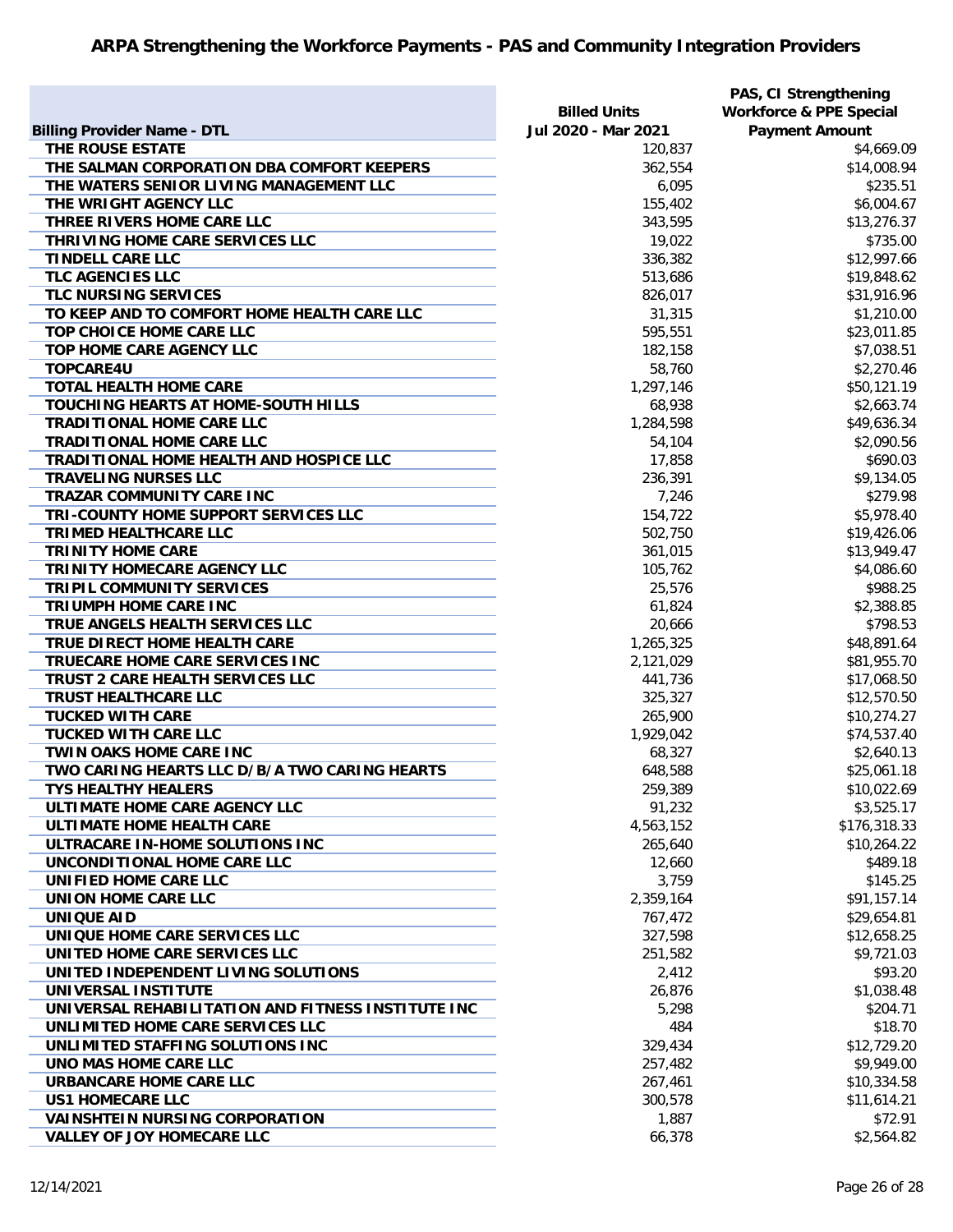| <b>Billing Provider Name - DTL</b>                              | <b>Billed Units</b><br>Jul 2020 - Mar 2021 | PAS, CI Strengthening<br><b>Workforce &amp; PPE Special</b><br><b>Payment Amount</b> |
|-----------------------------------------------------------------|--------------------------------------------|--------------------------------------------------------------------------------------|
| <b>VALUES INTO ACTION INC</b>                                   | 664                                        | \$25.66                                                                              |
| <b>VERITY HEALTH CARE LLC</b>                                   | 790,756                                    | \$30,554.49                                                                          |
| <b>VERITY HOME HEALTH LLC</b>                                   | 57,702                                     | \$2,229.58                                                                           |
| <b>VFI COMMUNITY SERVICES</b>                                   | 2,849,446                                  | \$110,101.43                                                                         |
| VIA OF THE LEHIGH VALLEY                                        | 920                                        | \$35.55                                                                              |
| <b>VICTORIAS HOME CARE LLC</b>                                  | 357,978                                    | \$13,832.12                                                                          |
| VICTORY HOME HEALTH AGENCY INC                                  | 58,613                                     | \$2,264.78                                                                           |
| VICTORY PLACE HOME HEALTH CARE LLC                              | 209,402                                    | \$8,091.21                                                                           |
| <b>VICTORY SUPPORT SERVICES INC</b>                             | 103,296                                    | \$3,991.32                                                                           |
| <b>VINEYARD HOME CARE LLC</b>                                   | 120,186                                    | \$4,643.94                                                                           |
| <b>VIOLAS MANAGING GROUP INC</b>                                | 446,296                                    | \$17,244.70                                                                          |
| VIRTUAL PREVENTIVE CARE SERVICE INC                             | 150,864                                    | \$5,829.32                                                                           |
| <b>VIRTUE INDEPENDENCE LLC</b>                                  | 59,899                                     | \$2,314.47                                                                           |
| <b>VISION OF LOVE HOMECARE</b>                                  | 8,530                                      | \$329.60                                                                             |
| <b>VISITING ANGELS</b>                                          | 424,469                                    | \$16,401.31                                                                          |
| <b>VISITING ANGELS OF AUDUBON</b>                               | 75,392                                     | \$2,913.12                                                                           |
| VISITING ANGELS-STROUDSBURG                                     | 334,756                                    | \$12,934.84                                                                          |
| <b>VISITING NURSE GROUP INC</b>                                 | 28,718                                     | \$1,109.65                                                                           |
| <b>VISTA HOME CARE LLC</b>                                      | 5,852                                      | \$226.12                                                                             |
| VITA BLUE HOMECARE LLC                                          | 269,586                                    | \$10,416.69                                                                          |
| <b>VITACARE HOME HEALTH</b>                                     | 5,431,220                                  | \$209,860.13                                                                         |
| <b>VITAL AID LLC</b>                                            | 121,514                                    | \$4,695.25                                                                           |
| VITAL NEEDS HOME CARE LLC                                       | 80,362                                     | \$3,105.16                                                                           |
| VITAL SUPPORT HOME HEALTH CARE AGENCY                           | 12,799,252                                 | \$494,557.88                                                                         |
| VITAL SUPPORT HOME HEALTH CARE AGENCY INC                       | 6,096,018                                  | \$235,547.65                                                                         |
| <b>VNA COMMUNITY SERVICES INC</b>                               | 167,348                                    | \$6,466.26                                                                           |
| <b>VNA OF VENANGO COUNTY</b>                                    | 106,179                                    | \$4,102.71                                                                           |
| <b>VNA PRIVATE DUTY</b>                                         | 8,988                                      | \$347.29                                                                             |
| <b>VOICES FOR INDEPENDENCE</b>                                  | 3,862,133                                  | \$149,231.24                                                                         |
| <b>WABEN HOME CARE INC</b>                                      | 624,165                                    | \$24,117.48                                                                          |
| <b>WARM HEART HOMECARE LLC</b>                                  | 27,447                                     | \$1,060.54                                                                           |
| <b>WARM HEARTS HOME CARE AGENCY INC</b>                         | 394,868                                    | \$15,257.54                                                                          |
| WE C A R E HOME HEALTH AGENCY LLC                               | 1,746,172                                  | \$67,471.37                                                                          |
| WE CARE FOR YOU HOME CARE LLC                                   | 14,341                                     | \$554.13                                                                             |
| WE CARE FROM THE HEART                                          | 23,219                                     | \$897.17                                                                             |
| WE CARE HOMECARE AGENCY LLC                                     | 76,128                                     | \$2,941.56                                                                           |
| <b>WE CARE NURSES INC</b>                                       | 139,957                                    | \$5,407.88                                                                           |
| WE WIN ABUNDANT HOME CARE LLC                                   | 280,333                                    | \$10,831.95                                                                          |
| <b>WECARE HOME CARE AGENCY</b><br><b>WECARE SENIOR SERVICES</b> | 569,331                                    | \$21,998.72<br>\$5,195.79                                                            |
| WEE KARE HOME CARE AGENCY LLC                                   | 134,468<br>27,970                          | \$1,080.75                                                                           |
| <b>WELLNESS HEALTH SERVICES LLC</b>                             | 7,415                                      | \$286.51                                                                             |
| <b>WELLNESS HOME CARE COMPANY</b>                               | 22,549                                     | \$871.28                                                                             |
| <b>WELLS HOME HEALTH SERVICES</b>                               | 45,001                                     | \$1,738.82                                                                           |
| <b>WELLSPRINGS HOME CARE LTD</b>                                | 57,671                                     | \$2,228.38                                                                           |
| WERE THERE HOME HEALTH CARE LLC                                 | 60,037                                     | \$2,319.81                                                                           |
| WESBURY UNITED METHODIST COMMUNITY                              | 234,288                                    | \$9,052.79                                                                           |
| <b>WHOLEHEARTED HOMECARE</b>                                    | 153,417                                    | \$5,927.97                                                                           |
| <b>WICARE HOME CARE AGENCY LLC</b>                              | 717,328                                    | \$27,717.26                                                                          |
| <b>WII CARE LLC</b>                                             | 821                                        | \$31.72                                                                              |
| <b>WILLACARE LLC</b>                                            | 123,049                                    | \$4,754.56                                                                           |
| <b>WILLCARE HOME HEALTH CARE</b>                                | 2,751                                      | \$106.30                                                                             |
| <b>WILSONS AROUND THE CLOCK HOME HEALTH</b>                     | 68,364                                     | \$2,641.56                                                                           |
| WINDY HILL VILLAGE                                              | 26,460                                     | \$1,022.40                                                                           |
| <b>WISA ENTERPRISES LLC</b>                                     | 11,048                                     | \$426.89                                                                             |
|                                                                 |                                            |                                                                                      |